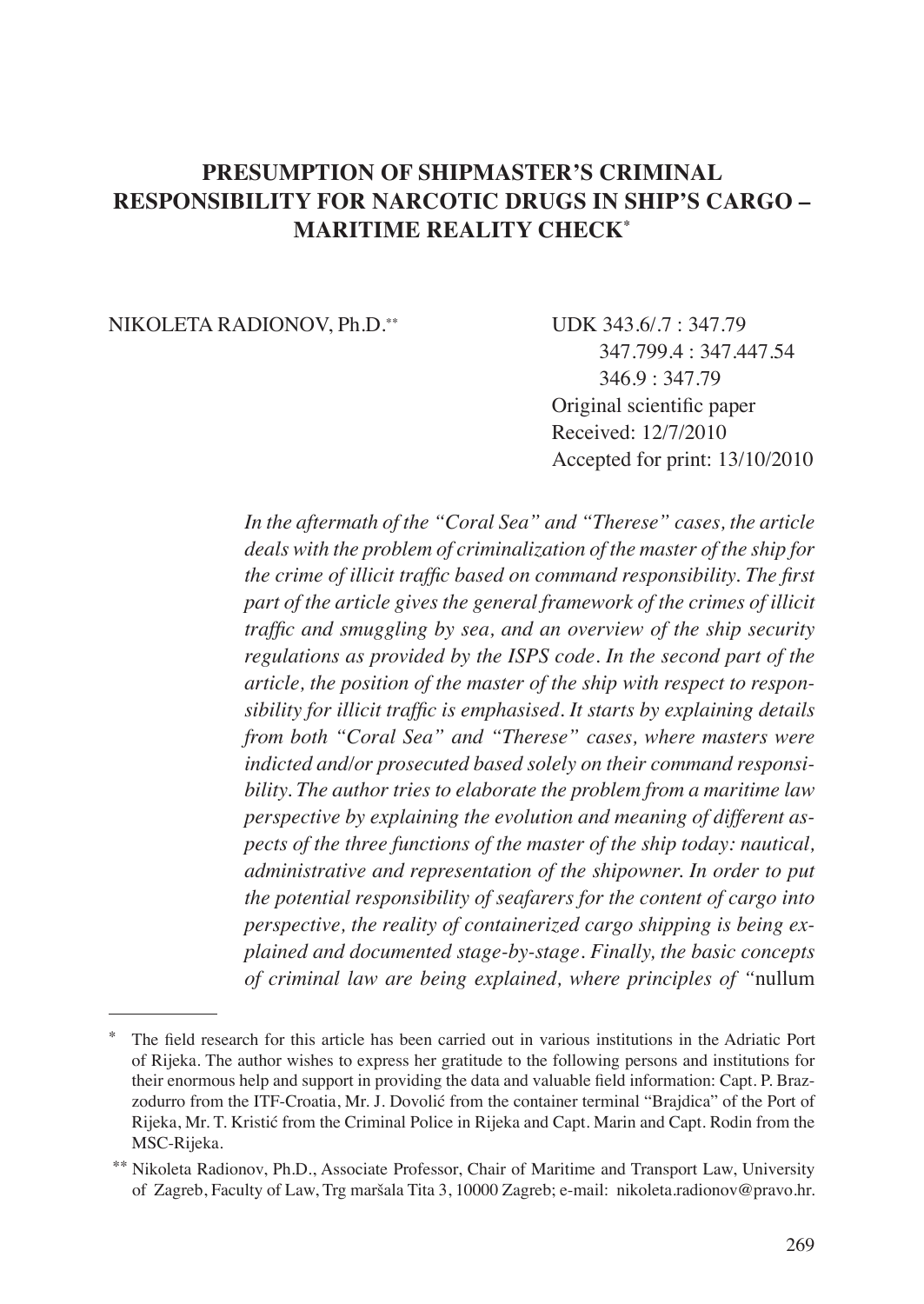crimen, nulla poena sine lege*" apply. According to that, there can be no analogy between criminal responsibility of the master of the ship for crimes of illicit traffic (where the principle of proven guilt applies) with command responsibility for war crimes.*

*Key words: illicit traffic, smuggling, master of the ship, cargo handling procedure, drugs, functions of the master of the ship, command responsibility.*

### INDEX

- 1. INTRODUCTION
- 2. ILLICIT TRAFFIC, SMUGGLING AND TRANSPORT BY SEA
	- 2.1. Illicit traffic
	- 2.2. Smuggling
	- 2.3. 1988 UN Convention against Illicit Traffic in Narcotic Drugs and Psychotropic Substances (1988 Vienna Convention) and transport by sea
	- 2.4. Crimes and transport by sea
	- 2.5. Ship security measures (ISPS Code)

## 3. ILLICIT TRAFFIC AND THE POSITION OF THE MASTER OF THE SHIP

- 3.1. Command responsibility in practice: the "Coral Sea" and "Therese" cases
- 3.2. Master of the ship: what is he (really) responsible for?
	- *3.2.1. Nautical function and safety of the ship*
	- *3.2.2. Administrative powers*
	- *3.2.3. Legal representation of the owner*
- 3.3. Illicit traffic and the modern cargo handling process
- 3.4. Illicit traffic and the criminal responsibility of the master of the ship
- 4. CONCLUSION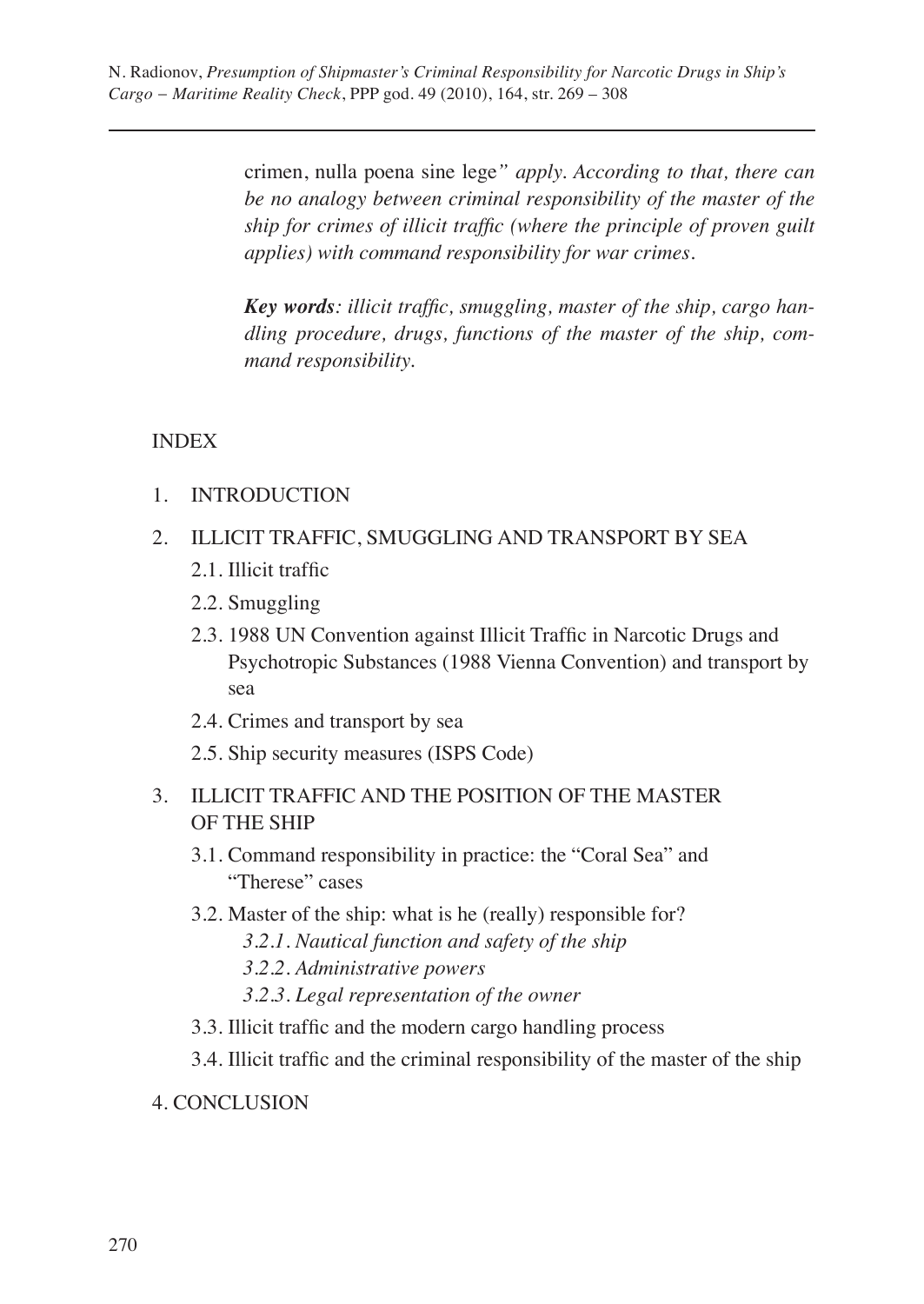#### **1. INTRODUCTION**

In 2008, 137 million TEU<sup>1</sup> (1,3 billion tons of cargo) were moved by sea, with cargo worth of \$4 trillion.<sup>2</sup> At the same time, the estimated overall value of the illicit traffic in drugs is over \$155 billion, including large carriages of drugs being moved intercontinentally by ships.<sup>3</sup> Illegal migrations and illicit traffic in humans involving transport by sea need to be included into the grim statistics that link some of the most serious crimes of our times with shipping industry. It is clear that transport is an indispensable link in functioning of this extremely dangerous, ever-growing and resistant criminal industry, which poses a threat to society and world at large. Somebody has to be found guilty when shipments of drugs, illegal immigrants or trafficked people are discovered – public opinion on the effectiveness and zeal of the authorities shifts to unfavourable. The fact that real culprits come from the milieu of organized crime, and more often than not remain out of reach of the state authorities interested in prosecuting those crimes, results in placing a heavy weight of criminal responsibility upon the master of the ship. The commanding authority of the master of an ocean-going ship that is so strongly rooted in everybody's mind, combined with the echo of command responsibility coming from the criminal law circles engaged in prosecuting war crimes, have recently led to an explosive mixture. In the last couple of years, several cases where masters of the ship were prosecuted - and even found guilty - for illicit drug traffic based on command responsibility were reported, and rose the whole seafaring and shipping community to their feet. If that practice becomes a trend, and if linked with the numbers involved in this criminal industry as shown above, it might severally damage shipping industry as a whole on a long run, primarily by making recruiting highly trained and motivated seafarers difficult. As *Efthimios Mitropoulos*, Secretary-General of the IMO has put it, "…We should perhaps start by working, methodically and systematically, to make people stop nurturing the creeping perception that tends to hold shipping responsible every time something goes wrong in the transport system; and pass a "guilty" verdict even without trial, as so often happens, ignoring or occasionally deliberately forgetting what we all owe to it. Assisting those politicians who may know little about shipping to understand the industry's peculiarities and complexities would not, in this respect,

 <sup>1</sup> TEU – Twenty-feet equivalent unit, standard measurement of one container in transport industry.

 <sup>2</sup> Review of Maritime Transport 2009, Report by the UNCTAD Secretariat, UN New York and Geneva 2009, http://www.unctad.org/en/docs/rmt2009\_en.pdf (4.7.2010), p. 24.

 <sup>3</sup> http://www.unodc.org/documents/wdr/WDR\_2010/1.0\_Transnational\_drug\_market\_analysis\_Introduction.pdf (4.7.2010), p. 5.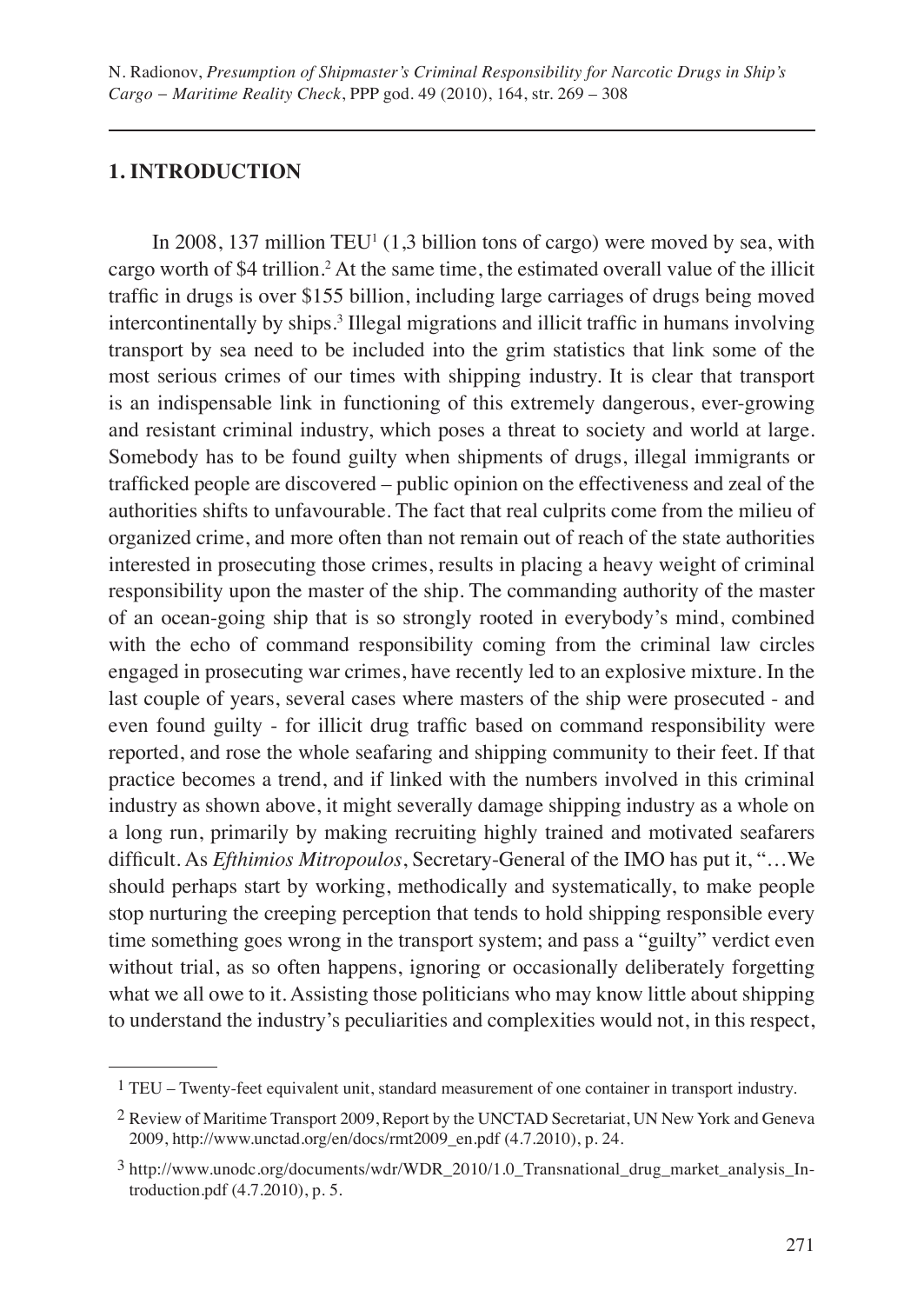be a bad idea so that, should an accident happen, they do not rush to direct their wrath at shipping, requesting its head on a plate – instead of coming forward with constructive proposals to rectify any identified weaknesses and shortcomings." 4

The intention of this article is to give a maritime law perspective of some basic concepts tightly connected with the position of the master of the ship, in order to keep things in perspective, and really understand the meaning and scope of legal terms used in connection to the criminal responsibility of shipmasters. The first part of the article defines general terms of illicit traffic $5$  (in wider sense, with respect to any illicit cargo) and smuggling, and explains the link between those crimes and transport by sea. It ends with the more detailed explanation of modern regulations concerning ship security, and the way those security issues might influence the position of the master of the ship confronted with the criminal responsibility. The second part of the article focuses on the problem of criminalization of the master of the ship for illicit traffic, starting from the detailed report on two cases of detention/imprisonment of Croatian masters (Laptalo and Loris) in 2007/8. For better understanding of the legal position of the master, a deeper insight into the content and evolution of his functions - as traditionally defined in the maritime law - is given, with special emphasis being put on the nautical function, safety and security of the ship and the legal representation of the shipowner<sup>6</sup>. The cargo handling procedure in the modern maritime practice is being explained together with images of main documents involved in modern cargo shipping industry. Such an analysis is aimed at providing a deeper insight into the reality in which masters of the ship operate, explaining the physical and legal boundaries of their knowledge and control of the cargo that have to be taken into account while assessing their criminal responsibility. Finally, some basic issues

 <sup>4</sup> Criminalization in Shipping: Human Pawns in Political and Legal Games, Keynote speech by Efthimios Mitropoulos, Secretary-General of the IMO, London, October 6th 2004, http://www.imo.org/ Newsroom/mainframe.asp?topic\_id=847&doc\_id=4358 (5.4.2010). On the position of the sefarers' unions regarding criminal responsibility see: Presumed guilty: Maritime unions have their work cut out in preventing seafarers from being treated as potential polluters and terrorists, says Sharon James in: Transport international Online, http://www.itfglobal.org/transport-international/ti18guilty. cfm (26.8.2009).

 <sup>5</sup> As defined in Art. 1 par. 1 (m) with respect to Art. 3 par. 1 and 2 of the 1988 United Nations Convention Against Trafficking in Narcotic Drugs and Psychotropic Substances, http://www.unodc.org/ pdf/convention\_1988\_en.pdf (10.4.2010). Former Yugoslavia, and later Croatia became parties to it in 1990; Official Gazette SFRY (Sl. l. SFRJ) No. 147/1990, Official Gazette (Narodne novine) No. 4/1994. For details on the Convention and the trafficking of drugs by sea see *infra* 2.3.

 <sup>6</sup> For the purposes of this article, the term "owner" will refer also to operator and charterer, as the case may be, and within the meaning those terms have in the private maritime law. The term "carrier" is used only with respect to contractual relations arising from the contract on carriage of goods, whereas the term "company" is used in connection to the security issues as used and understood in the ISM and ISPS Code.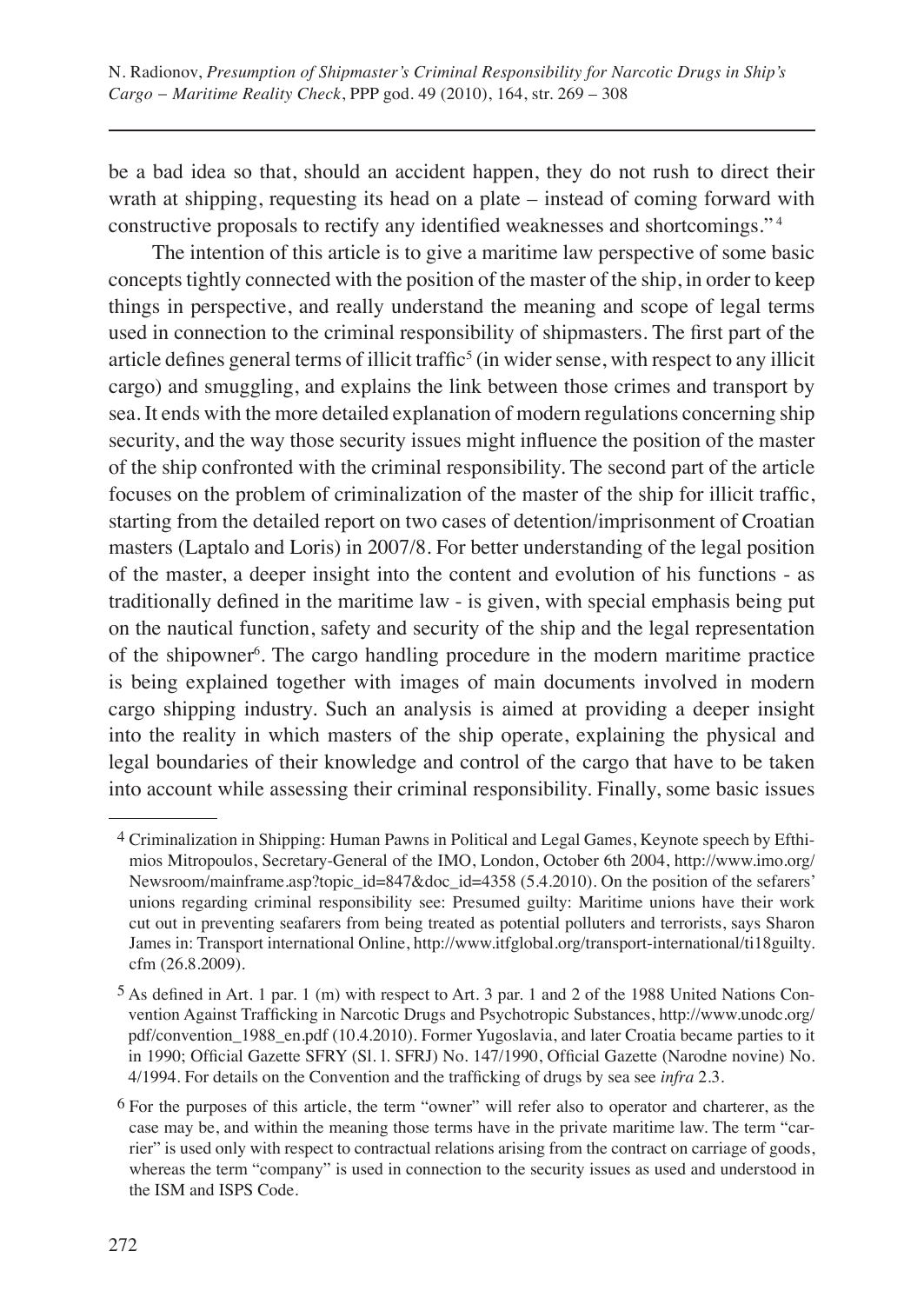concerning criminal responsibility of commanding officers for illicit traffic, together with the problem of command responsibility are being discussed, and 10 guidelines for assessing the criminal responsibility of the master of the ship are given.

## **2. ILLICIT TRAFFIC, SMUGGLING AND TRANSPORT BY SEA**

### **2.1 Illicit traffic**

In the wider sense of the term, illicit traffic means every organized illicit trade in different commodities, provided by criminal activity. It can cover illicit trade of human beings, human organs, illegal migrations, drugs, arms, stolen cars, antiques and artefacts etc.7 In its narrower sense, the term is usually used in relation to illicit traffic of persons, as defined in the 2000 United Nations Convention Against Transnational Organized Crime (Palermo Convention 2000), and its two supplementing Protocols: Protocol to Prevent, Suppress and Punish Trafficking in Persons, Especially Women and Children (Trafficking Protocol), and Protocol Against the Smuggling of Migrants by Land, Sea and Air (Smuggling Protocol). The Convention has entered into force on September 29, 2003, and currently has 154 States Parties, Croatia being among them.<sup>8</sup> As provided by the Convention, the crime of illicit traffic has been duly introduced and penalized in Art. 175 of the Croatian Penal Code; the wording of the criminal offence of illicit human traffic being almost the same as in the Palermo Convention 2000.<sup>9</sup> According to the Palermo Convention 2000, "illicit traffic in persons shall mean the recruitment, transportation, transfer, harbouring or receipt of persons, by means of the threat or use of force or other forms of coercion, of abduction, of fraud, of deception, of the abuse of power or of a position of vulnerability or of the giving or receiving of payments or benefits to achieve the consent of a person having control over another person, for the purpose of exploitation. Exploitation shall include, at a minimum, the exploitation of the prostitution of others or other forms of sexual exploitation, forced labour or services, slavery or practices similar to slavery, servitude

 <sup>7</sup> Milivojević Kruljac, L.: Organizirani kriminal – trgovina ljudima, Hrvatska pravna revija, 5/2005, str. 88.

 <sup>8</sup> Original text and status of ratifications: http://treaties.un.org/Pages/ViewDetails.aspx?src=TREATY& mtdsg\_no=XVIII-12&chapter=18&lang=en (20.2.2010) Croatia ratified the Palermo Convention 2000, and published it in the Official Gazette – International Treaties in 2002, Official Gazette-International Treaties (Narodne novine-Međunarodni Ugovori) No. 14/2002.

 <sup>9</sup> Kazneni zakonik (Penal Code of the Republic of Croatia), Official Gazette (Narodne novine) No. 110/97, 51/01, 111/03, 105/04. 71/06, 110/07, 152/08.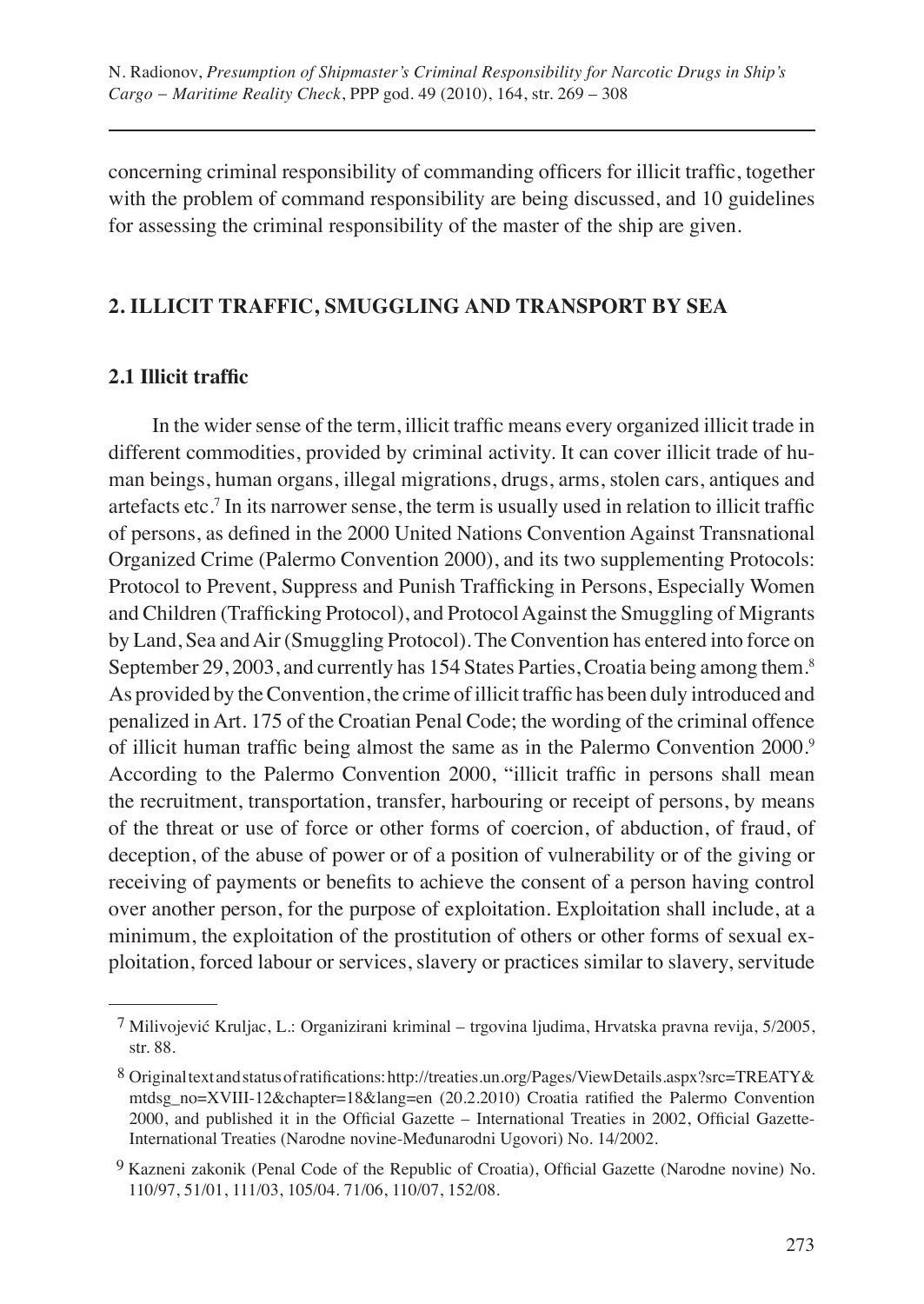or the removal of organs" (Art. 3, par. 1 a) Illicit Traffic Protocol). It is important to note that in the crime of illicit traffic, the victim *has not given consent* for the final purpose of illicit traffic (it has been lured, deceived, forced…), and the *abuse of the victim lasts long* after it has been taken from its domicile (often for years).<sup>10</sup> The transnational industry of human illicit traffic is the fastest growing part of organized crime. According to the accessible data, 4 million women and children become victims of illicit traffic every year; men have to be added to that statistics. Annual net income from this industry on the world scale is estimated at \$3 billion.<sup>11</sup> According to the 2010 Illicit Traffic in Persons Report by the US Department of State, there are at least 12.3 million adults and children in forced labour, bonded labour, and commercial sexual servitude in the world.12 Victims of illicit traffic get transported from their place of origin to a destination mainly by land, but also by sea and air.13 The extremely high profit in this industry with respect to the initial investment is due to the fact that human body can be sold (for prostitution) great many times, and not only once as drugs and arms, which only adds up to attractiveness and fast global growth of this type of criminal activity.

The illicit trade of drugs is an even bigger market, and a world-scale problem. According to the World Drug Report 2010 issued by the United Nations Office on Drugs and Crime (UNODC), "…the opiate market generates an annual turnover of up to US\$65 billion, of which some US\$55 billion for heroin alone. Moreover, the opiate market is interlinked with severe national and international security problems, particularly in Afghanistan and Pakistan. In terms of health impact, cocaine comes next, and represents as big a transnational organized crime threat as heroin. Esti-

<sup>10</sup> Organizers of illicit traffic can be divided in three major groups:

a) highly organized networks, such as Russian or Albanian mafia, primarily involved in arms and illicit traffic in drugs, but due to large profits have also taken their part in illicit traffic of people;

b) medium organized networks, that operate in certain state, luring their victims and then transporting them into another state, where they operate brothels and similar places where victims are forced to work;

c) informal "family" networks of individuals, who normally run a legitimate business, but involve in certain activity connected to illicit traffic, to earn some "extra cash" (transport, accommodation while in transit, etc.). Cit. from: Belušić, M.; Doležal, D.; Dvorski, I.; Draganja, M.: Trgovanje ljudima, Kriminologija i socijalna integracija, vol. 15 (2006), No. 2, p. 54. See also: Mađerić, L.: Suzbijanje trgovanja ljudima, Hrvatska pravna revija, 10/2008, p. 9-20.

<sup>11</sup> "Trafficking of Persons to Europe for Sexual Exploitation", United Nations Office on Drugs and Crime (UNODC), 2010, p. 1 and 7. Some sources speak of an income of even \$7-12 billion. See: Turčin, K.: Kupi me, prodaj me, Banka, svibanj 2003, p. 66.

<sup>12</sup> The 2010 Trafficking in Persons (TIP) Report, p. 7, http://www.state.gov/documents/organization/142980.pdf (21.6.2010). See also http://www.state.gov/g/tip/rls/tiprpt/2010/ (21.6.2010).

<sup>13 &</sup>quot;Trafficking of Persons to Europe for Sexual Exploitation", fn. 11, p. 1.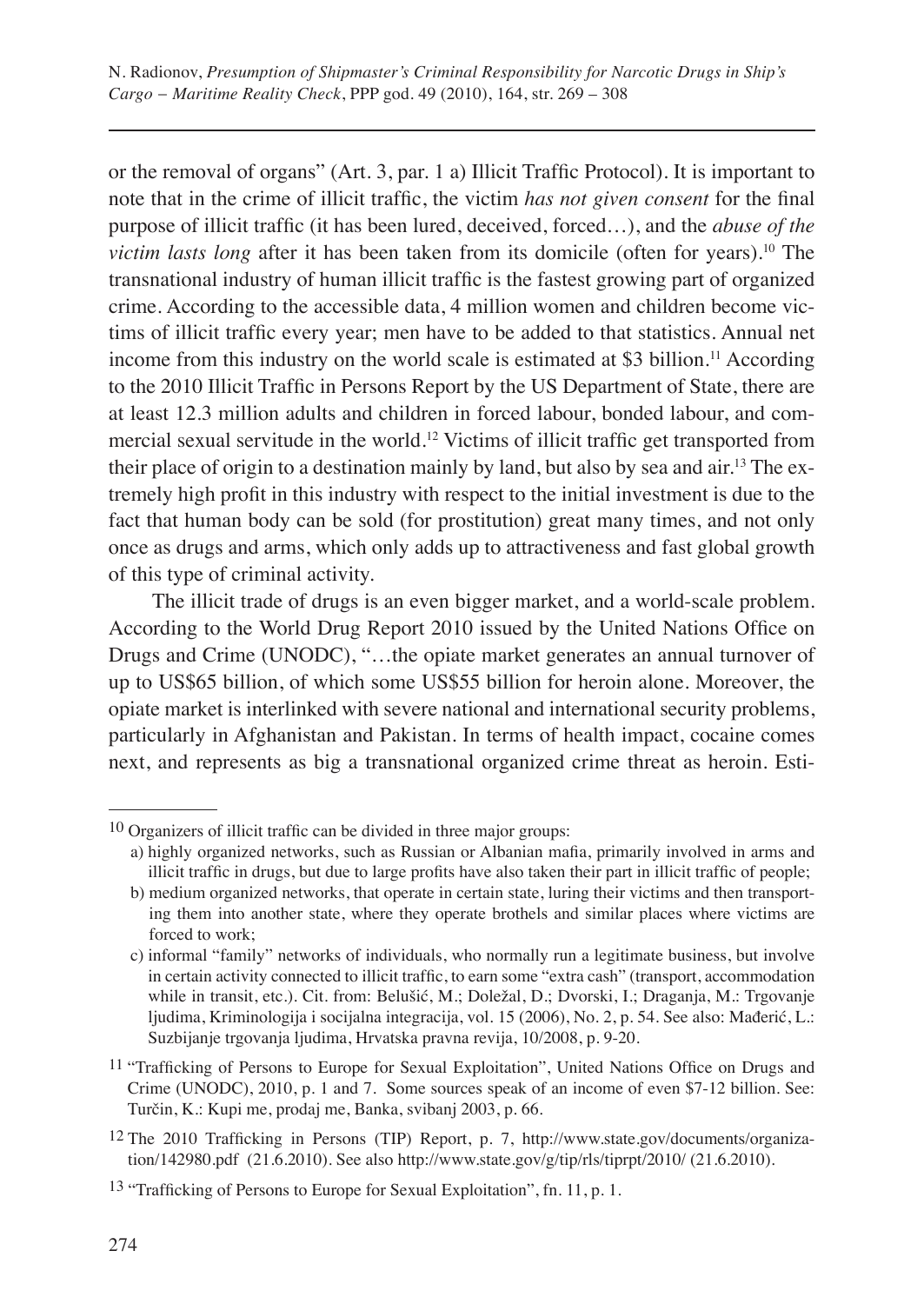mates suggest that the global retail sales figure (some US\$88 billion) is even higher than for opiates, and the impact of the cocaine trade on stability can also be severe in some places."14

Drugs, produced largely in Asia or South America, get transported mainly by sea to other continents, and in very large quantities. For example, the US Coast Guard in one raid seized 20 tons of cocaine (value over \$600 million) hidden in containers, on the Panamanian ship "Gatun" off the coast of Panama in 2007, making it the largest cocaine seizure in its history.15 Clearly, transport by sea plays an important role in the ever-growing industry of illicit traffic in the world today.16

### **2.2. Smuggling**

Smuggling of migrants differs from illicit traffic in persons and "shall mean the procurement, in order to obtain, directly or indirectly, a financial or other material benefit, of the illegal entry of a person into a State Party of which the person is not a national or a permanent resident" (Art.3 par.1a) Smuggling Protocol). There is a sharp distinction between illicit traffic and smuggling of migrants in the legal sense, although in practice the difference can be quite blurred. In case of smuggling, the migrant has given his consent, and usually paid a large sum of money for the illegal entry into another state. After the illegal transfer to another country, the relationship between the migrant and the "organizer" of this crime ceases, and the migrant is on his own. Also, smuggling always has an international character, whereas illicit traffic can also take place within only one state, where victim is taken from his place of residence and held by force in another place.<sup>17</sup>

<sup>14</sup> Fn. 3, p. 5. Some older sources put an estimate to a much higher figure of \$321 billion in 2003, which was around 1% of a global the GDP, and higher than the GDP of 88% of the states in the world at that time. "UN report puts world's illicit drug trade at estimated \$321b" by Niklas Pollard, Reuters, in The Boston Globe, June 30, 2005.

<sup>15</sup> Hint under the title "18. March", http://www.uscg.mil/history/Chronology\_Mar.asp (15.5.2010).

<sup>16</sup> In order to understand the scale of illicit traffic on the international level, and the importance and/or threat it might pose for the industry of transport, in this article we reverted to the only official statistical data provided annually by the UNODC. However, one has to take into account the fact that the "grey zone" of unreported and/or undiscovered crimes is considerable, and therefore other available sources cited in the accessible literature vary considerably in numbers. Many factors influence the way the information gained from the field will be interpreted, and estimates are often under the influence of different socio-political factors. Therefore, it would be wise to take all of the reported figures with prudence, only as a landmark for understanding the overall problem.

<sup>17</sup> Javor, I.: Suzbijanje trgovanja ljudima, Carinski vjesnik 10/2003, p. 30-32.; Belušić, M.; Doležal, D.; Dvorski, I.; Draganja, M.: Trgovanje ljudima, Kriminologija i socijalna integracija, vol. 15 (2006), No. 2, p. 52. Milivojević Kruljac, L., Fn. 7, p. 90-91.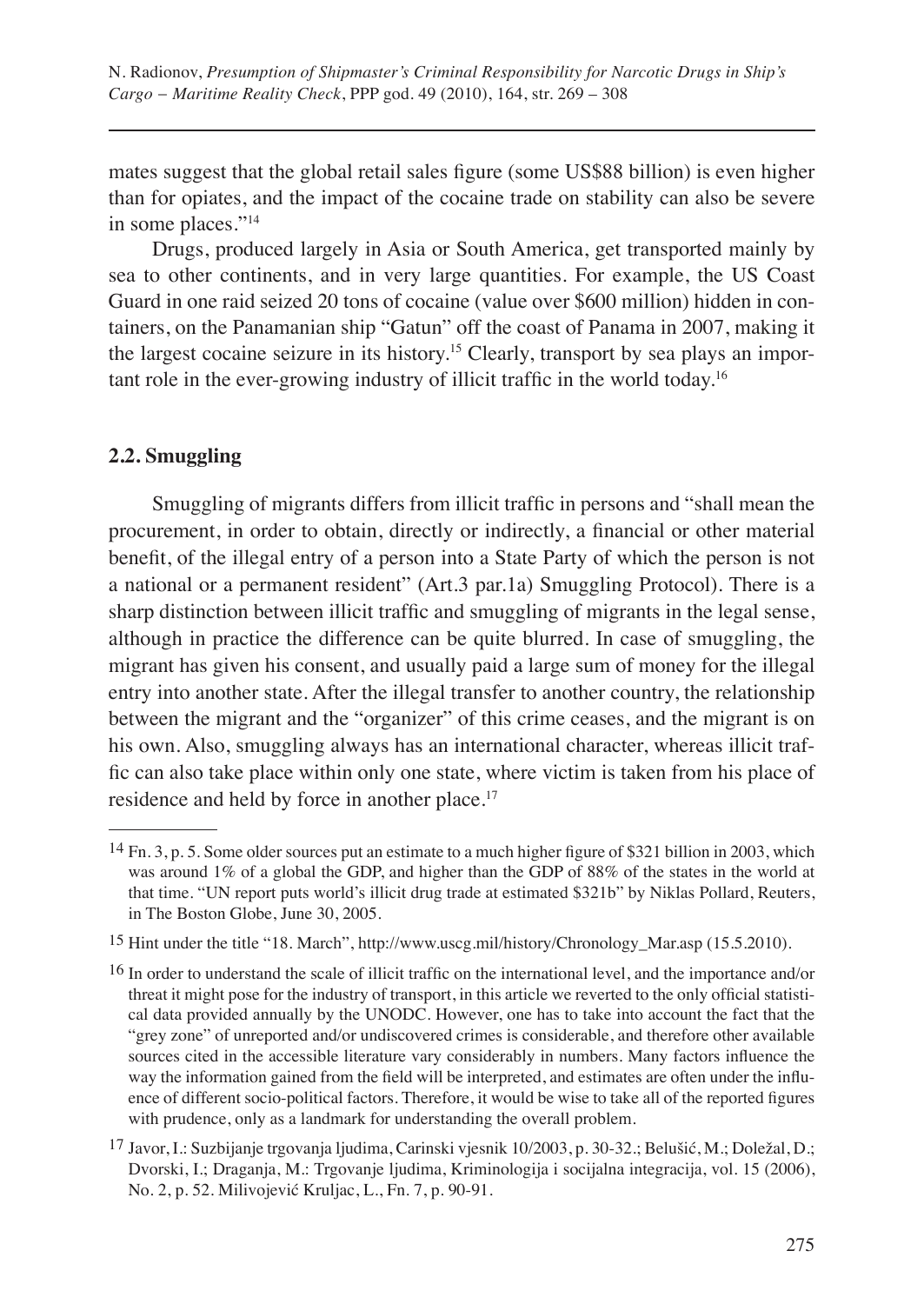Criminalization for transnational crimes according to the Palermo Convention 2000, as well as for illicit traffic and smuggling as envisaged by the respective protocols exists only if those acts have been committed intentionally, which means only if a subjective element of guilt, and even direct intent to commit the crime, has been established.18 regarding legal position of the master of the ship, if a person is found

18 The wording of the respective articles are:

#### **Art. 5 Palermo Convention 2000:**

CRIMINALIZATION OF PARTICIPATION IN AN ORGANIZED CRIMINAL GROUP

- 1. Each State Party shall adopt such legislative and other measures as may be necessary to establish as criminal offences, when committed intentionally:
	- (a) Either or both of the following as criminal offences distinct from those involving the attempt or completion of the criminal activity;
	- (i) Agreeing with one or more other persons to commit a serious crime for a purpose relating directly or indirectly to the obtaining of a financial or other material benefit and, where required by domestic law, involving an act undertaken by one of the participants in furtherance of the agreement or involving an organized criminal group;
	- (ii) Conduct by a person who, with knowledge of either the aim and general criminal activity of an organized criminal group or its intention to commit the crimes in question, takes an active part in:
		- a. Criminal activities of the organized criminal group;
		- b. Other activities of the organized criminal group in the knowledge that his or her participation will contribute to the achievement of the above-described criminal aim;
	- (b) Organizing, directing, aiding, abetting, facilitating or counselling the commission of serious crime involving an organized criminal group.
- 2. The knowledge, intent, aim, purpose or agreement referred to in paragraph 1 of this article may be inferred from objective factual circumstances.
- 3. States Parties whose domestic law requires involvement of an organized criminal group for purposes of the offences established in accordance with paragraph 1 (a) (i) of this article shall ensure that their domestic law covers all serious crimes involving organized criminal groups. Such States Parties, as well as States Parties whose domestic law requires an act in furtherance of the agreement for purposes of the offences established in accordance with paragraph 1 (a) (i) of this article, shall so inform the Secretary-General of the United Nations at the time of their signature or of deposit of their instrument of ratification, acceptance or approval of or accession to this Convention.

#### **Art. 5 Trafficking Protocol**:

Each State Party shall adopt such legislative and other measures as may be necessary to establish as criminal offences the conduct set forth in article 3 of this Protocol, when committed intentionally.

- 2. Each State Party shall also adopt such legislative and other measures as may be necessary to establish as criminal offences:
	- (a) Subject to the basic concepts of its legal system, attempting to commit an offence established in accordance with paragraph 1 of this article;
	- (b) Participating as an accomplice in an offence established in accordance with paragraph 1 of this article; and
	- (c) Organizing or directing other persons to commit an offence established in accordance with paragraph 1 of this article.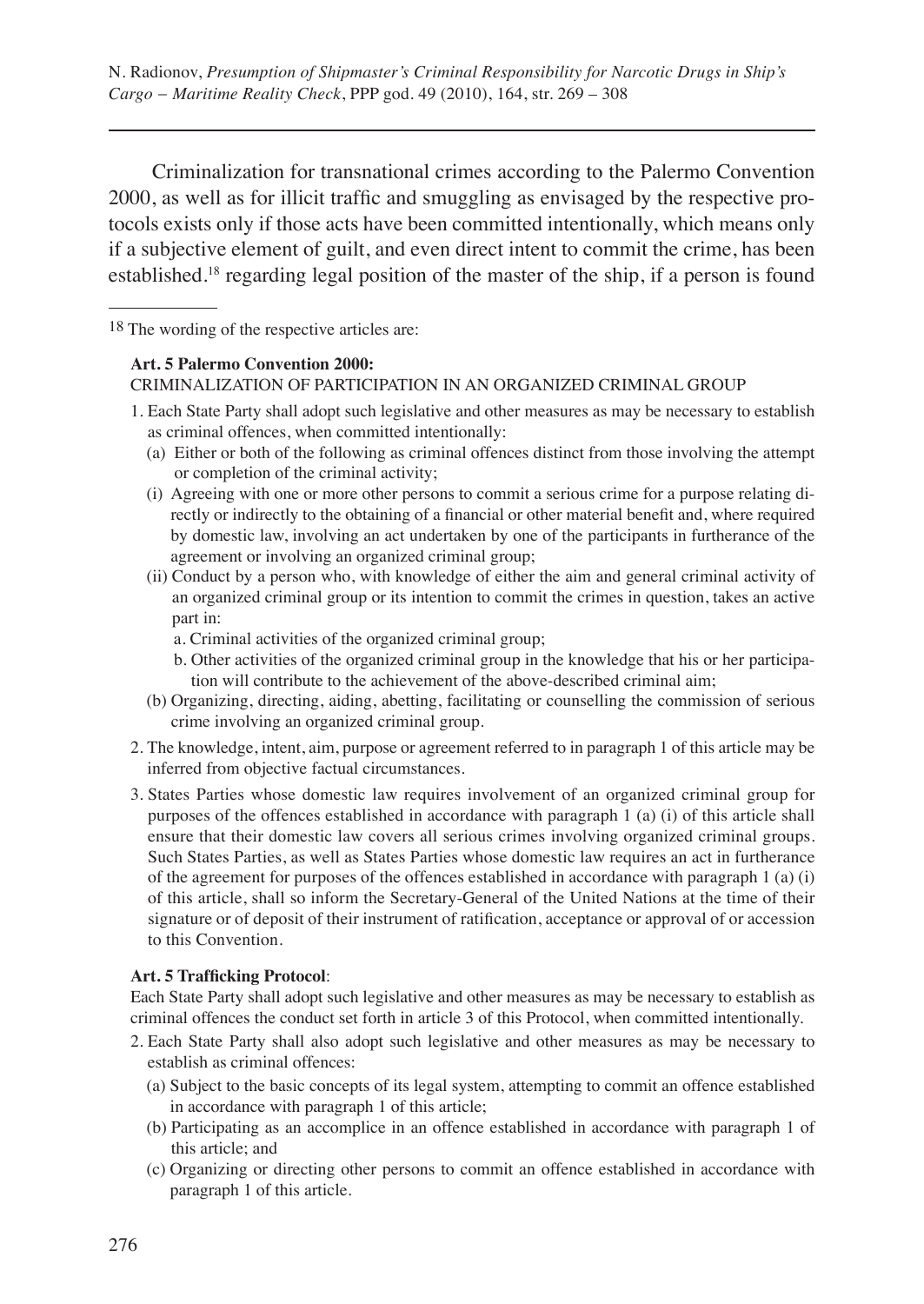on board of a ship illegally, without the valid transport documents, two distinctly different legal situations arise:

- a) if the crew found supernumerary people on board the ship during journey, they have to be treated as stowaways from that moment on, and reported to the authorities in the first subsequent port. However, that situation is far from being easy and straightforward for the ship and the carrier. It often involves a long and difficult procedure and negotiations between the state authorities, the ship, the carrier and his P&I club for this/those person(s) to be deployed from the ship to the state of the first port of call, and subsequently repatriated into his/her place of origin (which is sometimes difficult to establish). The further procedure will be one for stowaways, and there is no criminal responsibility of the shipmaster, because he revealed the existence of those illicit migrants to the authorities, and therefore took away the necessary element of the act of illicit traffic and smuggling: the illicit entry into the port state. This situation falls within the ambit of the maritime administrative law, and will not be dealt with further in this text, since it does not involve any possibility for criminal responsibility of the master of the ship.19
- b) if supernumeraries (or other illicit cargo) were found on board the ship by organs of the port state, that the master of the ship was (allegedly) unaware of, the question arises: can he be held criminally responsible for it, and on what grounds?

The proportions and far-reaching effect that the answer to this question has for the shipping and seafaring industry are linked to the proportions of the industry of illicit traffic today. As already shown, both illicit traffic and smuggling involve transport, very often by ship, due to the largely intercontinental nature of migrations and

#### **Art. 6 par. 1 Smuggling Protocol**

- (a) The smuggling of migrants;
- (b) When committed for the purpose of enabling the smuggling of migrants:
	- (i) Producing a fraudulent travel or identity document;
	- (ii) Procuring, providing or possessing such a document;
- (c) Enabling a person who is not a national or a permanent resident to remain in the State concerned without complying with the necessary requirements for legally remaining in the State by the means mentioned in subparagraph (b) of this paragraph or any other illegal means.
- 19 See IMO "New Security Measures for Preventing Stowaways", Facilitation Committee, 2002 on http://www.imo.org/newsroom/mainframe.asp?topic\_id=583&doc\_id=1852 (1.4.2010). See also: Pavišić, B.: Slijepi putnici i kaznena odgovornost, Uporedno pomorsko pravo/Comparative Maritime Law, 1-4/1995, p. 59-72.

Each State Party shall adopt such legislative and other measures as may be necessary to establish as criminal offences, when committed intentionally and in order to obtain, directly or indirectly, a financial or other material benefit: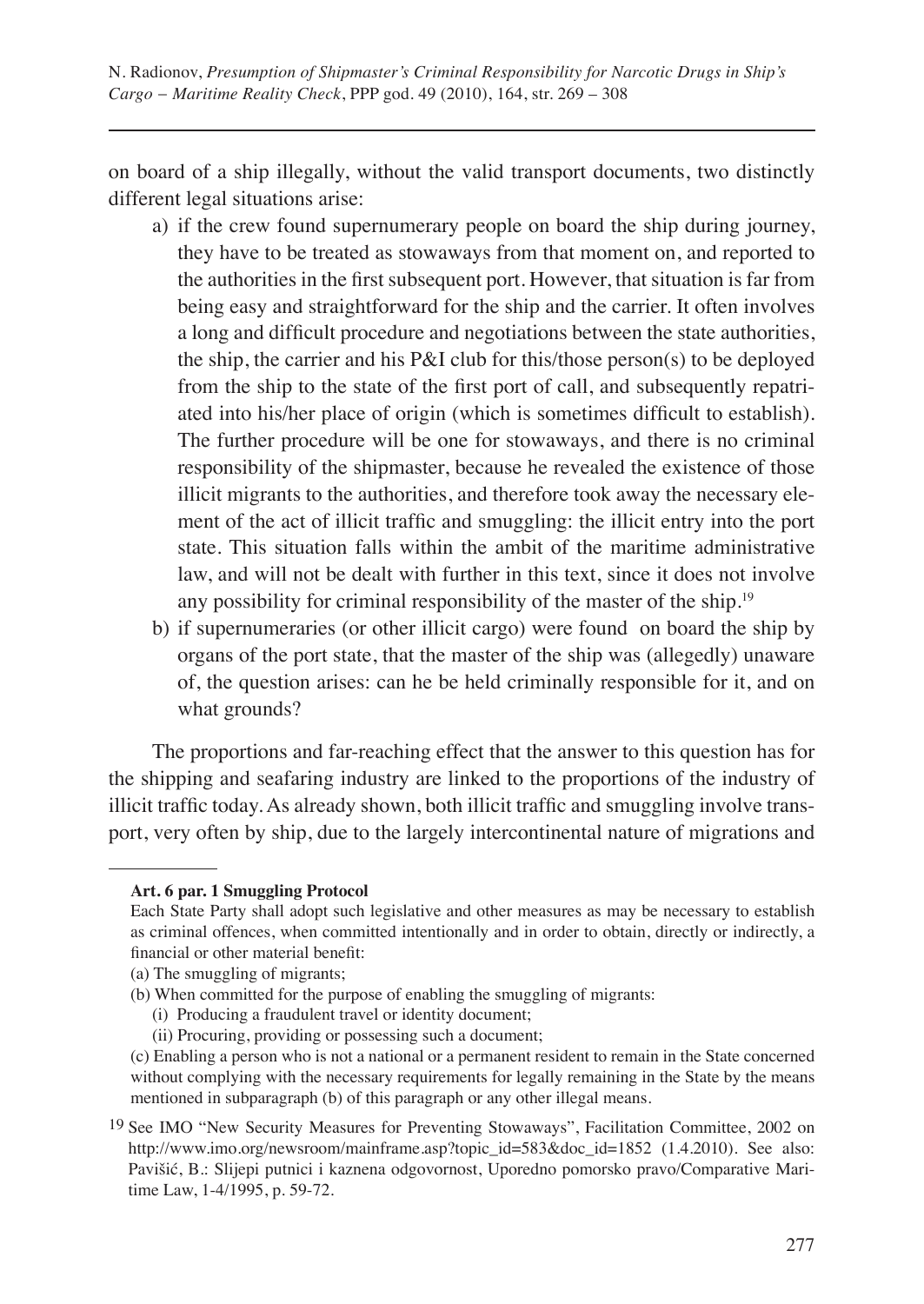the possibility to displace greater number of people and large amounts of drugs and other illicit goods at once. Notwithstanding the different legal definition and nature of those crimes, this distinction is fairly irrelevant at the first moment when people, drugs, arms or other illicitly traded goods are being discovered on board the ship by the authorities of the port state. Whether the organizer of that operation is planning to abuse those men, women and children further for a longer period of time, or their "relationship" is ending upon the illegal entry into that state, is irrelevant for the imminent question the authorities face: can they, or they can not, arrest the master of that ship on the ground of his command of that ship? Can he be held liable for the ship *and everything (and everybody) found on it*, even without his knowledge of its/ their existence on board of the ship, by mere fact that he "should have known" of their existence? Can the omission of that knowledge be regarded as gross negligence in fulfilling his duties? If that is the case, under what circumstances can this happen? If not, why? The answer to those questions is undoubtedly – NO. Criminal responsibility for crimes of illicit traffic or smuggling exists only if the master of the ship can be proven guilty in due proceedings.

# **2.3. 1988 UN Convention against Illicit Traffic in Narcotic Drugs and Psychotropic Substances (1988 Vienna Convention) and transport by sea**

The 1988 Vienna Convention is the last of the three major international instruments covering the issue of narcotic drugs and its suppression on the global level, and compared to its predecessors different while providing additional legal mechanisms for its implementation. It reinforces and supplements the measures provided in the Single Convention on Narcotic Drugs, 1961 (as amended by the 1972 Protocol), and the 1971 Convention on Psychotropic Substances.<sup>20</sup> The 1988 Vienna Convention consists of 34 articles and annexes. It entered into force in 1990, and gained a very large number of ratifications (184 in 2010). It represents the most decisive response of the international community in the war against drugs so far, targeting the usual circles of drug producers and traffickers, but (for the first time) also the drug consumers. By doing that it tries to reach a political balance between the (poor) producing countries and (economically developed) consumer countries, since it is the latter that have more interest, political power, economical sources and zeal to

<sup>20</sup> For full texts of those instruments go to

http://treaties.un.org/pages/Treaties.aspx?id=6&subid=A&lang=en (10.4.2010.). More on the 1988 Vienna Convention see at: Pavišić, B.; Grozdanić, V.; Veić, P.: Komentar Kaznenog zakona, III izmijenjeno i dopunjeno izdanje, Narodne novine 2007., p. 459-468.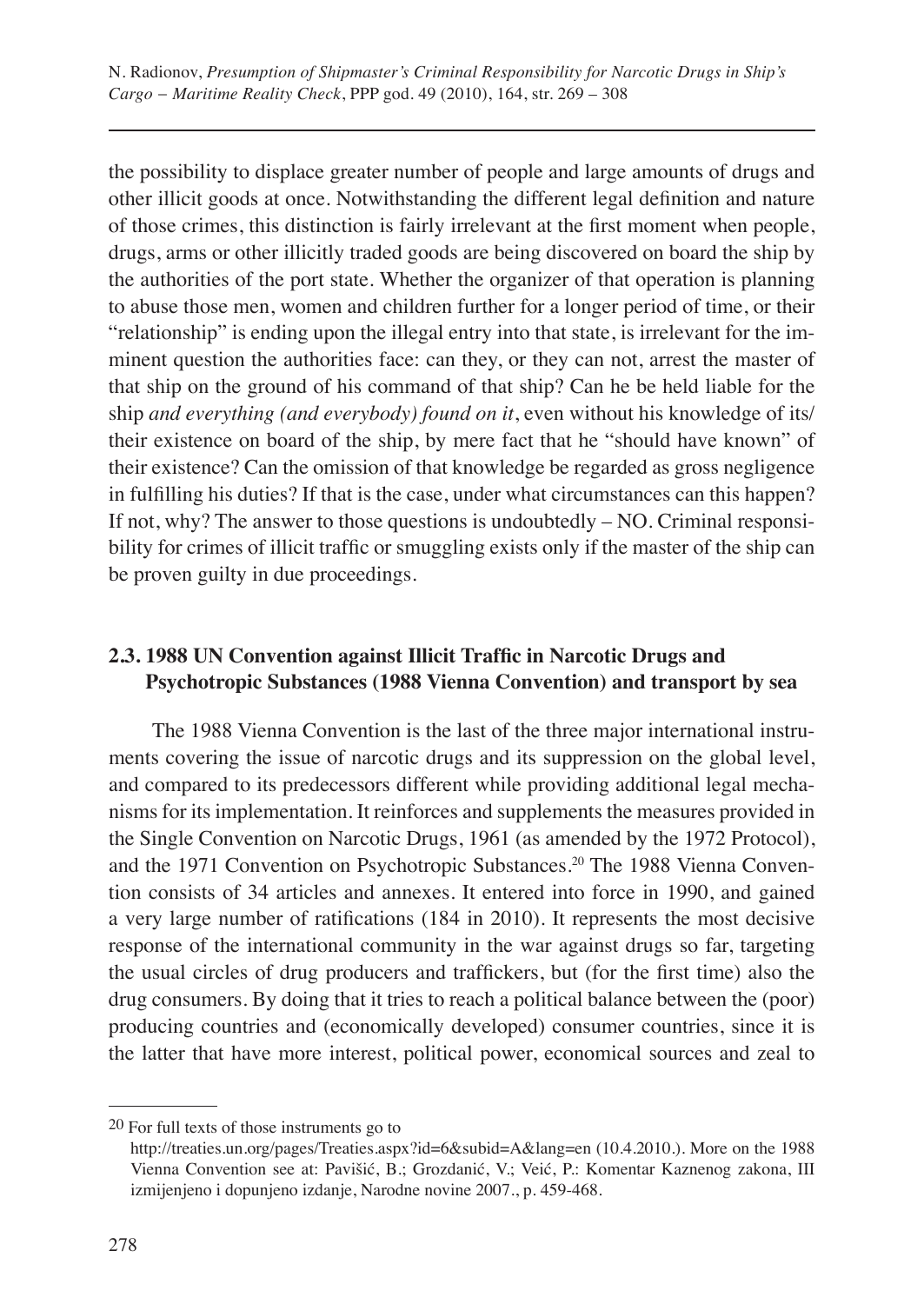combat the drug business on a large scale. There is no definition of illicit traffic in drugs or psychotropic substances as a *delictum sui generis* in international law in the text of the Convention itself. On the contrary, the Convention starts from describing the illicit traffic as an international criminal activity, assessing the content of the behaviour by which that activity can be pursued, and obliges the States Parties to incriminate such behaviour through their national legislation, according to their legislative models. The description of the criminal act linked with the illicit traffic in drugs should therefore always be sought and found within the national legislation of the State Party, and not the Convention itself. The 1988 Vienna Convention incriminates also the "white collar" organized crime related to money-laundering of the drug related assets. The Convention empowers the courts and other bodies of the States Parties to order that bank, financial or commercial records be made available or seized, and that the principle of bank secrecy in those cases shall not be applicable.<sup>21</sup> Moreover, it provides the legal basis for extradition in drug-related cases between countries with no other extradition treaties, resolving thereby one of the major legal obstacles so far.<sup>22</sup>

The Article 17 of the 1988 Vienna Convention deals with illicit traffic by sea, and is therefore especially important with respect to the issue of criminal responsibility of seafarers. The basic requirement of the Convention vis-à-vis the States Parties in this context is mutual cooperation, in conformity with the international law of the sea. Every State Party should take all measures to suppress the illicit traffic by vessels flying its flag, and may request the assistance of other Parties in suppressing its use for that purpose. In case of vessels exercising freedom of navigation, every State Party that has reasonable grounds to suspect that a vessel is engaged in illicit traffic may notify the flag state and request its authorization to take appropriate measures with respect to it. Such cooperation and authorization from the flag state is to be given expeditiously; to that purpose each State Party has to designate an authority that will receive and respond to such requests. Upon the authorization of the flag State, each State Party to the Convention can board and search the vessel, and take appropriate action with respect to the vessel, persons and cargo on board, if evidence of involvement in illicit traffic is found. Such actions are to be carried out only by warships or military aircraft, or other ships or aircrafts in government service.

<sup>21</sup> Art. 5 1988 Vienna Convention.

<sup>22</sup> Art. 6 par. 3 and 4 1988 Vienna Convention.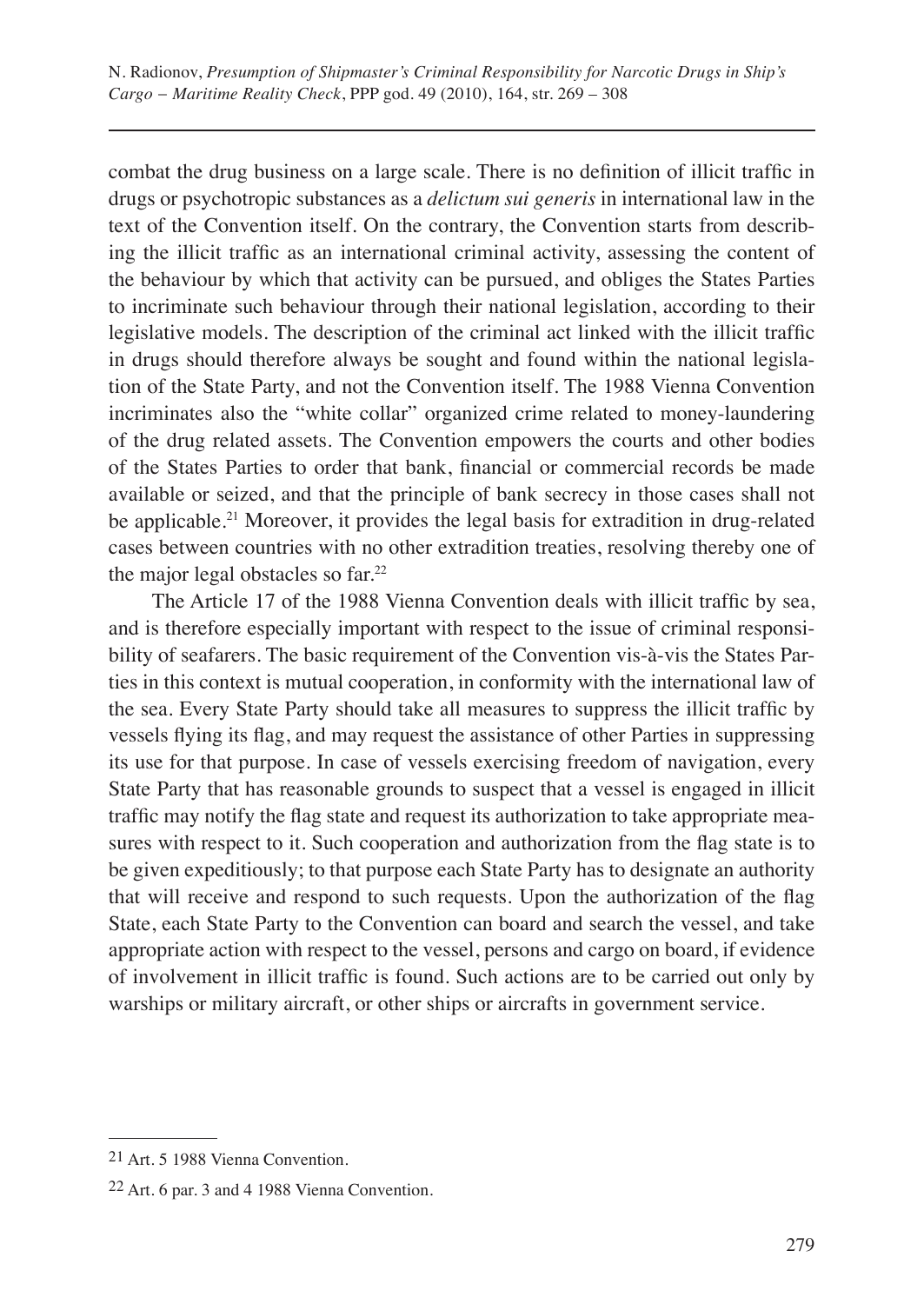### **2.4. Crimes and transport by sea**

Ships are perfect mules. There is no doubt that a large percentage of the world's illicit trade in drugs, arms and people is being physically performed by ships. Transport by sea is traditionally the cheapest way of long distance transport. It is also the easiest, when it comes to transporting larger amounts of illicit cargo hidden within the cargo, given the reality of the modern shipping, as described infra under 3.3. Finally, it is the most logical and geographically possible way for the goods originating from one continent to reach the other, where their market is. The proof of that can be found in the practice of the police anti-drug squads operating in major commercial ports, where drugs, and other illicit cargo, are frequently being detected, after a complex preliminary work and joint action of (usually) police forces in several countries. There are different ways to stash the illicit cargo within the declared one. When it comes to the containerized cargo, there are two major ways of hiding trafficked goods: within the cargo inside the container or in the construction of the container itself.23 Detecting the illicit cargo hidden within containers is a complex task, which involves specialized police forces of several countries, and sophisticated instruments and procedures (mobile x-rays, sniffing dogs, highly trained and experienced police officers etc.). It is impossible for masters of the ships involved in commercial shipping today to take over the police work, or to cooperate more with the police in the port of shipment, in making sure that cargo loaded onto the ships contains no illicit cargo. There are many reasons for this, but let us mention only two at this point. Firstly, the security measures in shipping today are very strict and in many ways legally and physically restrict the actions of the master of the ship with respect to the cargo loaded (more on this infra under 2.4.). Secondly, shipping companies' major investment in the security equipment, crew training and time for check-ups of the cargo upon loading onto the ship would necessarily increase the price of transport, which would in turn increase the price of the final product for the end consumer. Prolonging time a ship spends in a port means loss of money for the shipping company. Faced with the harsh economic situation and volatile shipping market, the scenario where shipping companies take over the role that the state police is unable to play,

<sup>23</sup> The research for this article has been partly carried out in the Adriatic Port of Rijeka, with the annual turn of 130.700 TEU in 2009. With the courtesy of the Croatian Ministry for Internal Affairs, Sector of Criminal Police in Rijeka, the data on major drug seizures in that port has been obtained. Their analysis shows that the quantity of the seized drugs in the period from 1997-2008 varies from 1,5 kg of hashish found in the personal belongings of a seafarer to more that 660 kg of cocaine. In all the cases but one (the one involving the seafarer) the drugs were being smuggled either in the cargo carried in the container, or within the construction of the container itself. In all cases of container/ cargo smuggling, the port of origin was the Panamian port of Guayaquil.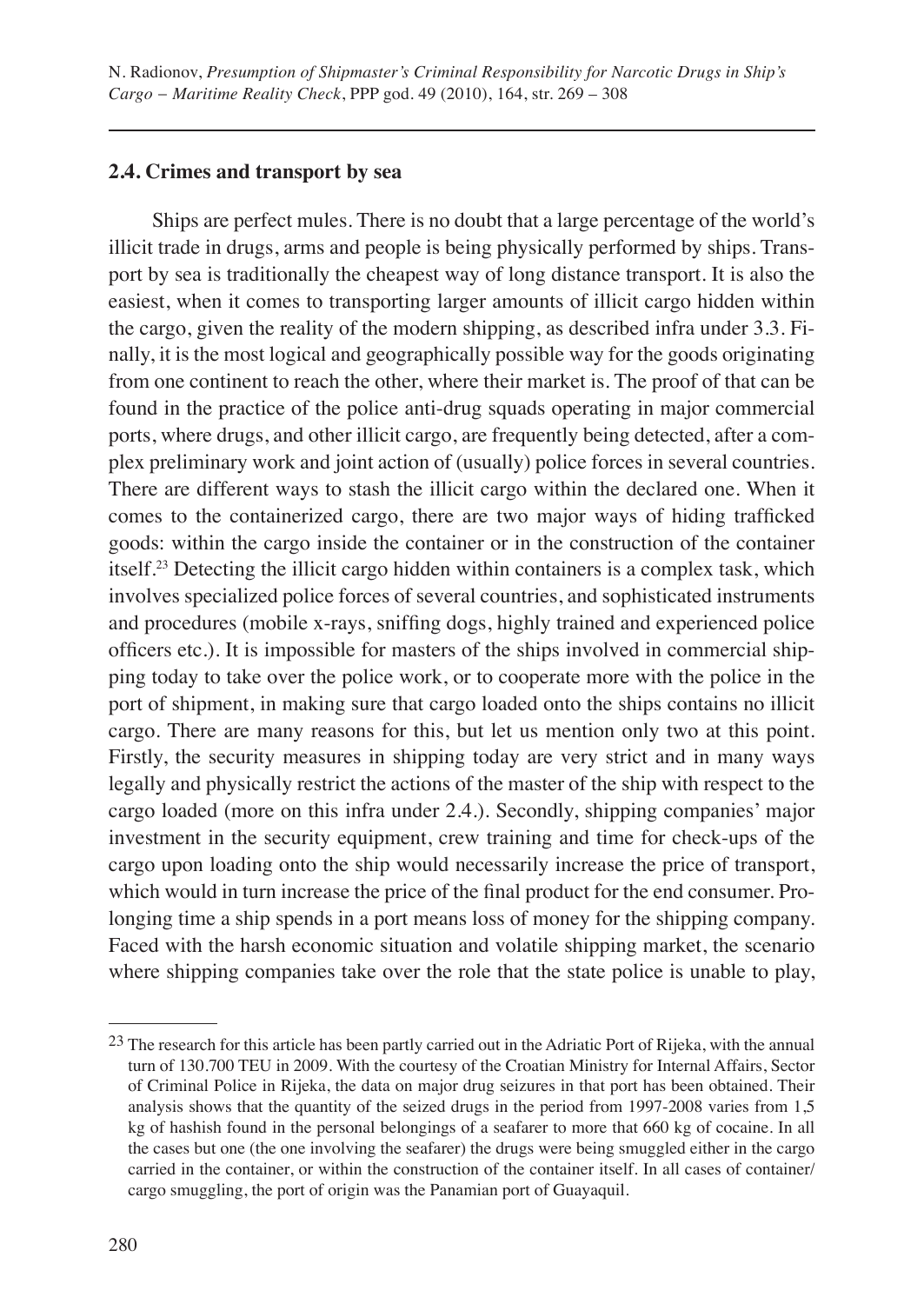is simply not feasible. In the meantime, the master of the ship on which illicit cargo is found remains exposed to the authorities of the port state where the drugs are discovered. There are other sensitive issues, such as empty containers. The exported goods get shipped in full containers from one continent (mainly Asia) to another, where containers upon unloading of the goods lie empty and unsealed for some time within the premises of the ports. Then, they can either be returned empty by the order of their owner (large shippers and/or carriers), or they are loaded with new goods for another journey. After they are carried for loading to the shipper's premises, they can also lie there for some time, more or less unattended. Those are all periods when no control over either the container itself, or its contents, can be exercised by the side of the ship that will eventually carry that container over several continents, touching the ports of many countries, with different legal orders, routines and basic knowledge of the shipping and transport routine. Because of this unenviable position, and after the Laptalo case in Greece, an initiative to seal (also) the empty containers before they are loaded into the ship was started by large sea carriers and their commanding seafarers. Since containers should be checked in ports by port operations facilities prior to sealing, port operations insisted on two things: first, the representative of the carrier had to be present while the inside of the containers were being checked, and second, they had to be paid for this extra service. Again, more time and money to be spent - in the middle of a very harsh economic situation for shipping- resulted in failure of this initiative.

P&I Clubs<sup>24</sup> as mutual insurers of the shipowners' liability have a direct vested interest in keeping damages arising from that liability at the lowest possible levels. They issue different warnings, manuals and other materials for their members with detailed instructions for conduct in a large variety of situations arising at sea. Those instructions are precise, practical and of huge importance for maintaining the insurance cover by the shipowner should the damage arise. They are also incorporated in the internal instructions (manual) issued by the shipowner (company), kept on board the ship and strictly respected in the everyday life and handling of the widest range of situations in practice. P&I instructions (Advice to Masters) are issued and communicated directly to the masters on board the ships. Among many other issues they also contain a special instruction called "drug smuggling warning", in which they are reminded of the USA Anti Drug Abuse Act, by which every person who knowingly or intentionally brings or possesses controlled substance on board a vessel shall be punished.25 It is clear that the respective US legislation, the P&I Advice to Masters

<sup>24</sup> Protection and Indemnity Clubs, see: www.ukpandi.com; www.londonpandi.com; www.igpandi.org (12.7.2010).

<sup>25</sup> Full text of the "Drug smuggling warning" reads as follows: "Ships are often used as vehicles for drug smuggling. Drugs or illegal substances are hidden on the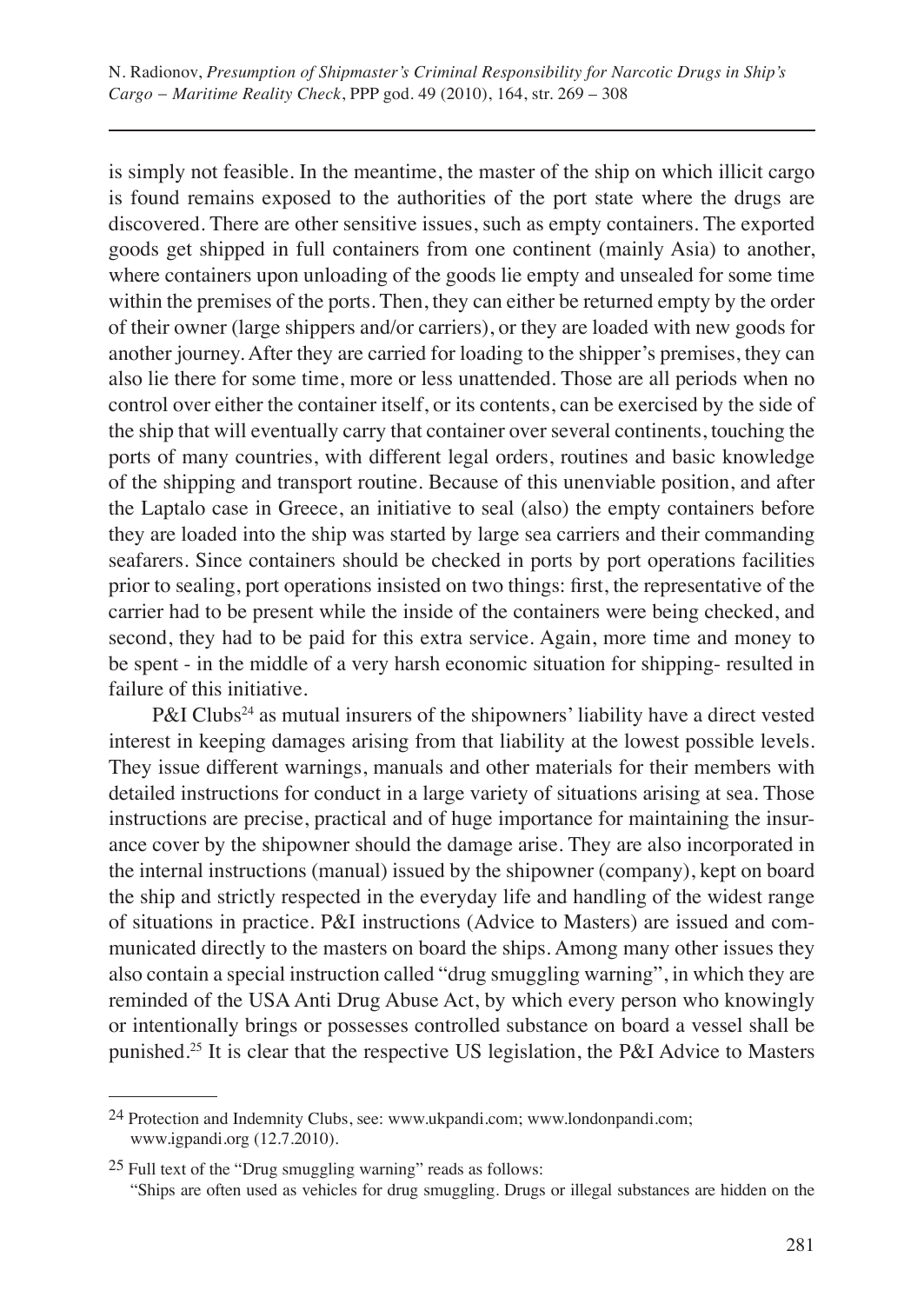and the insurance all take into account the subjective criteria of proved guilt for criminalization of every seafarer in particular, notwithstanding the special position of the master of the ship. There is no explicit or implied responsibility of the master only for commanding the ship on which controlled substance has been found.

or USD 10,000,000 if the defendant is other than an individual, or both. No person sentenced under this paragraph shall be eligible for parole during the term of imprisonment imposed therein." An option available to the authorities is confiscation of the entire ship – and seizure of the ship fol-

lowed by a substantial delay while investigations are being carried out is not uncommon.

 The amount of the applicable fine multiplied with the weight of the quantity of the drug discovered has no maximum – so fines are basically unlimited. Initial penalties are regularly assessed in tens of millions of dollars and although the amount can be reduced the owner has a very difficult burden of proof to sustain. The owner must show that he exercised "the highest degree of care and diligence". While inves-

tigations are going on the ship will remain under arrest. Criminal proceedings will be instituted against anybody on board who might be involved in the smuggling.

The U.S Customs Service has issued a Sea Carrier Security Manual in which it describes routines and procedures which they expect an owner and the officers to implement. Only compliance to the letter with the contents of the manual will be accepted as a proof that the owner has exercised "the highest degree of care and diligence" which may then result in a reduction or withdrawal of the fine.

It is important that the Sea Carrier Security Manual is available on board, that it is closely studied and that its terms are appreciated, by means of instructions and the education of officers and crew and a tightening-up of all routines and procedures to comply with the manual and its principles.

An owner must be able to prove all precautionary steps and measures taken. It is thus important that they are properly recorded for future reference.

The U.S. Customs Service has declared its willingness to co-operate with owners in implementing such routines so that the aim of the legislation is achieved. To this effect owners have been invited to sign the Sea Carriers Initiative Agreement according to which the owner agrees to take the steps as reflected by the manual. We have recommended to our members that they sign the Agreement. A copy should be available onboard and included in the ship's documents to be presented to the customs authorities when entering a U.S. port.

#### **It is thus important for a master to check:**

§ that the Sea Carrier Security Manual is available on board

- § that its terms are implemented and closely followed
- § that all such steps are properly recorded for future reference
- § that the Sea Carriers Initiative Agreement is included among the ship's documents and that in general the highest vigilance is shown to combat smuggling of drugs or illegal substances in the ship or in its cargo."

See:http://www.swedishclub.com/tm\_loss\_prevention/advice\_to\_masters\_2005/Advice\_to\_masters. htm (12.7.2010).

ship itself or in its cargo. Customs authorities all over the world have intensified their search for drugs on board. The consequences for the shipowner and crew can be very serious when drugs are found.

In the USA the Anti Drug Abuse Act was introduced to prevent drugs from getting on board through greater on board security. The simple means of achieving this objective being by levying punishing fines on the shipowner and imposing jail sentences on those found guilty of having smuggled the drugs. The Act establishes that any person who knowingly or intentionally brings or possesses on board a vessel a so called controlled substance shall be punished. For example a person committing a violation involving 1 kilogram or more of heroin, 50 grams or more of "cocaine base" or 10 grams or more of a mixture containing a detectable amount of LSD, shall be sentenced to a term of imprisonment of not less than 20 years and not more than life and a fine not more than USD 4,000,000 if the defendant is an individual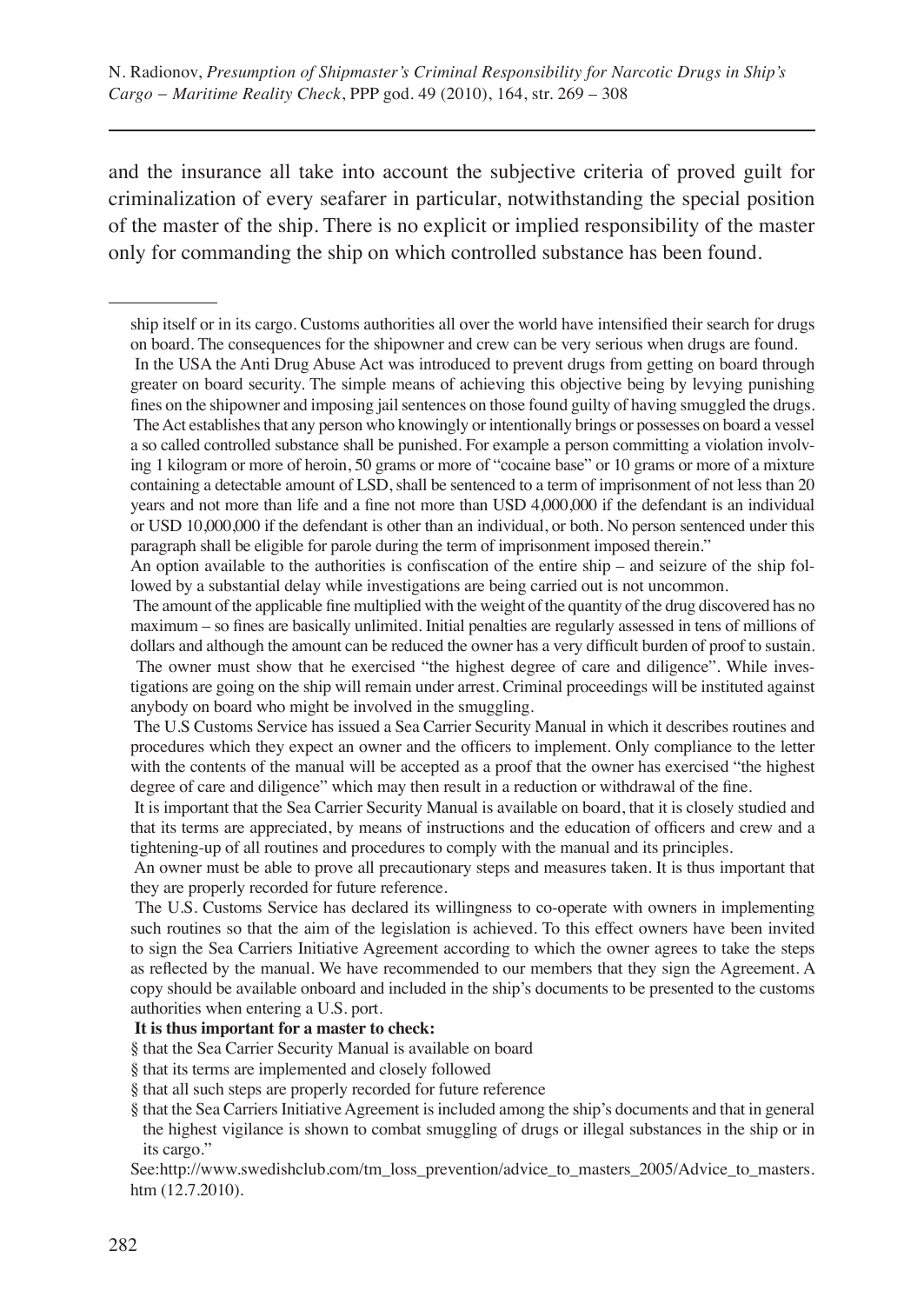The third way to carry illicit cargo by sea is within an already existent part of the ship (for example bow ballast water tanks), a specially designed part of the ship, or attached to the ship's hull from the outside. It is notorious that frog-men are used to attach shipments of drugs to the underwater part of the ship's hull, securing its carriage to the desired port anywhere in the world on the ship's route, using the ship as a perfect mule: totally oblivious that it is used in criminal purposes. That practice is successfully suppressed by the underwater scan of the hull prior to its sail-off. If the illicit cargo was discovered in one of the subsequent ports that the ship touches, the ship and its crew would be beyond any suspicion should they be able to produce the "clean-hull" underwater scan from the previous port. The real factual issue here is whether performing such a scan for the ship is mandatory in the port of exit (leaving one state) and the port of entry (while entering another state for the first time), only in the latter port, or none of them. This important question (due to large costs in time and money involved), can only be answered on a case by case basis. The answer would largely depend on the regulations on the security measures as set by the ISPS Code, and enforced by the national legislation of every SOLAS State Party.

#### **2.5. Ship security measures (ISPS Code)**

After the 9/11 tragic events, ships were detected as potential weapons in terrorist attacks, and a whole set of extensive new legislative measures was put in place through the amendments of the 1974 Safety of Life at Sea Convention (SOLAS), as amended in  $2002^{26}$ , by adding to it a brand new chapter XI-2 named "Special measures to enhance maritime security". Regulation XI-2/2 of the new chapter enshrines the International Code for the Security of Ships and of Port Facilities (ISPS Code).27 Part A of this Code is mandatory, and part B contains guidance to the Contracting Governments as how to best comply with the mandatory requirements. All states parties to SOLAS 1974 (159 of them)<sup>28</sup> have to comply with its provisions, and ascertain that all of those measures pertaining to security of ships, crew and ports are being implemented. Every one of them has a duty to implement the whole ship

<sup>26</sup> SOLAS - Chapter XI-2 Special Measures to Enhance Maritime Security, Consolidated text of the International Convention for the Safety of Life at Sea, 1974, International Maritime Organization (IMO), London, 2004. The amendments were adopted at an international diplomatic conference, and entered into force internationally on July, 1st 2004. See the text and further info at: http://www.imo. org/Newsroom/mainframe.asp?topic\_id=583&doc\_id=2689 (10.3.2010).

<sup>27</sup> IMO – International Ship & Port Facility Security Code and SOLAS Amendments 2002 (ISPS Code) – 2003 Edition – International Maritime Organization, London 2003.

<sup>28</sup> http://www.imo.org/Conventions/mainframe.asp?topic\_id=247 (10.3.2010).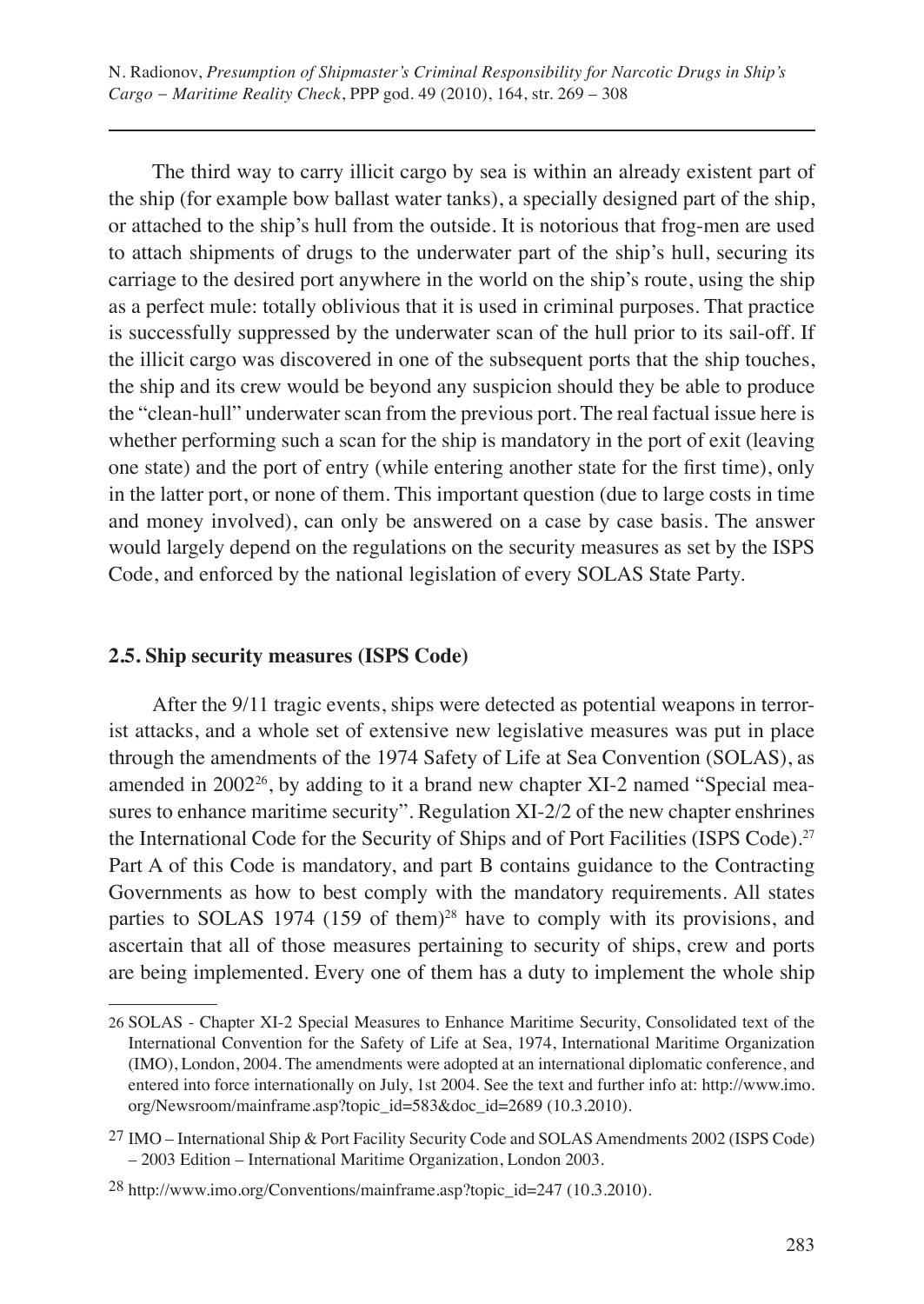and port security system in accordance with the ISPS by its national law, and has a duty to report the state of compliance to the International Maritime Organization (IMO).29 Apart from terrorist attacks, there are other security threats that are efficiently addressed by the ISPS Code measures as well: acts of piracy, robbery attacks, smuggling and illicit traffic in humans. Basically, the ISPS Code puts forward a comprehensive risk management concept. This concept consists of a standardized framework for evaluating risk, enabling governments to respond to changes in threat with changes in vulnerability for ships and port facilities.<sup>30</sup> This system refers to two major security subsystems: ships (together with their crew and management company) and port facilities. After 2004, all the SOLAS ships have to put forward the comprehensive ship security plans, and have to have a specially trained ship security officer on board (usually a second deck officer).<sup>31</sup> Moreover, the shipping company has to have a company security officer, whose responsibilities include ensuring that a ship security assessment according to the ISPS is properly carried out, that ship security plans are prepared and submitted for approval by (or on behalf of) the administration of the flag state and thereafter is placed on board each ship. With respect to the position of the master of the ship, Art. 6 ISPS clearly states that "The Company shall ensure that the ship security plan contains a clear statement emphasizing the master's authority. In the ship security plan, the Company shall establish that the master has the overriding authority and responsibility to make decisions with respect to the safety and security of the ship and to request the assistance of the Company or of any Contracting Government as may be necessary."32 After 2004, all SOLAS ships have to carry an International Ship Security Certificate indicating that they comply with the requirements of SOLAS chapter XI-2 and part A of the ISPS Code. When a ship is at a port or is proceeding to a port of SOLAS contracting state, that state has the right, under the provisions of regulation XI-2/9, to exercise various control and compliance measures with respect to that ship. The ship is subject to port state control inspections but such inspections will not normally extend to examination of the Ship Security Plan itself except in specific circumstances. The ship may, also, be subject to additional control measures if the SOLAS state exercising the control and compliance measures has reason to believe that the security of the ship has been compromised, maybe in the last port it has touched before entering

32 Art. 6 ISPS. and Art. 11 ISPS.

<sup>29</sup> Croatia did it in 2004 by enforcing the Law on security of merchant ships and ports opened for international transport (Zakon o sigurnosnoj zaštiti trgovačkih brodova i luka otvorenih za međunarodni promet), Official Gazette (Narodne novine) No. 48/2004, 51/2004.

<sup>30</sup> Art. 4 ISPS.

<sup>31</sup> Art. 7-9 ISPS.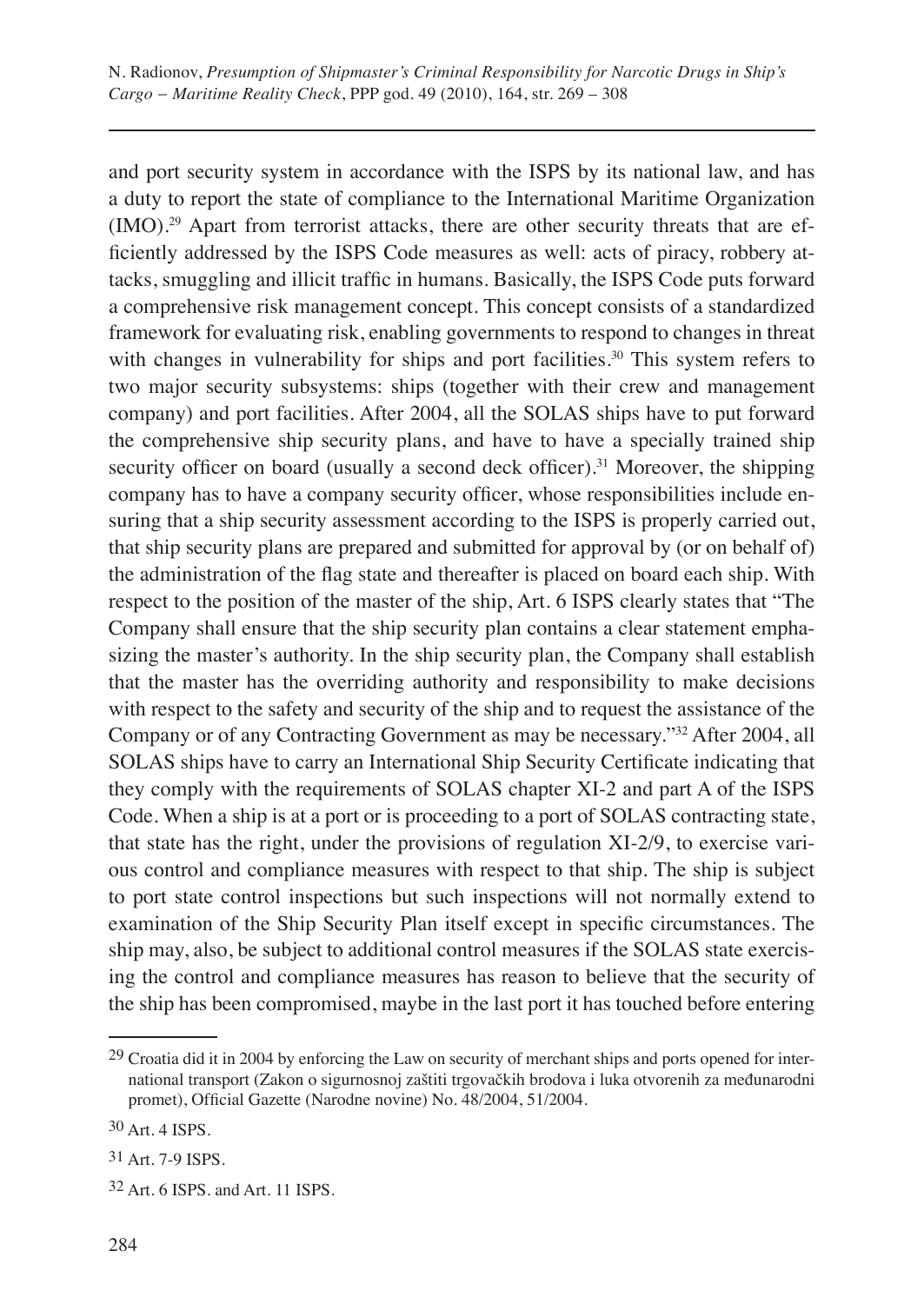that state (for example, performing underwater hull scans in its port(s), that may be mandatory for ships coming from certain ports and/or states, or optional, depending on the assessed security level for a certain ship).<sup>33</sup> Whereas the implementation of the security requirements on board a ship and its crew went smoothly and on time, with considerable effort being put to that respect by the shipping companies, the implementation in port facilities in different countries proved to be much more difficult, due to different economic power and different understanding of the problem by different states.<sup>34</sup> That fact makes the everyday life and routine of a master of the ship even more difficult. He has to be extremely well informed on all the security measures expected by each and every state whose ports his ship touches, while at the same time securing that all the ship and crew security measures are being complied with. Here, the logistics provided by his company are pivotal.

# **3. ILLICIT TRAFFIC AND THE POSITION OF THE MASTER OF THE SHIP**

#### **3.1. Command responsibility in practice: the "Coral Sea" and "Therese" cases**

The smoldering problem of criminalization of seafarers in general, and more specifically with respect to the cargo carried on board of an ocean-going vessel, rose to a fire in the seafaring circles following the case of captain Laptalo and the ship "Coral Sea" in 2007. Croatian captain Kristo Laptalo, a veteran master of indisputable reputation with 40 years on the sea, was in command of the Bahamas-flagged reefer ship "Coral Sea". It was carrying cargo consisting of 187.673 boxes of bananas from the Panama's port Guayaquil to different Mediterranean ports. The cargo was organized in pallets, each containing 48 boxes, all tightly wrapped in plastic. Due to the very strict security drill in the Panama port, the crew was strictly forbidden to come even close to the part of the ship where loading or unloading was taking place, before the hatches were closed upon inspection by the anti-drug squad. Those inspections were done by

<sup>33</sup> Art. 14-18. ISPS.

 $34$  Zec, D.; Frančić, V.; Šimić Hlača, M.: Ports security organization and functionality – Implementation of the ISPS Code in medium and small countries, PDF document online, p. 1. However, the implementation of the ISPS in practice meant additional work for already overburdened crew, which rose negative feelings among the seafarers. See: OECD Workshop on Maritime Transport, Paris 4-5 November 2004, Seafarers' Comments on Relevant Regulatory and Political Developments, Paper submitted by TUAC/ITF.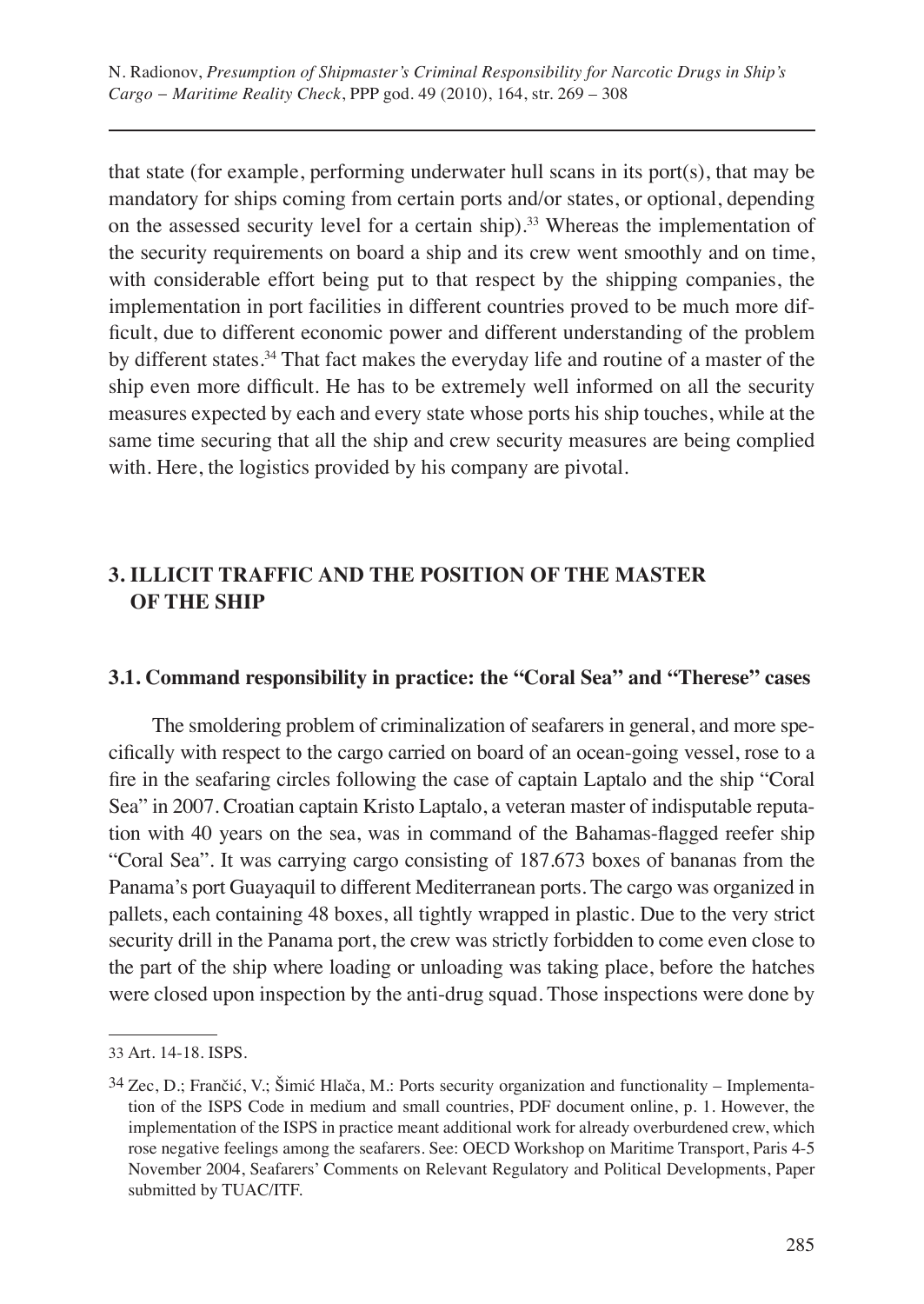the special police forces carrying long arms, trained dogs etc. The cargo was loaded into four of the ship's storage decks (A,B,C,D) and several containers stowed on the ship's deck. The same ship had been carrying bananas on the same route between Guayaquil (Panama) and different Mediterranean ports for many years, and without exception the cargo from the storage deck 2A had always been unloaded in the Italian port Civitavecchia. The orders concerning the port of call and the amount of cargo to be delivered there in this case came to the ship and its master deeply into the voyage. This time, exceptionally, it was the storage deck 3A and containers from that deck that had to be unloaded in Civitavecchia (a very small amount of cargo compared to usual), and cargo from storage 2A and 4A eventually ended unloaded in the Greek port of Aegion. The reason for this unusual order was found in the fact that another ship carrying an enormous amount of bananas touched the port of Civitavecchia at the same time. Upon unloading the cargo in Aegion, 51,6 kg of cocaine was found by the ship's agent in two boxes among the 27.377 boxes of bananas unloaded at that port.<sup>35</sup> Captain Laptalo was arrested subsequently by the Greek authorities without any proof of his involvement or knowledge of this crime, apart from his position of the master of the ship carrying the illicit cargo. It is important to state some more facts pertaining to this case, because of their significance in understanding the issue of the (non) existence of the criminal responsibility of the master of the ship. The orders to call at Aegion port were sent to the master 13 days after the ship's departure from the port of Guayaquil, and the orders to unload the given amount of cargo came 17 days into the voyage. The fact speaking in favour of the seamen were seconded by the ship managing company, Trireme Vessel Management of Antwerp, and its managing director according to whom "no member of the crew could have known that the boxes containing the drugs would be unloaded in Aegion. Also, it would be impossible to introduce the drugs into the cargo while in the holds, given the limited access to the holds and lack of space."36 The drugs were found during a quality check by the ship's agent who notified the coastguard and the police, after the ship had already been cleared to sail, 10 minutes before the scheduled arrival of a pilot on board the ship. Having heard of the incident, master Laptalo postponed sailing out on his own free will, came ashore and inspected the suspect boxes himself.<sup>37</sup> He was fully cooperative with the authorities then, and during the whole period af-

<sup>35</sup> "Bilješka- podnesak u obranu kapetana Krista Laptala za sudski zapisnik, Zapisnik o saslušanju i odlukama tročlanoga Apelacijskog suda sa ročišta održanih 16. i 17. srpnja, 2008. broj 436/2008", obtained by the courtesy of Seafarer's Union of Croatia/ITF Croatia.

<sup>36</sup> "Master in Jail After Drugs Found in Cargo", by Nigel Lowry, Lloyds List August 31, 2007. http://www.mastermariners.org.nz/?p=73 (22.2.2010).

<sup>37</sup> Ibid.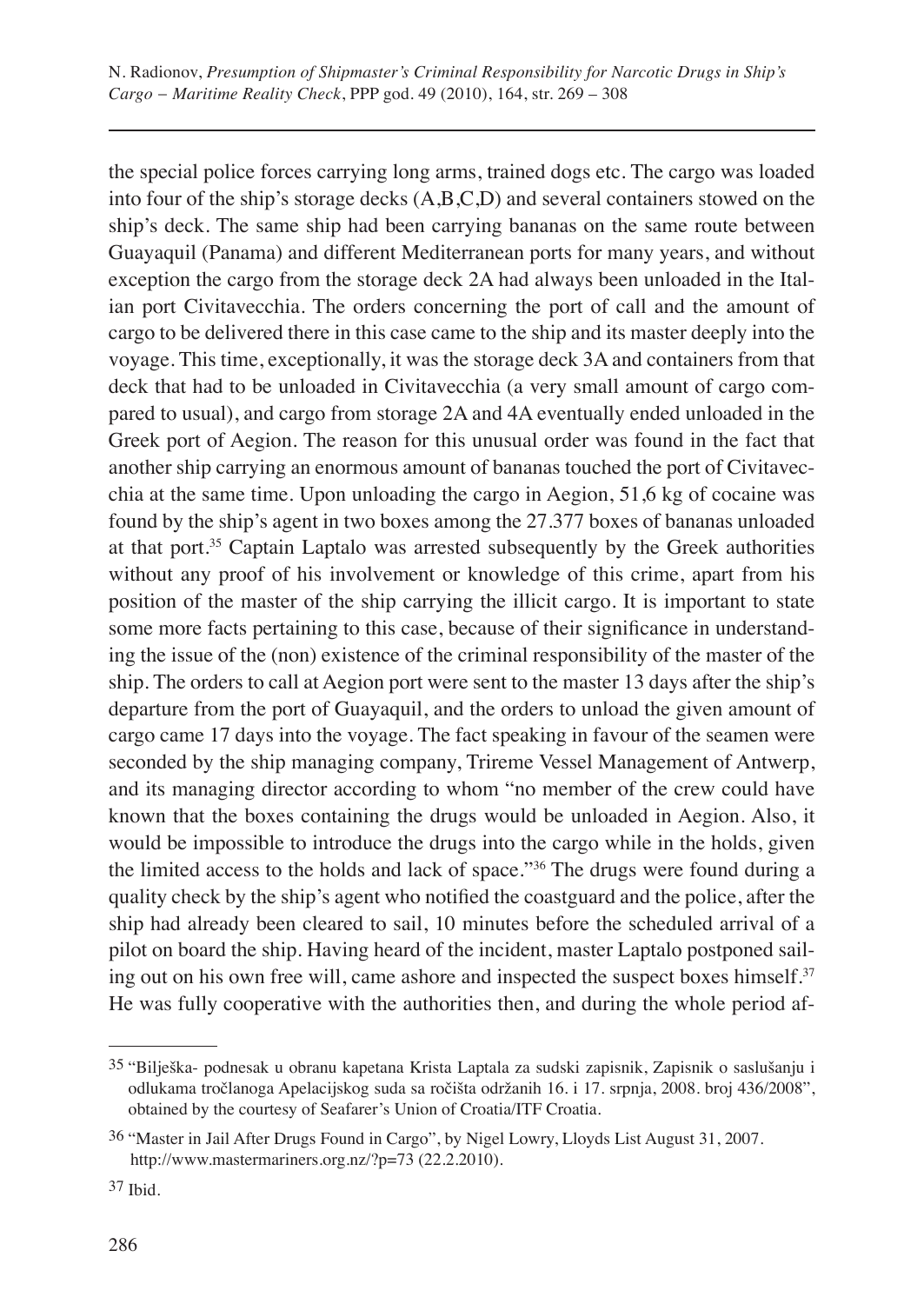terwards. At that point nobody from the port authorities spoke of even the possibility of his responsibility for this fact – it was merely a standard procedure for the master to come ashore and see for himself what was going wrong, in order to be able to report the facts to the company. That is indeed what master Laptalo did – he went back to the ship to notify immediately the company of the incident and the reasons for the postponing of the sailing out. It was the second time he came ashore from the ship that the port authorities changed drastically their attitude, and held him and two other members of the crew responsible for that incident. Master Laptalo, first officer Metelev and bosun Garcia were subsequently arrested. When the port captain was asked by the Laptalo's attorney: "What do you have against those people?" he replied: "Nothing, but I have 52 kg of drugs and have to arrest somebody".38 Master Laptalo spent the next 16 months first in the police custody in Aegion, and then in the high-security prison Koredallos in Athens. The Court of 1st instance condemned him to 14 years in prison, for possession, transport and import of illicit drugs.<sup>39</sup> Although no evidence whatsoever was found against him, the sentence was based on Art. 45 of the Greek Private Maritime Code, according to which the captain of the vessel is liable for the vessel itself, and all men and cargo aboard it. The sentence was finally reversed by the Court of 2nd instance, and he was acquitted of all charges, because – indeed - no *guilt* was found on his part.<sup>40</sup> However, the fact that a sea captain was held in a high security prison for 16 months, was convicted as a felon by the Court of 1st instance to 14 years of prison, he was entered into the SIREN program<sup>41</sup>, is prohibited from entering the EU, his Certificate of competency might be annulled and his whole spotless carrier got ruined by this incident (he will not be able to sail and earn for the last few years of his career before retirement) - raises serious concerns and worry within the shipping and seafaring industry.42 The attorney hired through the P&I club to defend captain Laptalo said that "the fight to have the men freed on bail would be difficult. Jailing of crew in drug cases was almost a routine in Greece. This is the mentality of the judges". However, even against this background

<sup>38</sup> Letter of captain Laptalo to his attorney sent from the Koredallos prison in 2007, p. 3. Obtained by courtesy of Seafarer's Union in Croatia/ITF Croatia.

<sup>39</sup> Patras Court of Appeal, Case No. 436/2008 from July 17, 2008. Cited acc. to Pavišić, B.: "Kaznenopravna odgovornost zapovjednika broda – *ultra posse nemo tenetur*", Kapetanov glasnik: More je naš izbor, No. 18 (svibanj 2009), p. 48.

<sup>40</sup> Patras Court of Appeal of 2nd instance, Case No. 476-477/2008, the hearing upon appeal held on November 26-27, 2009). Cited acc. to Pavišić, ibid, p. 47.

<sup>41</sup> Strategic Information Response Network, http://www.childtrafficking.com/Docs/siren\_07\_introsiren\_0108.pdf (23.2.2010).

<sup>42</sup> Pavišić, Fn.36, p. 49.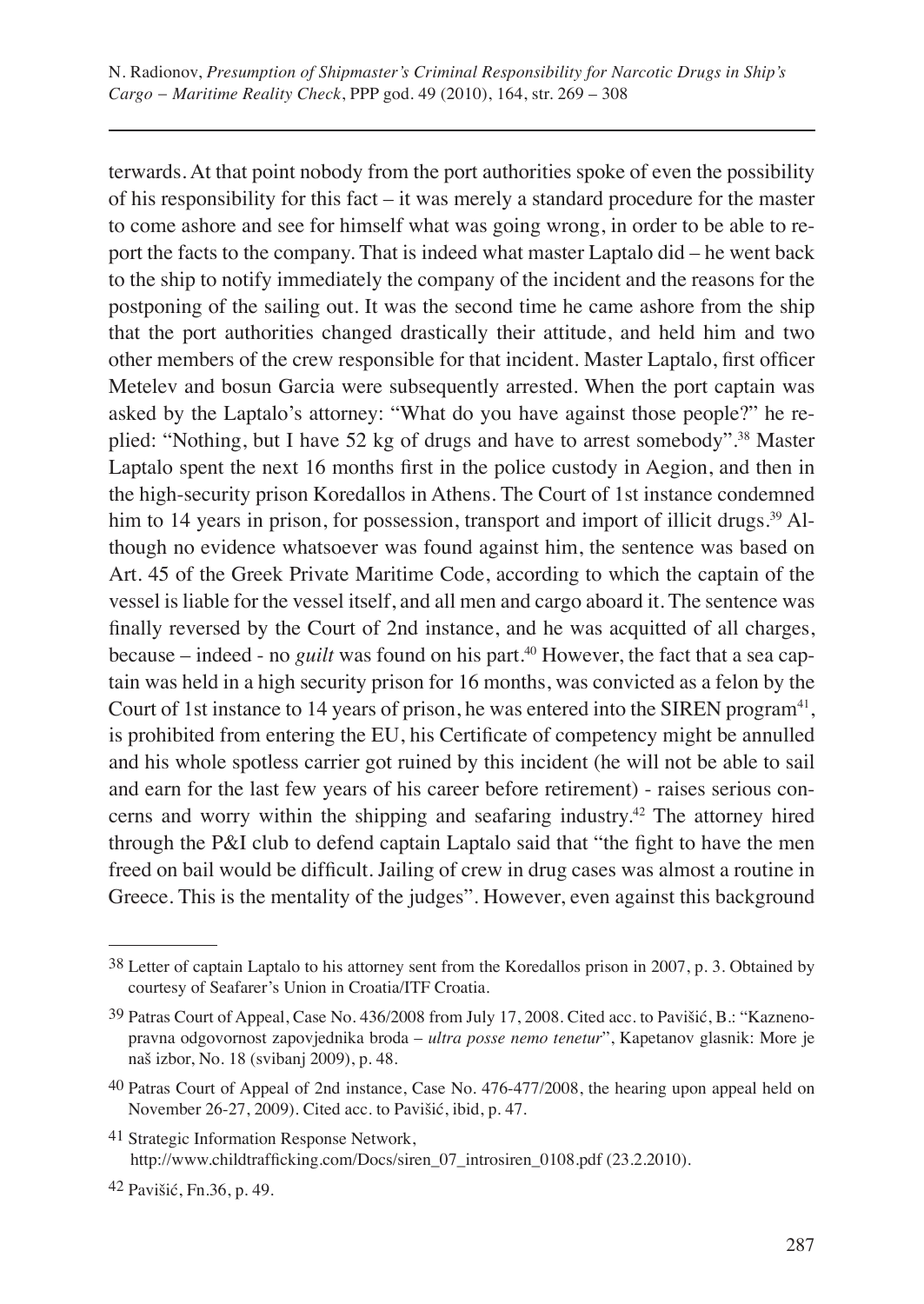of blanket charging of seafarers, the Coral Sea case stood out. According to the same source, he personally has never seen such a case where there was absolutely no evidence before the judge. The big issue in this case is that when the ship left Ecuador, the captain could not have known the destination and therefore could not have had a plan to deliver any drugs. Also, another fact established during the proceedings raises doubts: the entire cargo, together with the two boxes containing drugs were packed at the closed cargo-handling facilities of the port of Guayaquil. The entrance into that part of the port is strictly forbidden to the ship's crew, allowing entrance only to the port stevedores. The entrance is possible only after the biometric screening of the palm of the hand, saving all data of times and persons entering the premises. On the other hand, the police in Aegion destroyed the drugs found and seized together with paper and boxes, before removing prints (forensic evidence). If they had not done it, it would have been fairly easy to match those prints with the biometric evidence of the stevedores present at the Guayaquil port at the time that the cargo in question had been packed.43 The second case involving a Croatian master of the ship and a first deck officer happened in Panama in 2008 (a year after the Laptalo case). M/s Therese carried sugar from the port of Buenaventura, Columbia (where it had spent nine days on anchor) to its final destination of Puerto Principe, Haiti. Prior to its leaving the port of Buonaventura (Columbia), the ship was inspected by the Columbian antidrug police squad. However, that inspection included only the search of the cabins, the deck and the engine room, but not the underwater hull scan. The Columbian port security requirements, enforced according to the ISPS, do not require mandatory underwater hull scans within hours prior to the ship's departure from the port; usually, such a survey is necessary only if the ship touches the port for the first time after the trip from another State. It is generally known that in some countries, Columbia being one of the notorious, there is a high risk of drug-smuggling (in export) in the special cylinders (so called "parasites") placed by specially trained divers during the night to the ship's propeller or other part of the hull. Therefore, a master of the ship aware of that fact, and acting in accordance and on behalf of the managing company, could require and pay the divers to perform the underwater hull scan as a precaution measure. However, such scans are costly, and masters are generally under pressure from their companies to reduce costs, and increase efficiency. No respectable shipping company on the global market today shall explicitly order savings on the safety and security measures, but reducing costs remains a necessity for the company and its master.44 Therefore, performing costly, but not mandatory scans out of a pure precaution is not the first choice in the maritime industry today. This is exactly why

<sup>43</sup> Letter of Capt. Laptalo to his attorney sent from the Koredallos prison in 2007, p. 3.

<sup>44</sup> Some reported cases speak of companies which refused to prolong the contract of employment to the master who insisted on the "clean hull" scan, contrary to the company's order to save and take the risk.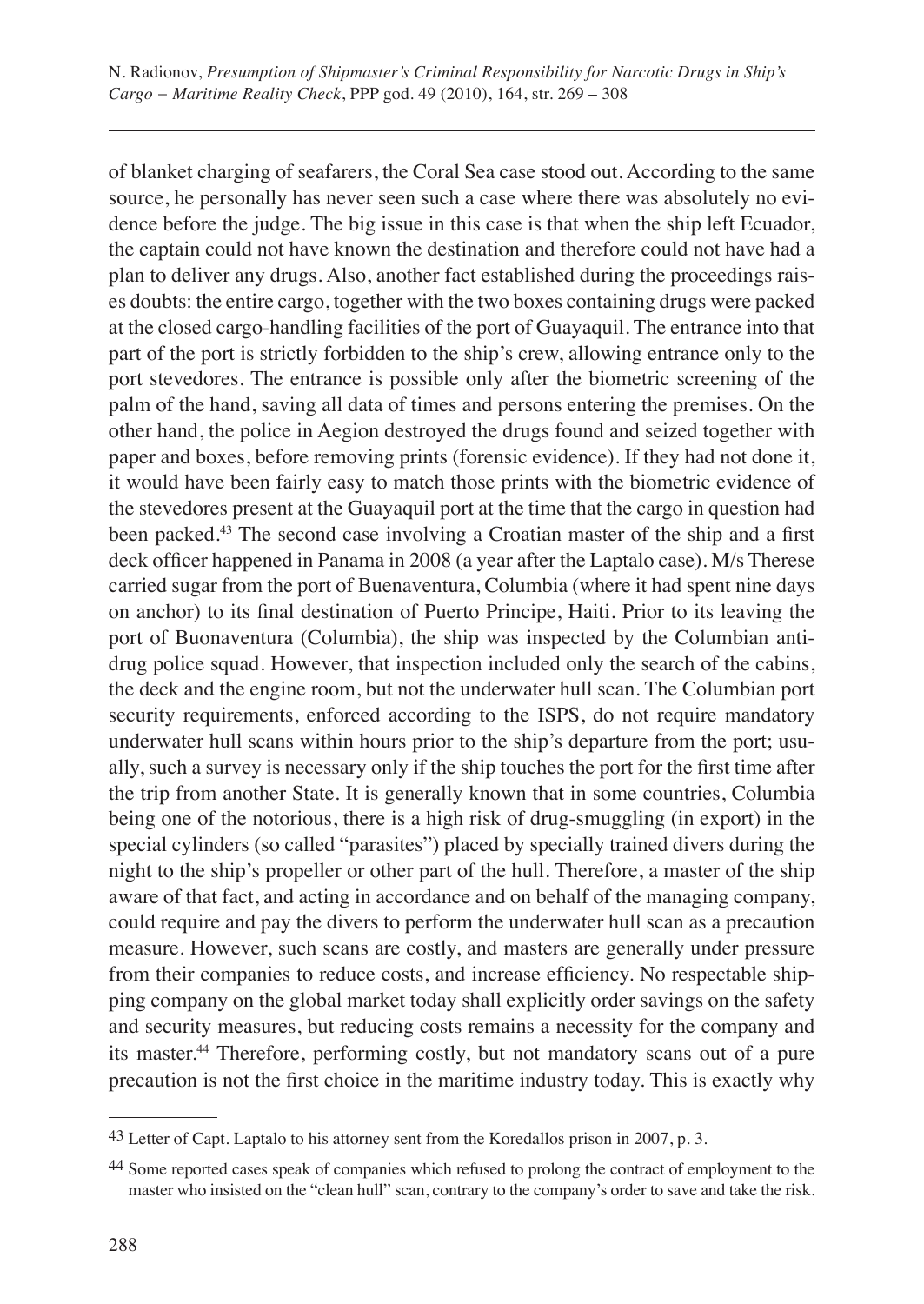such a scan was not done in the case of m/s Therese prior to its leaving Buenaventura, Columbia. When the ship reached the anchorage in the zone of the Panama Canal, the Columbian authorities informed the authorities of Panama that a cylinder containing drugs was attached to the ship Therese. The drugs were indeed found there, and subsequently two members of the crew (both Croatian citizens) were held in custody for several months: Master Subat Loris and first officer Duško Tanurdžić, with no evidence, only because of their commanding position on the ship (master) and duties with respect to the cargo  $(1<sup>st</sup>$  officer).<sup>45</sup> They were charged with placing the drugs to the underwater part of the hull, carriage and importation to the Panamian waters, and/or supervising the drugs in transit.<sup>46</sup> During the following proceedings, however, no proof for that was found, and they were eventually set free. However, it is important to notice that the amount of the drugs found in the cylinder placed on the "Therese" was eight packages, but the exact amount and content of those varied considerably during proceedings (from 3 to 8 kilograms; the content was sometimes defined as cocaine, and other times as heroine, cocaine and "unknown substance").47 Therefore, it is reasonable to conclude that in this case, as well as in the case of Master Laptalo, it was not a large quantity of trafficked drugs – it always varies between the amount of several kilograms, to several dozen kilograms, which cannot be perceived as a large quantity of drugs in the context of modern illicit traffic in drugs. Also, it is important to note that the drugs in the second case were found after a denunciation from the Columbian authorities, the very same who do not impose the underwater hull scan of the ships leaving their ports.In order to understand correctly the position of the master of the ship (and other deck officers) with respect to the possible criminal responsibility for illicit traffic, one has to have wider understanding of other maritime, administrative and practical issues that constitute the reality of shipping and seafaring business and are pivotal to correct assessment of the final issue of criminal responsibility. Therefore, this text will try to elaborate three major problems:

- 1. the functions of a master of the ship, especially with respect to the cargo carried,
- 2. cargo handling process, pertaining documentation, and the difference between the maritime and commercial liability for the cargo according to the contract of carriage,

<sup>45</sup> For liability for the cargo of the master of the ship see *infra* 3.2.1. Nautical function and safety of the ship).

<sup>46</sup> The indictment was grounded on the statement that it would be "contrary to the common sense" to presume that such a shipment of drugs would be left unattended during the transit.

<sup>47</sup> The information obtained from the legal defence correspondence in cases Loris and Tanurdžić, by courtesy of the Croatian Seafarer's Union/ITF Croatia.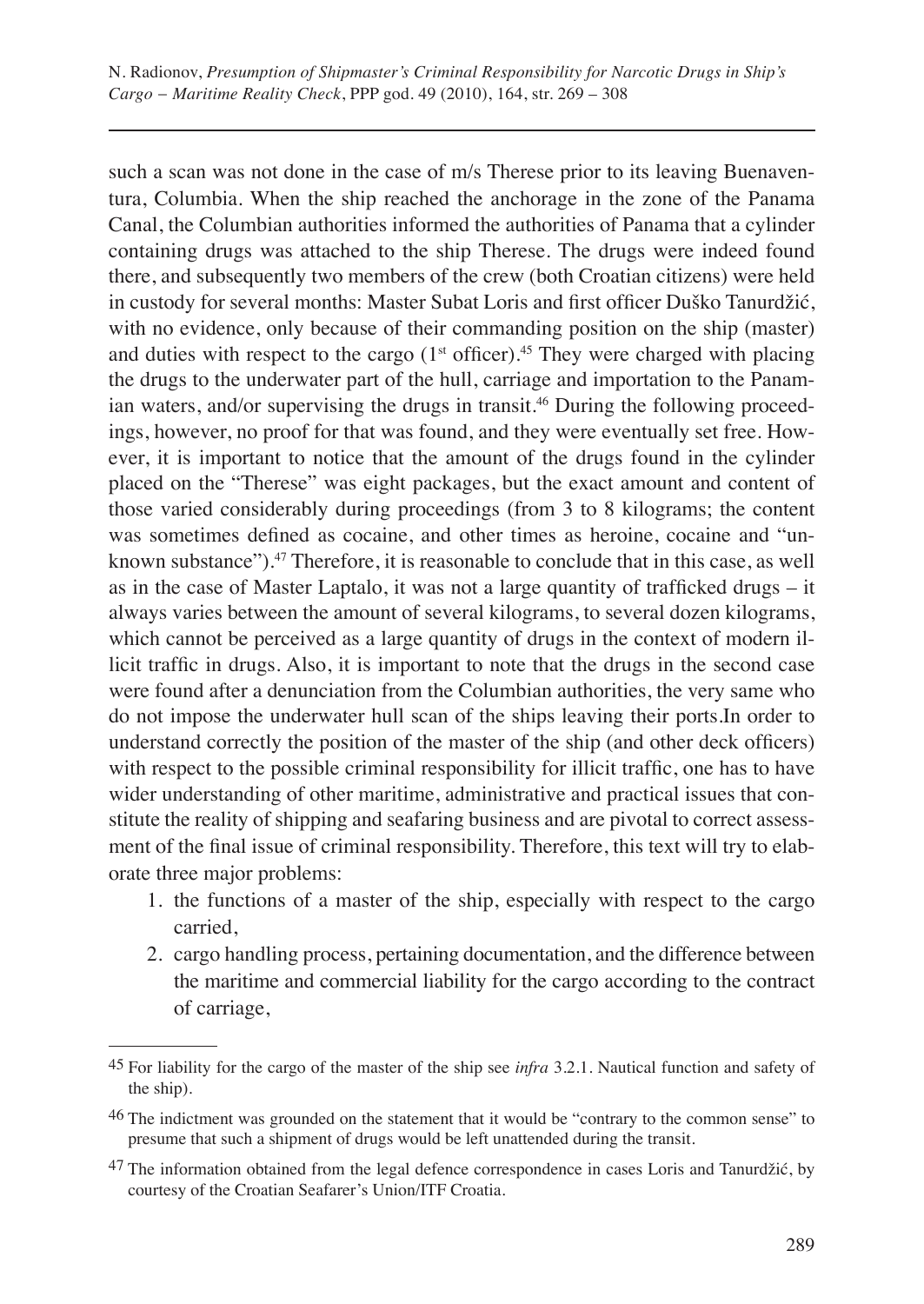3. criminal responsibility (or not) of the master of the ship for the cargo containing illicitly trafficked goods, based on the principle of command responsibility.

#### **3.2. Master of the ship: what is he (really) responsible for?**

In the early days of shipping, when the very roots of the modern maritime law were set, by far the most valuable asset of the owner of the ship - was the ship itself. In most cases, that remains unchanged until the present days. When sailing into a trading venture across the sea, in those ancient uncertain times, the owner was physically present on the ship to ascertain, as much as possible, the successful outcome of the whole venture. The owner, or  $-$  if there were several of them  $-$  one of the owners chosen among them, was in charge of all the commercial aspects of the journey, willing even to risk his life in order to preserve his ship and see that it returned safely from the journey, accomplishing successfully its trading task. Since the owner was usually a merchant, he did not have sufficient maritime skills for navigation. Therefore, a master mariner was employed (in Roman law called *magister navis*), who was fully in charge of navigation and safety of the ship, and was completely independent from the owner in fulfilling those duties. After the first accumulation of capital, merchants started to own more than one vessel, and were therefore no more able to be physically present on their ships during the voyages. The owner of the ship started to run the shipping business from the mainland, and had no communication with his ships while on the sea. Therefore, he had to transfer some of his functions onto the master of the ship to secure his interests and enable the successful completion of the trading venture (in the first place), and ascertain order on the ship and ship's safety (in the second place, in order to fulfil the first goal). Those were the times and reasons when all modern-day functions of the master of the ship were formed. Although everything in shipping has changed since those days, those functions inherent to the position of the master of the ship have remained very much unaltered until today. Notwithstanding the fact that technical milieu of modern shipping has nothing in common with the old days, starting from the fact that the ship (and its master) today has a permanent communication with the owner, there is almost no legal system that has taken away the traditional functions of the master of the ship.

### *3.2.1. Nautical function and safety of the ship*

A master is the chief officer on the ship. He is in command of all maritime and technical operations necessary for the completion of the maritime endeavour, and – in order to fulfil that – commands the crew. The Croatian Maritime Code, similar to many other national maritime law regulations, contains a norm according to which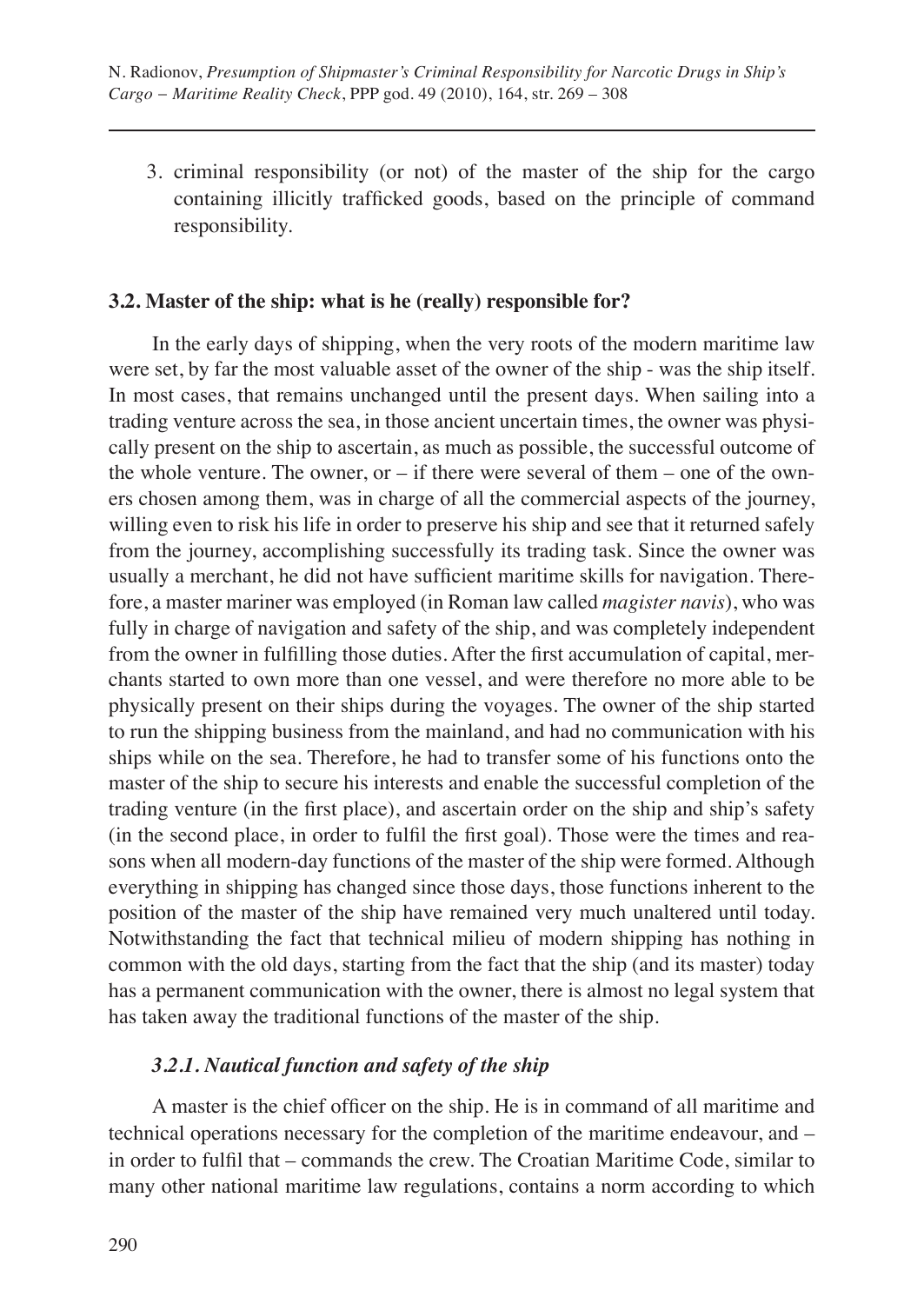"…the master of the ship commands the crew and all other persons on board the ship. (…) The master of the ship shall be appointed and relieved of the duty by the company."48 Closely linked to the nautical function is his duty to return the ship safely back to its owner(s) upon the successful completion of the maritime endeavour, therefore making him responsible for the ship's safety in the largest sense. That particular issue of ship's safety has dramatically gained in importance in the last decade, making an important impact to this traditional function of the master of the ship as well.

The master has to be on board his ship, has to be personally on the bridge while entering or exiting ports, remains liable for navigation even while using services of pilots, decides on what needs to be done in all of the situations that arise during navigation, putting up with all kinds of pressure, and has to keep the ship and the crew fit to respond to all extraordinary situations on the sea, therefore performing necessary drill exercises<sup>49</sup>

Last but not least, the master has to secure the necessary conditions for the owner to generate income from the carriage of goods by sea, the latter being the main commercial ground for the existence of the maritime venture in the first place. Commercial function, or duty for the carried cargo during the voyage, developed with time as a special part of the nautical function, and is nowadays deemed in the maritime law theory as the nautical function in the wider sense. The difference between those two functions of the master of the ship vis-à-vis the owner on the one side, and the shipper of the goods from the other, can be seen from the basic rules governing liability of the carrier for the goods carried by sea. The Hague-Visby Rules<sup>50</sup>, as the source of law most widely accepted by both the shipping and trading industry worldwide, make a sharp difference between the liability of the carrier for the loss or damage to the cargo incurred as a result of an error in navigation, from the damage that was caused by an error of the crew in the commercial duty for the cargo during voyage. During the period of the voyage, while the master is the only one in command of the ship and the cargo, the owner is not liable for errors in navigation of the master, or other member of his crew. However, he remains liable for the errors that can

<sup>48</sup> Art. 146 par. 1 and 3, Maritime Code of the Republic of Croatia, Official Gazette (Narodne novine) No. 118/2004, 76/2007, 146/2008.

<sup>49</sup> Tassel, Y: Capitaine: attributions et responsabilités in: Droits maritimes (edt. Beurier, J-P.), Dalloz, 2008, p. 431. For liability of the master of the ship for seaworthiness of the ship see: Toremar, M: The Legal Position of the Ship Master, Master Thesis, Master of Law Program, Department of Law, School of Economics and Commercial Law, Göteborg University, 2000, p. 29-30.

<sup>50</sup> 1968 Protocol to Amend the International Convention for the Unification of Certain Rules of Law, Relating to Bills of Lading, signed at Brussels on 25<sup>th</sup> August 1924, http://www.jus.uio.no/lm/sea.carriage.hague.visby.rules.1968/doc.html (12.4.2010).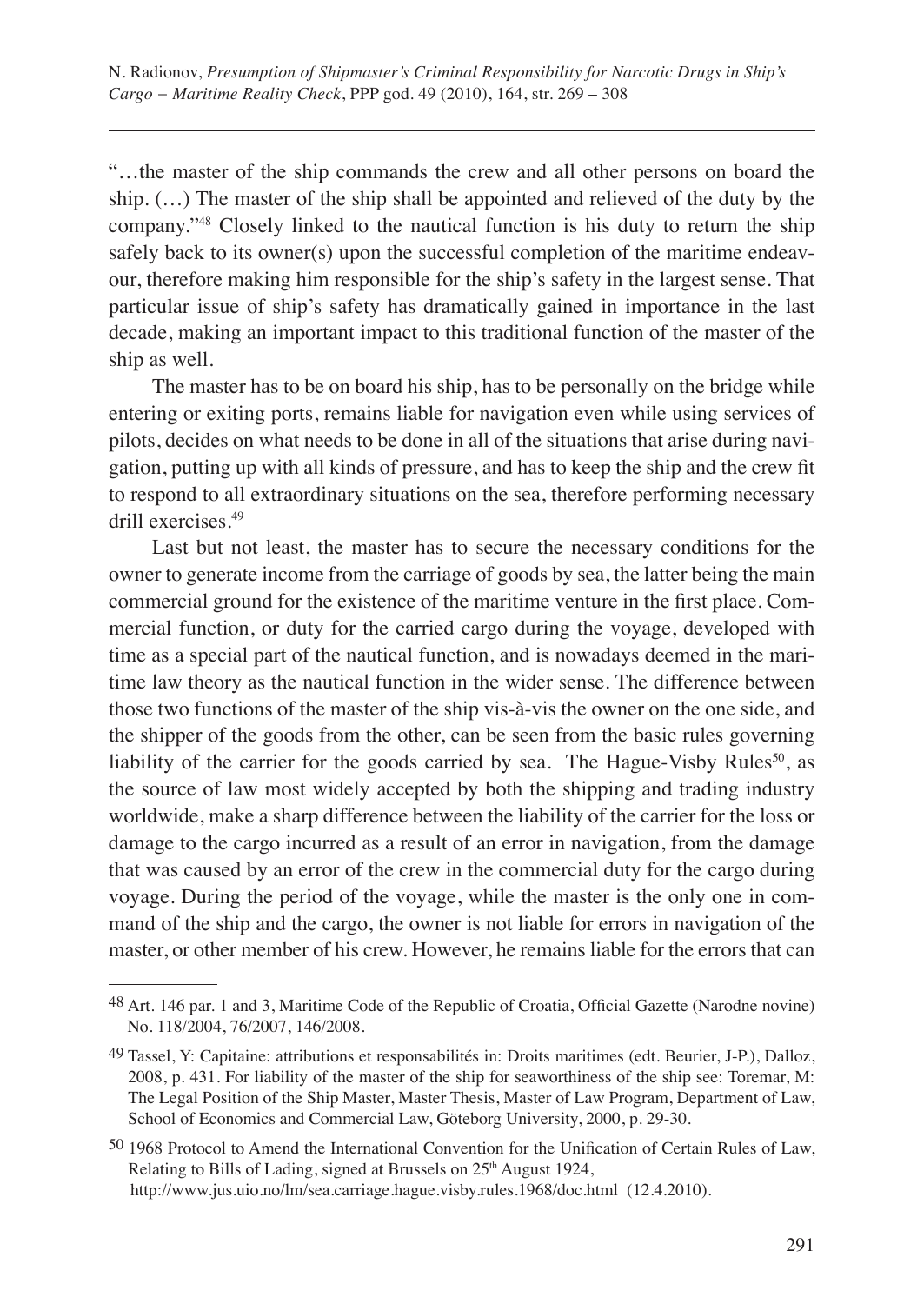be linked with the crew's duties to care for the ship's cargo, *as declared by the shipper*, and in accordance with his instructions.<sup>51</sup> This important distinction of the carrier's liability arising from the contract of carriage of goods to the shipper (as the third party to the master – owner relationship) depicts best the very essence and roots of the master's functions on the ship. Duty of the master to care for navigation emanates from a very private, closed relationship with his employer. The latter invests the biggest asset (his ship) in the venture, and is not liable to anybody outside of this relationship for any collateral damage that might arise from the error in navigation, being the one that suffers the most from the mishap. The master, by making a fatal nautical mistake, risks his very life. The owner vested the master fully with those powers because he (the owner) is not capable to do that job himself. Both the owner and the shipper need the master and his knowledge. Because of that, the owner cannot give orders or instructions to the master in that respect, and the master is fully independent in fulfilling this function. Therefore, the owner cannot be held liable for those errors; everybody on the ship is exonerated for the errors or poor judgement that occurred during the highly risky and strenuous maritime venture. No additional pressure, in form of potential liability for damages with respect to private or public entities is to be put upon the master, while performing his difficult and responsible task of being alone in charge of the ship and everybody and everything on it. Should that not be the case, the pressure and risk of committing an error would only increase, therefore putting the ship and all the other interests linked with it (namely that of the cargo) to an even greater jeopardy. Nobody wins. This is the relationship whose ratio is turned "inwards" – only between the owner and the master.

On the other hand, the commercial duty of the master and the crew for the cargo carried is tightly connected to the contract of carriage of goods with the third party, the shipper. The owner of the ship, being the carrier under the contract of carriage, cannot personally fulfil the duty to care for the cargo during voyage, but vests again his crew, and his master as the commander of that crew, to take care of the cargo for

<sup>51</sup> Art. IV par. 2. a) Hague-Visby Rules. This principle has been revoked by the 1978 UN Convention on the Carriage of Goods by Sea (Hamburg Rules), where the carrier remains liable for the loss or damage to the cargo caused by error in navigation during the whole voyage. This was the reason of marginalization of those Rules in shipping practice at the time. See text at:

http://www.jus.uio.no/lm/un.sea.carriage.hamburg.rules.1978/toc.html (12.4.2010). The latest developments in this field include United Nations Convention on Contracts for the International Carriage of Goods Wholly or Partly by Sea (Rotterdam Rules 2009), where error in navigation is also not among excepted perils (Art. 17 par. 3). There was no obstruction to this idea during preparatory work, which speaks of a major development of technical milieu of shipping, what led to a different perception of legal interests of shipowners with respect to this issue. Text and preparatory works of Rotterdam Rules 2009 see at:

http://www.rotterdamrules2009.com/cms/index.php?page=about-2 (12.7.2010).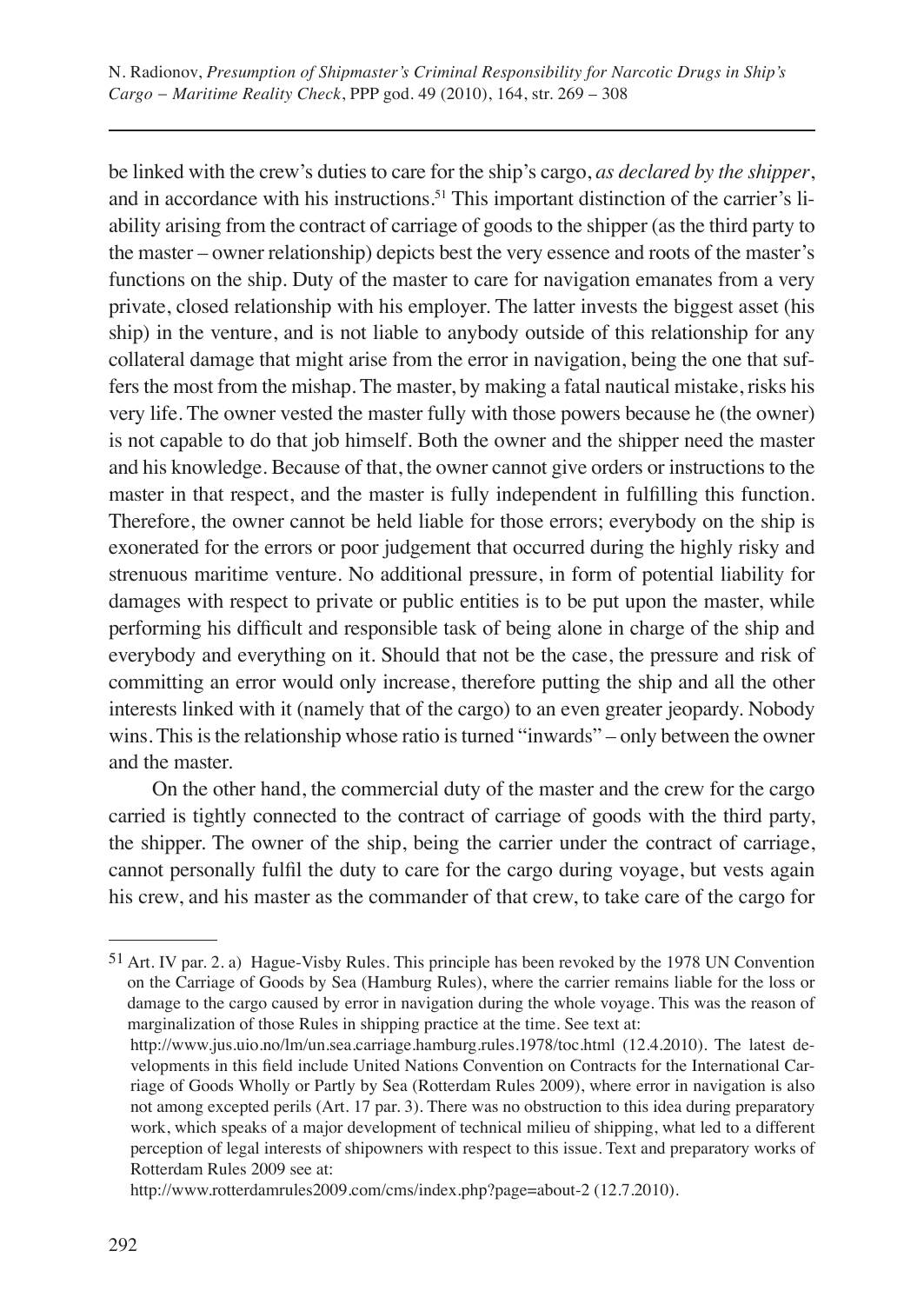him, enabling him to earn the income for all of them from this commercial venture. Again, the former vested his master with some duties, but this time as his "agent" on the ship, to do something that is normally within his prerogatives, but cannot be done by him physically due to the non-presence on the ship. The ratio of this function of the master can be found "outwards", in the contract of carriage with the shipper, but again links the master only with his employer, not with anybody outside, such as – the public authority. In other words, it is not (primarily) the public authority that vested the master with the duty to take care of the cargo carried on board the ship, in order to ascertain that no infringement of the public order (f.e. by way of illicit traffic, smuggling of the illegal cargo etc.) has been committed. The nautical function and care for the ship's safety is therefore functionally a consequence of a closed relationship between the master and the owner of the ship, arising from the maritime law. Only consequentially is the public order being preserved by way of performing those functions, f.e. the preservation of the maritime environment from ship-sourced pollution, safety of life at sea etc. This is the point at which next function of the master of the ship arises.

## *3.2.2. Administrative powers*

Due to the physical isolation of the ship from the mainland during the voyage, the master of the ship is vested with some administrative powers to ascertain minimal functioning of the legal order on board the ship while on the high seas. He commands the crew and enforces the order on the ship, being the only officer allowed to carry sidearms to that purpose. Due to the urgency of the situation, and lack of the physical communication with the mainland, the master has the power to secure the facts of birth, death or the last will of a deceased by entering them into a log book. This entry has the power of a public entry. The master can also restrict the freedom on the ship to any person who puts in danger the ship itself, or anybody on board of a ship, or in case a criminal offence has been committed, or the danger of a commitment of such an act exists, and within reasonable frameworks can preserve the evidences of such an act for further prosecution on the mainland.<sup>52</sup> Again, all those functions are only the transfer of the original public state prerogatives on the

<sup>52</sup> Full listing and more details on the administrative functions of the master of the ship see: Zapovjednik broda in: Pomorska enciklopedija, sv. 8 (Šo-Ž), Jugoslavenski leksikografski zavod "Miroslav Krleža", Zagreb 1989 , p. 576-577. On criminal acts committed on board the ship and functions of the master of the ship see: Pavišić, B.: Krivično djelo izvršeno na brodu i radnje zapovjednika broda radi pozivanja učinioca na odgovornost i utvrđivanja okolnosti pod kojima je djelo učinjeno, Zbornik Pravnog fakulteta u Zagrebu 1-2/1984, p. 129-154.; Pavišić, B.: Usporedni osvrt na krivična djela zaštite reda (poretka odnosa) u plovidbi, Uporedno pomorsko pravo/Comparative Maritime Law, 1-2/1987, p. 44-77.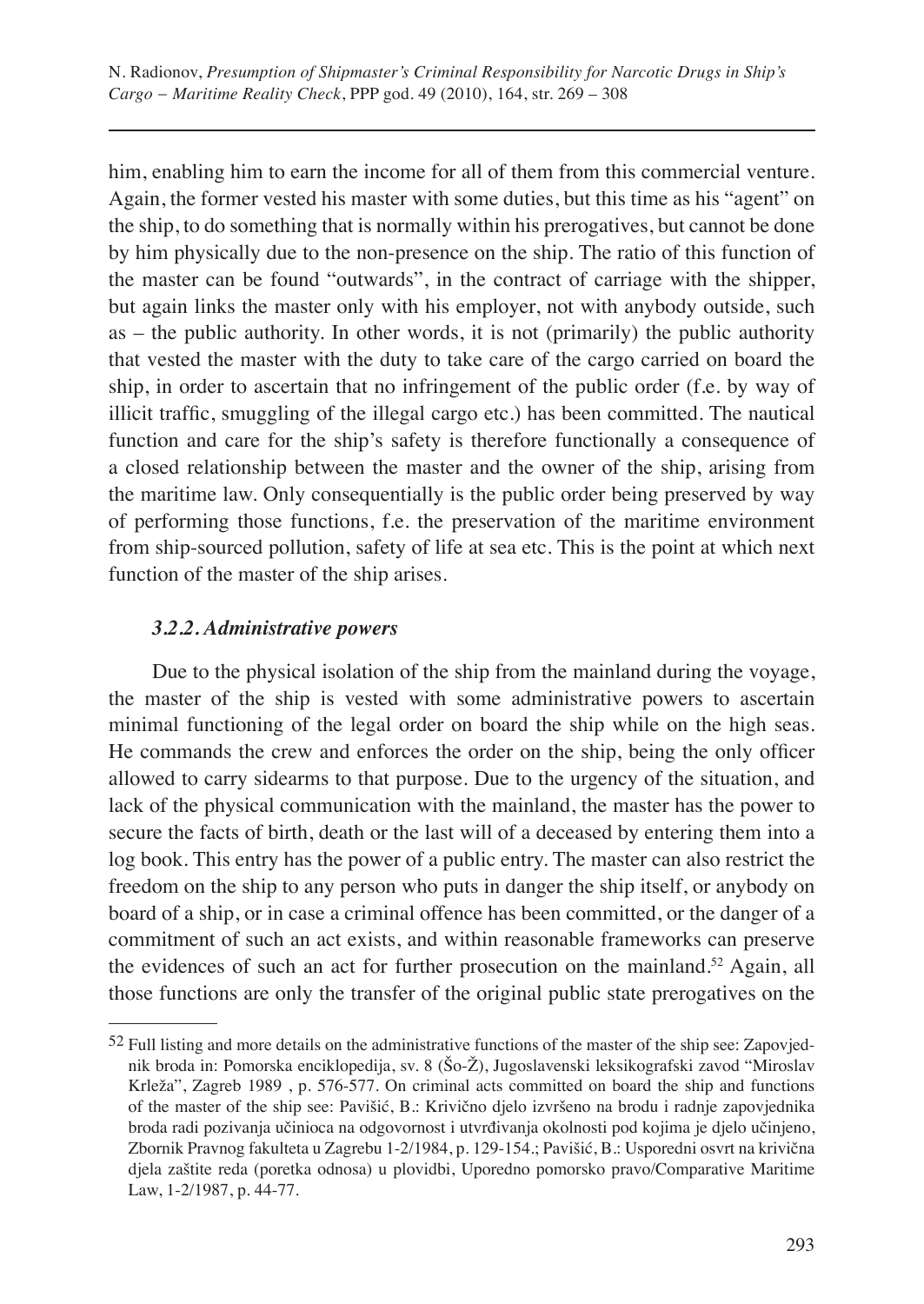mainland, transferred to the master of the ship due to the urgency of the situation, the lack of physical link with the ship on the seas, and the original function of the master to preserve the ship's safety. Again, we can say that the reasoning for this second specific set of administrative powers of the master on the ship came from "within" the maritime venture and the industry itself, but was given (or transferred) to him and enacted from the "outside", by the state, that is solely vested with those powers on the mainland.53 Nowadays, the preservation of the public order has added a new dimension of the administrative power to the master of the ship, that of compliance with the ISPS code with respect to the security measures (see supra 2.4.).

#### *3.2.3. Legal representation of the owner*

Finally, the third function of the master of the ship is to legally represent the owner outside of his place of business. Representing the commercial interests of the owner of the ship during the maritime venture, the master of the ship has to conclude various contracts during the voyage in order to successfully bring the ship, passengers and its crew back.<sup>54</sup> Again, this function is only a part - or continuation - of the "inside" relationship between the master and the owner of the ship, as already shown above. Due to the need of legal certainty and preservation of the third party rights, the legal order had to intervene in this respect, specifying the content of this function, and its limits. By doing that, it did not, however, change the source of that function: those powers are inherent to the owner of the ship, and it is only by his will that some of them have been transferred to the master during the voyage, in order to preserve commercial interests of the owner. The legal order (or the public state) only intervened in order to give effect to that.

#### **3.3. Illicit traffic and the modern cargo handling process**

The vast majority of the cargo today is transported by multimodal transport, or by more than one means of transport. This is almost always the case with containerized cargo. The process of cargo handling can start at the shipper's or freight forwarder's premises, where it gets stowed and trimmed into the container, or palletized in some other form. Before the transport commences, the transport documents need to

<sup>53</sup> According to *Tassel*, the special character of the functions of the master on the ship is not to be attributed to the isolation, remoteness or urgency the ship is in. It is by the legal norm that he represents the law itself on board the ship, he is the souverain on the ship. Tassel, Fn. 46, p. 431.

<sup>54</sup> See more in: Pomorska enciklopedija, Fn. 49, p. 577. See also: Barbić, J.: Zapovjednik broda – punomoćnik brodara po zaposlenju, Zbornik Pravnog fakulteta u Zagrebu, 1-2/2008, p. 15-33.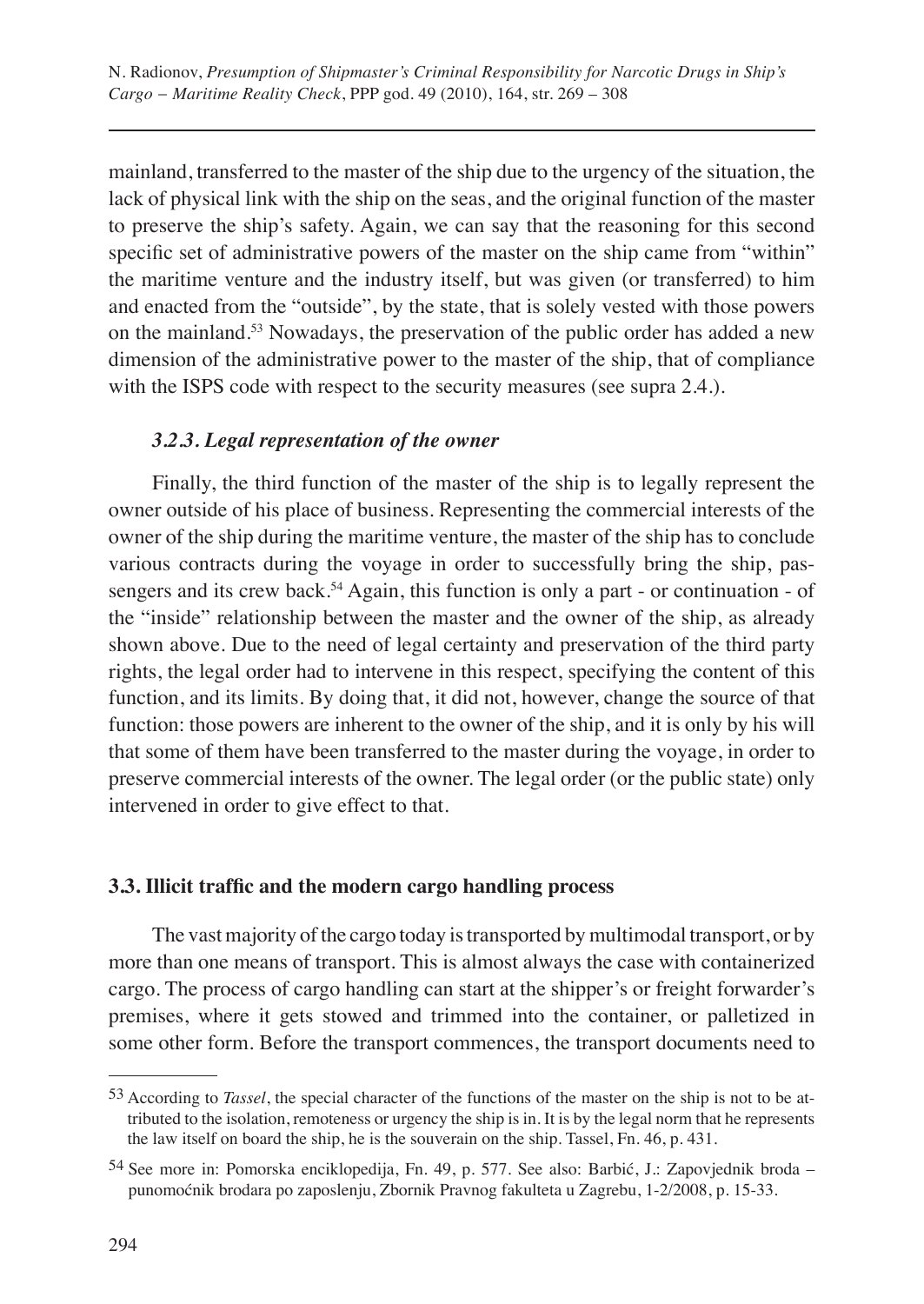N. Radionov, *Presumption of Shipmaster's Criminal Responsibility for Narcotic Drugs in Ship's Cargo* − *Maritime Reality Check*, PPP god. 49 (2010), 164, str. 269 – 308

be issued, and the data on the cargo carried (type, weight, dimensions, value etc.) that will be entered therein will be those provided solely by the shipper. Before the closing and sealing of the container, the cargo has to be inspected by the customs, in order to get the export customs clearance. However, it is the disposition of the customs to decide whether there is an interest to physically inspect the cargo, or just to issue the customs declaration based on other accompanying documents, and data provided therein. Up to this point in the voyage, the container can be sealed by customs upon the fulfilment of the custom's procedure, but also (sometimes even before that) by the freight forwarder, in order to protect the content of the container during its voyage by land (Picture 1).<sup>55</sup>



Picture 1: The customs seal placed on the door of the container

The agreed transport document is issued by the freight forwarder (usually a waybill, or multimodal transport document), and the container with the declared cargo will start its way to the port of shipment. The data and documents pertaining to the cargo shall be passed from the shipper (or his forwarder) to the ship's agent. Once the container has reached the port, the agent (or port stevedores on his behalf) puts a firm iron **ship's seal** with a serial number to the bottom of the container's doors, which is not to be removed until the cargo reaches its final destination and consignee (Picture 2).

<sup>55</sup> Customs is authorised to remove the seal placed on the container prior to its inspection, and inspect the content of the cargo, sealing the container afterwards.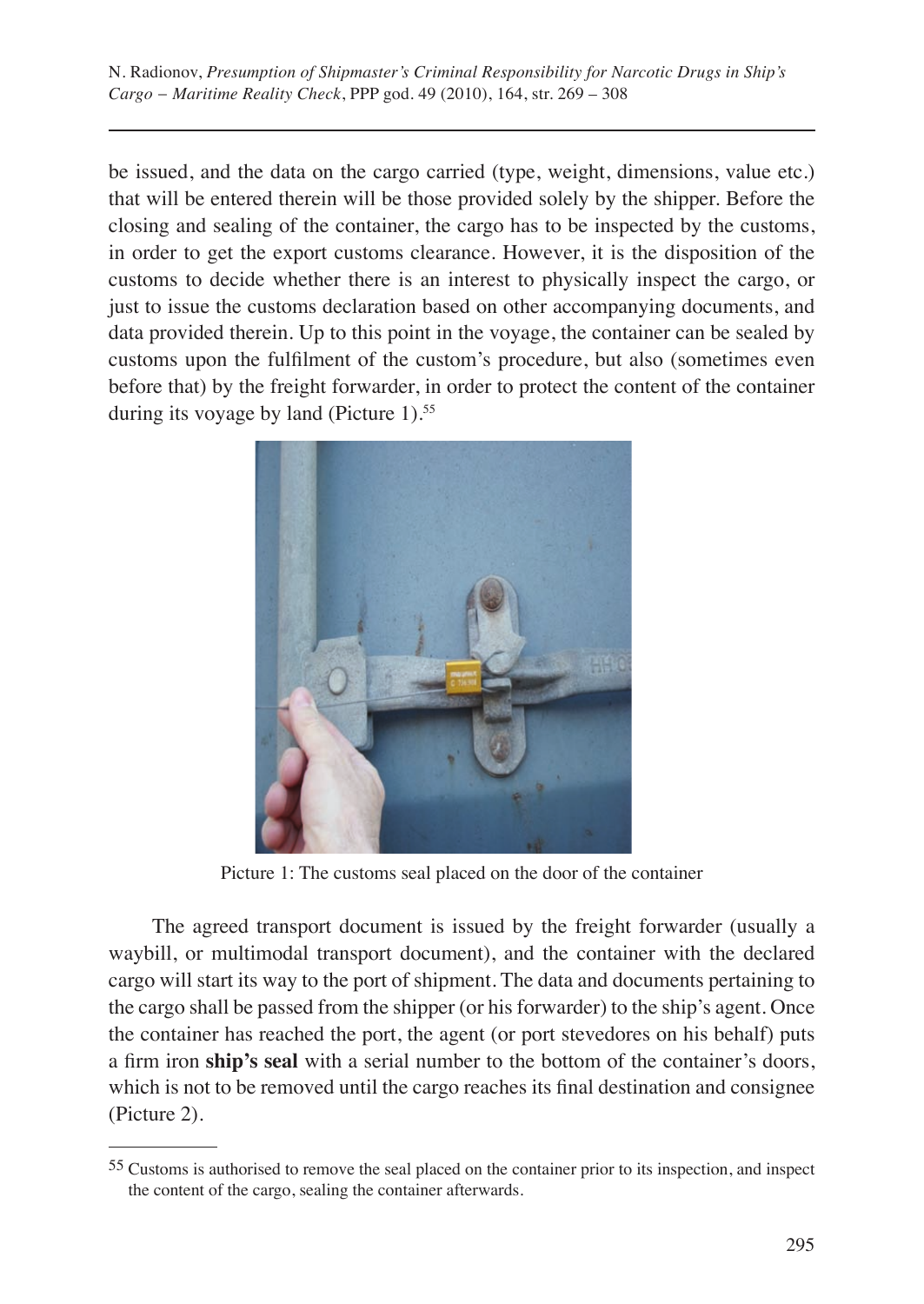N. Radionov, *Presumption of Shipmaster's Criminal Responsibility for Narcotic Drugs in Ship's Cargo* − *Maritime Reality Check*, PPP god. 49 (2010), 164, str. 269 – 308



Picture 2: Ship's seal placed on the bottom of the containers' doors, blocking both sides of the door

All of the previous seals are placed on the medium part of the door, and can remain intact after the ship's seal is being placed. In all the subsequent documents issued by the ship only the serial number from the ship's seal is entered. Upon the discharge and handing over the cargo to the consignee the intact ship's seal is the proof that the container has been shipped in the same way and condition it has been taken over for transport, and that it has not been tampered with the shipment underway. It is also a firm proof in favour of the carrier in case of loss of cargo. If cargo is damaged within the sealed container, the carrier will only be liable if he did not take the necessary measures as to the commercial care of the container during voyage, according to the specific instructions from the shipper (f.e. maintaining the constant temperature of the reefer containers, dangerous cargo etc.). In other words, once the containers have been loaded, trimmed and secured into the position in the container ship, the crew is to take specific care of the container only "from the outside", according to specific instructions provided by the shipper. The ship's crew obtain that information exclusively through the accompanying documentation, and can by no means inspect the real content of the containers, nor has any interest, or physical possibility, to do so. What documents are passed to the ship with respect to the cargo carried, according to which the master and the crew take all necessary measures and precautions?

The shipper issues a **disposition for shipment** (Picture 3), containing all the data on the cargo to be shipped in one shipment by one particular ship. Those are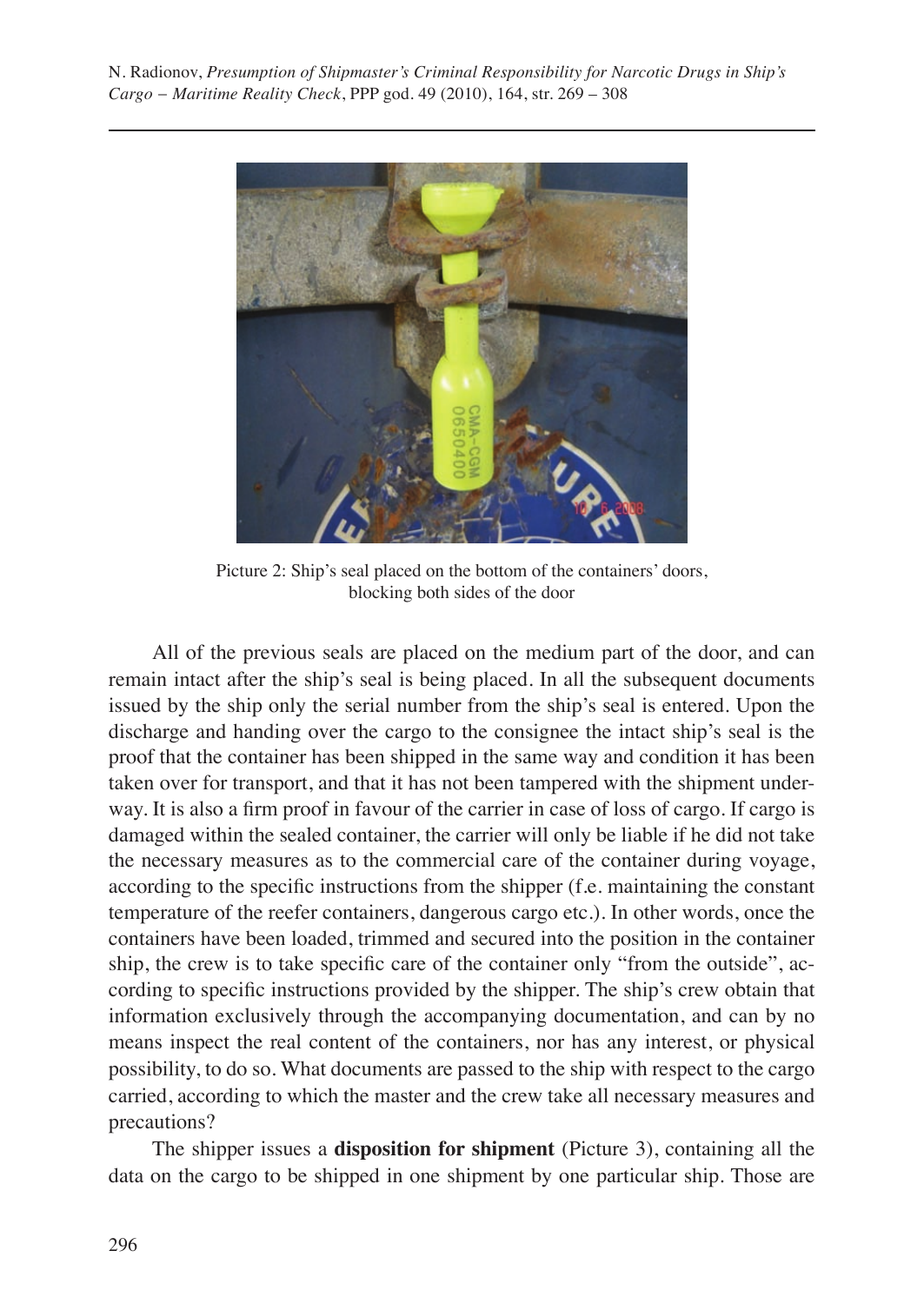the data that will be used for all the subsequent cargo manipulations and entered into the transport documents. It is important to note at this point that the whole process is being done by way of documents: nobody has physically inspected the content of the container ever since it exited the premises of the shipper, or has been loaded into the container at some other place.

|                 | <b>DISPOZICIJA</b>                                                                                  |                                                |                                                                             |                  |                   |                                                    |           |                     |                                           |                         |                            |                                     |  |              |
|-----------------|-----------------------------------------------------------------------------------------------------|------------------------------------------------|-----------------------------------------------------------------------------|------------------|-------------------|----------------------------------------------------|-----------|---------------------|-------------------------------------------|-------------------------|----------------------------|-------------------------------------|--|--------------|
| <b>manachet</b> | <b>TRAST</b><br>Verdijeva 3                                                                         |                                                | <b>HAPAG LLOYD</b><br><b>HAPAG</b>                                          |                  | <b>Distance</b>   | <b>HAPAG LLOYD</b>                                 |           |                     | <b>Industries</b><br>Jasna Tomac [213147] |                         |                            | 002. FIAT. USIL<br><b>DRVENJACA</b> |  |              |
| <b>RIJEKA</b>   |                                                                                                     | 00000 BREMEN                                   | <b>HAMBURG</b>                                                              |                  |                   | biod<br><b>CRILLON</b>                             |           |                     | L                                         | skindate<br>200         | pre. are.                  |                                     |  |              |
|                 |                                                                                                     |                                                |                                                                             |                  |                   |                                                    |           |                     | broj putovenja brodara<br>008W            |                         | <b>broj Tearge</b><br>008W |                                     |  |              |
|                 | rb Disp. ulaza<br>Plomba                                                                            | Zakliucak<br>Opis robe                         | Konteiner                                                                   | Tip              |                   | Tez, kont. Luka iskr. Zemlja odrežemp.<br>Br. pak. |           | Tez. robe           |                                           | Tranship. Carinski dok. |                            |                                     |  | Opasan teret |
|                 | 1. 09067173<br>A2700558                                                                             | 37815353                                       | <b>CLHU8048337</b><br><b>DRVNA CELULOZA</b>                                 | 45GP             | 3,800.00          | <b>TNRDS</b><br>145                                | <b>TN</b> | 26,100.00           |                                           | 510/7280/28.12.09.      |                            |                                     |  |              |
|                 | 2. 09067235<br>A2700559                                                                             | 37815353                                       | <b>CRXU9612258</b><br><b>DRVNA CELULOZA</b>                                 | 45GP             | 3,800.00 TNRDS    | 143                                                | <b>TN</b> | 25,740.00           |                                           | 510/7280/28.12.09.      |                            |                                     |  |              |
|                 | 3. 09067344<br>A2700560                                                                             | 37815353                                       | <b>CRXU9707461</b><br>DRVNA CELULOZA                                        | 45GP             | 3,800.00          | <b>TNRDS</b><br>138                                | <b>TN</b> | 24,620.00           |                                           | 510/7280/28.12.09       |                            |                                     |  |              |
|                 | 4. 09066900<br>A2700555                                                                             | 37815353                                       | <b>HLXU6029111</b><br>DRVNA CELULOZA                                        | 45GP             | 3,800.00          | <b>TNRDS</b><br>145                                | TN        | 26,280.00           |                                           | 510/7280/28.12.09.      |                            |                                     |  |              |
|                 | 5. 09067480<br>A2700561                                                                             | 37815353                                       | HI XU6486946<br><b>DRVNA CELULOZA</b>                                       | 45GP             | 3,800.00          | <b>TNRDS</b><br>143                                | <b>TN</b> | 25,380.00           |                                           | 510/7280/28.12.09.      |                            |                                     |  |              |
|                 | 6. 09066996<br>A2700557                                                                             | 37815353                                       | <b>HLXU6528620</b><br><b>DRVNA CELULOZA</b>                                 | 45GP             | 3,800,00          | <b>TNRDS</b><br>145                                | <b>TN</b> | 26,220.00           |                                           | 510/7280/28.12.09.      |                            |                                     |  |              |
|                 |                                                                                                     |                                                | Ukupna tezina kontejnera: 22,800.00 kg<br>Ukupna tezina robe: 154,340.00 kg |                  |                   |                                                    |           |                     |                                           |                         |                            |                                     |  |              |
|                 | mappments                                                                                           |                                                |                                                                             |                  |                   |                                                    |           |                     |                                           |                         |                            |                                     |  |              |
|                 |                                                                                                     |                                                | ovjera agenta                                                               |                  |                   |                                                    |           |                     |                                           | ovjera HTZ-a            |                            |                                     |  |              |
| agent           | JADROAGENT-HAPAG LLOYD - JADROAGE<br>datum cviere agenta<br>29, 12, 2009.                           | referent spenks<br>Nenad Vranio<br>bez zaprete |                                                                             |                  |                   | referent HTZ-a                                     |           |                     | datum cujere HTZ-a                        |                         |                            |                                     |  |              |
|                 | OVAJ DOKUMENT IZRADEN JE ELEKTRONSKOM<br>OBRADOM PODATAKA I VRIJEDI<br><b>BEZ POTPISA I PECATA.</b> |                                                | datum prisma                                                                | 29.12.2009.14:20 | ments<br>$T-B(F)$ |                                                    |           | alta mario.<br>0021 | dispozicija br.                           | 09068239                |                            |                                     |  | 1            |

Picture 3: Disposition for shipment

Based on the data from the disposition, the agent will make the **shipping plan**  (Picture 4) for the whole shipment (all containers) to be loaded in that port onto one particular ship. The shipping plan is essential for the ship's safety and seaworthiness during the voyage: it is being done according to the technical and nautical characteristics of the ship on the one side, the declared characteristics of the cargo (from the transport documents provided to the agent: dimensions of the container, weight, special characteristics - refrigerated cargo, open top etc.) on the other, and the port of discharge on the third. The thing of interest to the ship and its master related to the containerized cargo is to preserve the stability of the ship during loading, but also after its completion, making the ship seaworthy for the voyage. The second thing of utmost importance in making the shipping plan is time. Commercial ships are on a very tight schedule, they have to leave the port on time, or lose money. There is a heavy pressure to the masters from the managing companies to speed up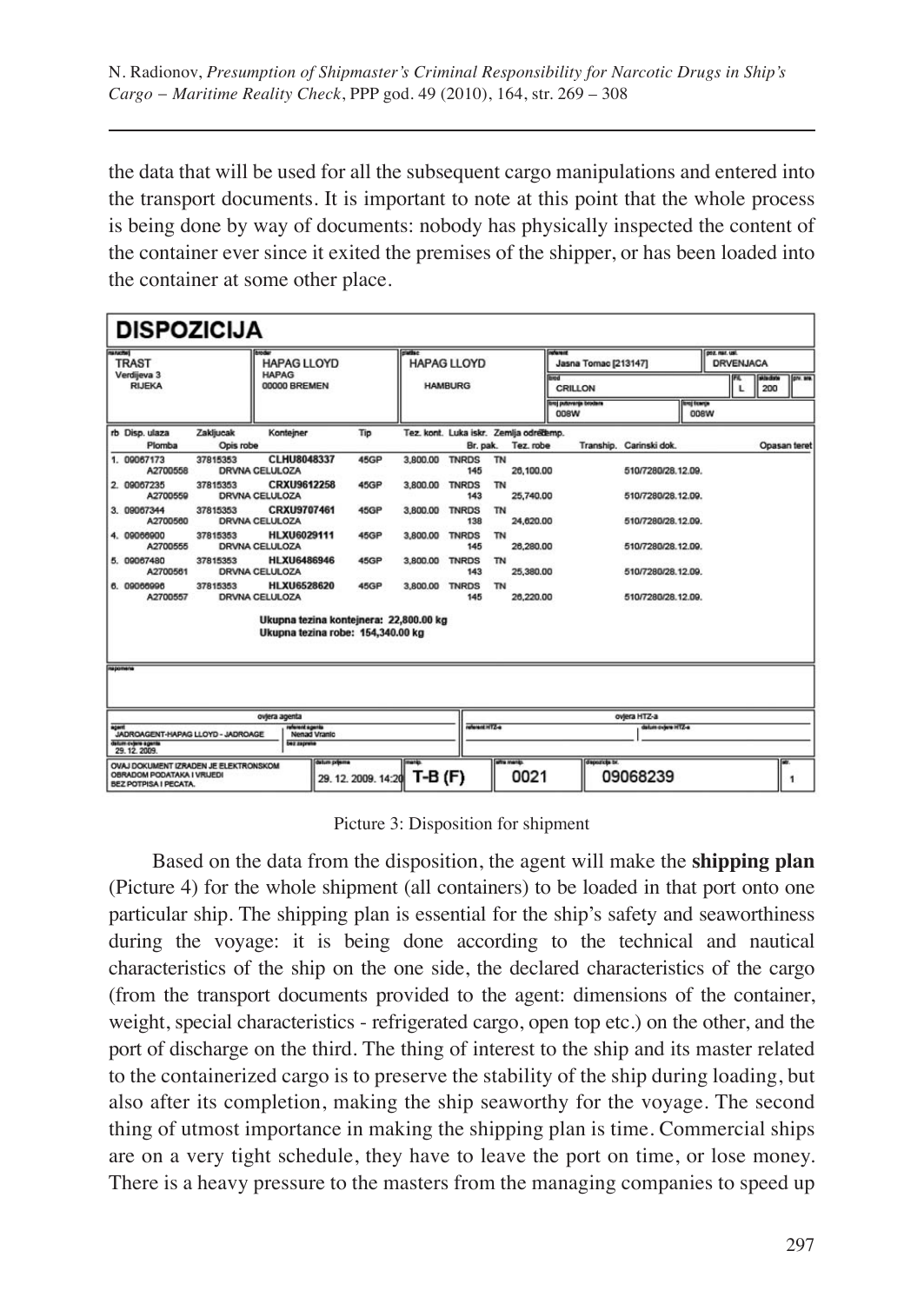the loading process and shorten the time spent in the port. Therefore, no container, either stowed alongside ship, or on the ship, should be moved twice, since that would mean loss of precious time. Therefore, the containers have to be placed in such a way as to preserve the ship's stability (heavy loads deeper under the deck, lighter and empty containers closer to the top etc.), but also grouped within the same bay according to the port of discharge. It is to be noted that ships touch ports 24/7, and procedures of loading and discharge take place at any time of the day or night, and in every weather condition.



Picture 4. Shipping plan – different letters signify different ports of discharge

Based on the information from the shipper's disposition, the ship's agent issues the **general disposition** (Picture 5), containing the information on the overall quantity of the cargo to be shipped (important also for freight payment).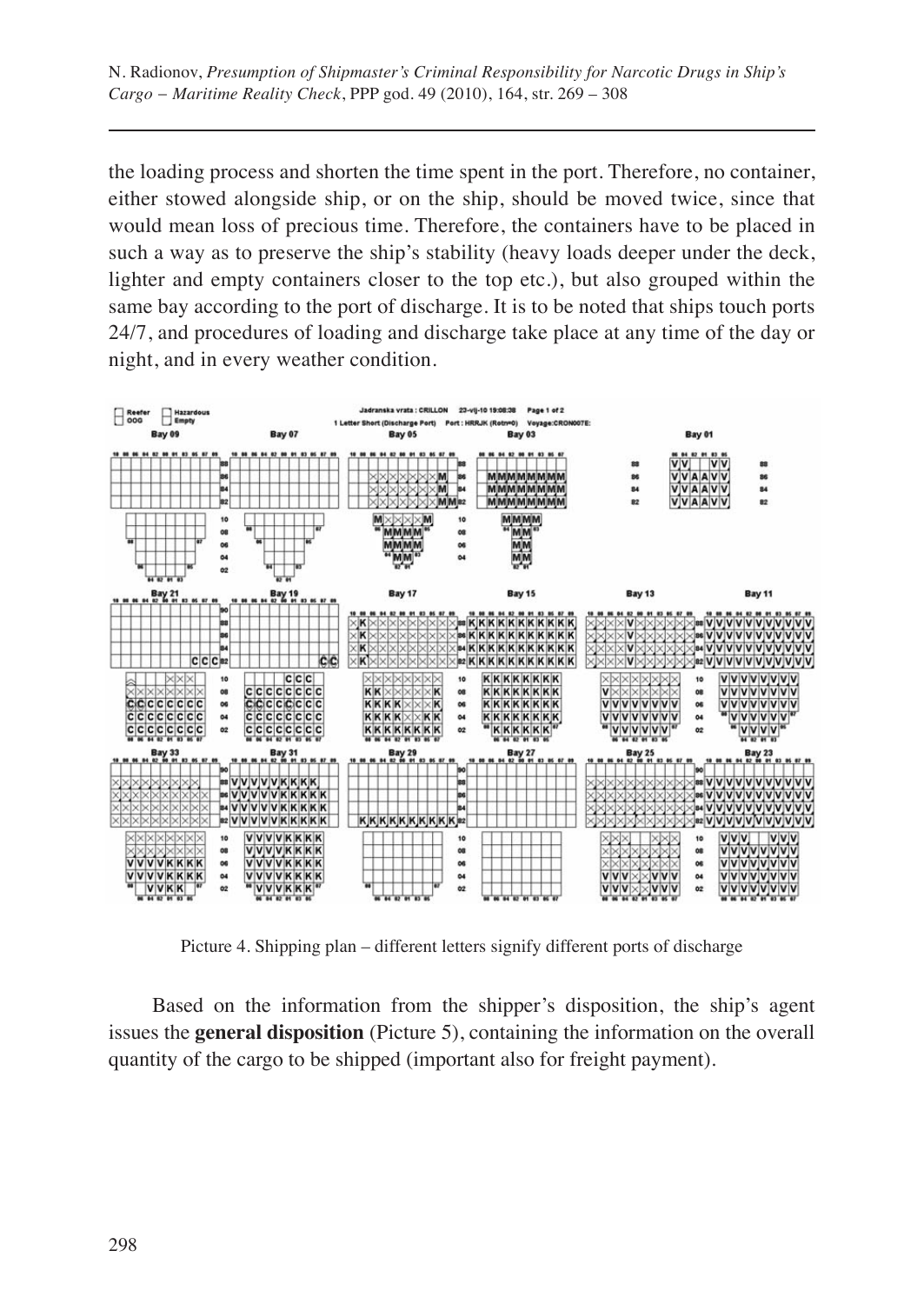| <b>TELESCO</b><br><b>TRANSADRIA c.d.</b><br><b>HIVA BODULI 1</b>                         | HANJIN SHIPPING CO.<br>25-11 YOIDO-DONG |                     |                                               | Whis-I                               |                               |                |
|------------------------------------------------------------------------------------------|-----------------------------------------|---------------------|-----------------------------------------------|--------------------------------------|-------------------------------|----------------|
| 51000 RUEKA                                                                              | 00000 SEOUL                             |                     |                                               | CHILLON                              |                               |                |
|                                                                                          |                                         |                     |                                               | ter. torb.<br>CRIL-09/0008           | the surgeon to teacher<br>cos |                |
| <b>Brodar</b>                                                                            |                                         |                     |                                               |                                      |                               |                |
| Manifest br.                                                                             | lip kott.                               | br. kont.           | tara                                          | note                                 |                               |                |
| <b>HAPAG LLOYD</b>                                                                       |                                         |                     |                                               |                                      |                               |                |
| 09068120                                                                                 | 40' konteineri (F)                      | 14 um.              | 53.203.00 kg                                  | 149.713.90 kg                        |                               |                |
|                                                                                          | 20° kontejneri (F)                      | 12 kom.             | 25 200.00 kg                                  | 166 377.03 kg                        |                               |                |
| <b>CMA CGM S.A. FRANCE</b>                                                               |                                         |                     |                                               |                                      |                               |                |
| 09003100                                                                                 | 20' kontejneri (F)                      | 16 kom              | 35.950 00 kg                                  | 258.231.15 kg                        |                               |                |
| HANJIN SHIPPING CO.                                                                      |                                         |                     |                                               |                                      |                               |                |
| 09068245                                                                                 | 40' kontejner (F)                       | 10 kom.             | 38,870.00 km                                  | 122,941.44 kg                        |                               |                |
|                                                                                          | 20' konte heri (F)                      | 13 kom.             | 29,470.00 ku                                  | 170,512.30 kg                        |                               |                |
|                                                                                          | UKUPNO:                                 | 65 korn.            | 182,690.00 kg                                 | 867,775.82 kg                        |                               |                |
|                                                                                          |                                         |                     |                                               |                                      |                               |                |
|                                                                                          |                                         |                     |                                               |                                      |                               |                |
|                                                                                          |                                         |                     |                                               |                                      |                               |                |
|                                                                                          |                                         |                     |                                               |                                      |                               |                |
|                                                                                          |                                         |                     |                                               |                                      |                               |                |
|                                                                                          |                                         |                     |                                               |                                      |                               |                |
|                                                                                          |                                         |                     |                                               |                                      |                               |                |
|                                                                                          |                                         |                     |                                               |                                      |                               |                |
|                                                                                          |                                         |                     |                                               | t e                                  |                               |                |
|                                                                                          |                                         |                     |                                               |                                      |                               |                |
|                                                                                          |                                         |                     |                                               |                                      |                               |                |
|                                                                                          |                                         |                     |                                               |                                      |                               |                |
|                                                                                          |                                         |                     |                                               |                                      |                               |                |
| <b>TASJINAM</b><br>University MPAT PRACE 4 IT CUST BOARDON<br>CHRISTANY HOLD TAKE INSURA | <b>GMT ALIM</b>                         | 30, 12, 2009, 12:00 | <b>NORTHER START</b><br>420-556-30, 12, 2009. | grand and purity in he.<br>GD-010000 |                               | $\overline{1}$ |

Picture 5: General disposition for shipment

Finally, the fundamental document for the ship is issued, based on the previously received information: the **cargo manifest** (Picture 6).

| 111.446<br>eval)<br>CMA CGM CROATIA POM<br>$\chi$ r, tasızma $2/2$<br>51000 RUEKA |                          |                                                                      |                                  | CMA CGM S.A. FRANCE |                                                         |                                     |                | <b>GETS 11</b><br>CMA CGM CROATIA POM |                   |                               | related<br>CMA-CGM cma |                            |              | Acc test and<br>CRIL-008 |        |  |  |
|-----------------------------------------------------------------------------------|--------------------------|----------------------------------------------------------------------|----------------------------------|---------------------|---------------------------------------------------------|-------------------------------------|----------------|---------------------------------------|-------------------|-------------------------------|------------------------|----------------------------|--------------|--------------------------|--------|--|--|
|                                                                                   |                          |                                                                      | 4 OUALD ARENC<br>13002 MARSEILLE |                     |                                                         | Zr. fasizma 2/2<br>51000 RIJEKA     |                |                                       |                   | Tel:<br>CRILLON               |                        | distra<br>m<br>200<br>L    |              |                          | pr. cv |  |  |
|                                                                                   |                          |                                                                      |                                  |                     |                                                         |                                     |                |                                       |                   | bella morris codata<br>OCO16R |                        | <b>SIZ AN'AL</b>           | CRIL-09/3008 |                          |        |  |  |
|                                                                                   | rb Torolnica<br>Piomba   | Kontainer<br>Onle robe                                               |                                  | Tip                 |                                                         | Tez. lon! Luka ukn:. Zenilja odred. |                | <b>Br.</b> pak                        | mmp.<br>Tez, robe |                               |                        | Tranship. Zb. Opasar torol |              |                          |        |  |  |
|                                                                                   | 1. PK2272680<br>075149   | BMOU2079789<br>140 CARTON REF:<br>09-291.124-1-5-000.728 530-002 DLV |                                  | 22G1                | 2,250.00                                                | <b>MTMLA</b>                        | <b>HR</b>      | 149                                   | 1,969.00          |                               |                        |                            |              |                          |        |  |  |
|                                                                                   | 2. N1533032<br>0351139   | <b>BSIU2097047</b>                                                   |                                  | 22611               | 2,250.00                                                | MIMLA                               | HK             | 320                                   | 19.424.00         |                               |                        |                            |              |                          |        |  |  |
|                                                                                   | 3. 0.11263092<br>5811955 | CMAU1057535<br>1 920 BAGS 5X20FT GROSS WEIGHT: 115 643 KGS<br>NET WE |                                  | 22 <sub>G1</sub>    | 2.250.00 MTMLA                                          |                                     | HR             | <b>SZC</b>                            | 19 4411.00        |                               |                        |                            |              |                          |        |  |  |
|                                                                                   | 4. 0.11253092<br>5911955 | CRXU1587267<br>NET WE                                                |                                  | 2201                | 2.250.00<br>1,920 BACS 6X20FT CROSS WEIGHT: 116,640 KGS | ALMIM                               | H <sub>K</sub> | 320                                   | 19,440.00         |                               |                        |                            |              |                          |        |  |  |
|                                                                                   | 5. IN1533032<br>0351149  | CRXU1868177                                                          |                                  | 22G1                | 2,250.00                                                | MTM A                               | <b>HR</b>      | 320                                   | 18.421.00         |                               |                        |                            |              |                          |        |  |  |
|                                                                                   | 6. N1533032<br>0551132   | DFSU2078906                                                          |                                  | 22G1                | 2.25C.00                                                | <b>MTMLA</b>                        | <b>HR</b>      | 320                                   | 19,424.00         |                               |                        |                            |              |                          |        |  |  |
|                                                                                   | 7. 242272462<br>511/551  | ECMU1183963<br>COVER SE                                              |                                  | 22G1                | 2.25C.00<br>335 CARTONS = 3824 PCS-SETS FLANNEL OUILT   | MTM_A                               | <b>HR</b>      | 336                                   | 2,524.00          |                               |                        |                            |              |                          |        |  |  |
|                                                                                   | depresses                |                                                                      |                                  |                     |                                                         |                                     |                |                                       |                   |                               |                        |                            |              |                          |        |  |  |
| cojena arpenda                                                                    |                          |                                                                      |                                  |                     |                                                         |                                     |                |                                       |                   |                               | oceca FTZ-a            |                            |              |                          |        |  |  |
| cinet water<br>42416                                                              |                          |                                                                      |                                  |                     |                                                         | sleec 472c                          |                |                                       | Americans FT-     |                               |                        |                            |              |                          |        |  |  |
| <b>ISSUED AND ADMISSION</b><br><b>TRIJACININ</b>                                  |                          |                                                                      |                                  |                     |                                                         |                                     |                |                                       |                   |                               |                        |                            |              |                          |        |  |  |

Picture 6: Cargo manifest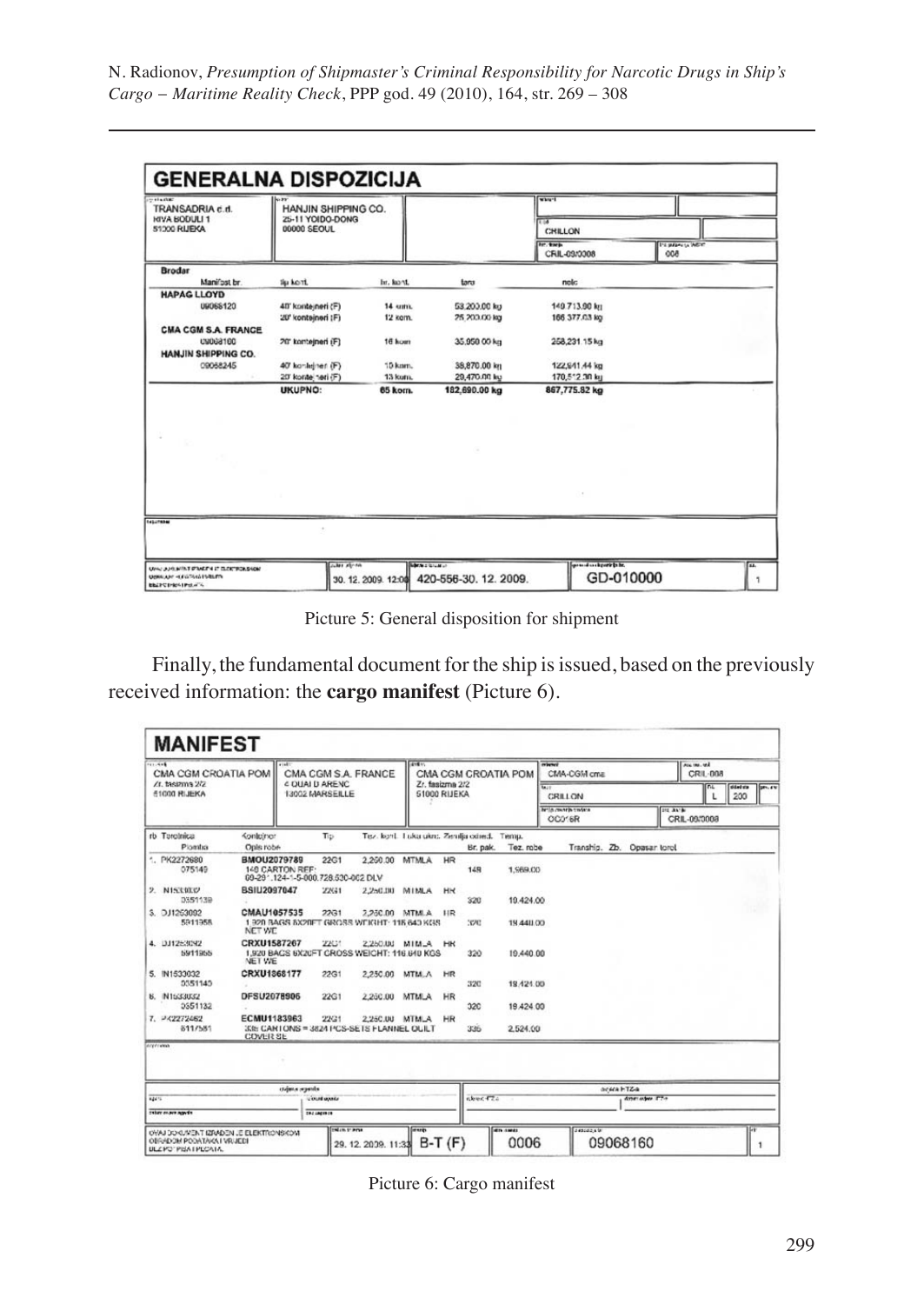The cargo manifest contains all the information for the ship on the cargo loaded in one port, needed for the safe completion of the voyage. It can be seen from the picture that the information concerning the cargo is scarce: its general description, number of packages within the container, dimensions, gross and net weight. In order to stress the fact that the carrier did not physically check the content of the cargo, the wording "said to contain" is entered. It does not change the fact that the carrier remains liable for the full content, state and weight of the cargo as declared. It does, however, make a difference should the cargo prove to be of a different kind than declared. In that case, and by that wording from the transport documents, the carrier denied all liability for the false declaration of the cargo. However, the most important data for the ship during taking over of the cargo is the serial number of the container, printed in bold letters in the manifest. It is practically the only information that gets physically checked by the crew during loading, in order to ascertain that the right cargo is being loaded onto the ship. Although the serial number of the ship's seal is also stated in the manifest, it is physically impossible to check that number too, due to the numerous reasons: it is printed very small, it is dangerous for the crew to get too close to the manoeuvring space of the lifting crane, it would slow down the loading process, poor visibility (night, rain…) and the fact that the containers are placed too high on the deck for the crew member to see. The same applies for the discharge operation: the port stevedores should compare the seal number while taking over the cargo from the ship. In practice, it is usually not the case, due to the speed with which these operations are done. When several hundreds, even thousands of containers need to be manipulated in and out of a large container ship by several cranes in a very short time, pushed to the very limits of technical performance of the cranes, it is not possible – from the financial, organizational and purely physical point of view – to manipulate every and each container twice to the shore: once for the inspection of the seal's number by the shore officer(s) duly equipped for the task (scanner for the bar code, computer etc.), and second time to its place on the shore. Last, but not the least, it is linked with serious costs, that raise the overall cost of the port charges for the ship, that cannot be charged through freight, since it would undermine the competitiveness of the carrier. Shipping is a global industry, its market is literally the whole world. The smallest change in the cost-benefit ratio makes the whole venture uncompetitive. Major loss of time linked with more money to pay - it is simply not something that can reasonably be expected to happen by anybody nearly in touch with the shipping reality.

After the completion of the loading operations as envisaged by the shipping plan, the stevedores issue the list of the loaded containers, and pass it to the ship's agent, who issues the final transport document for the shipper: the on board bill of lading. The **bill of lading** is the evidence of the contract of carriage between the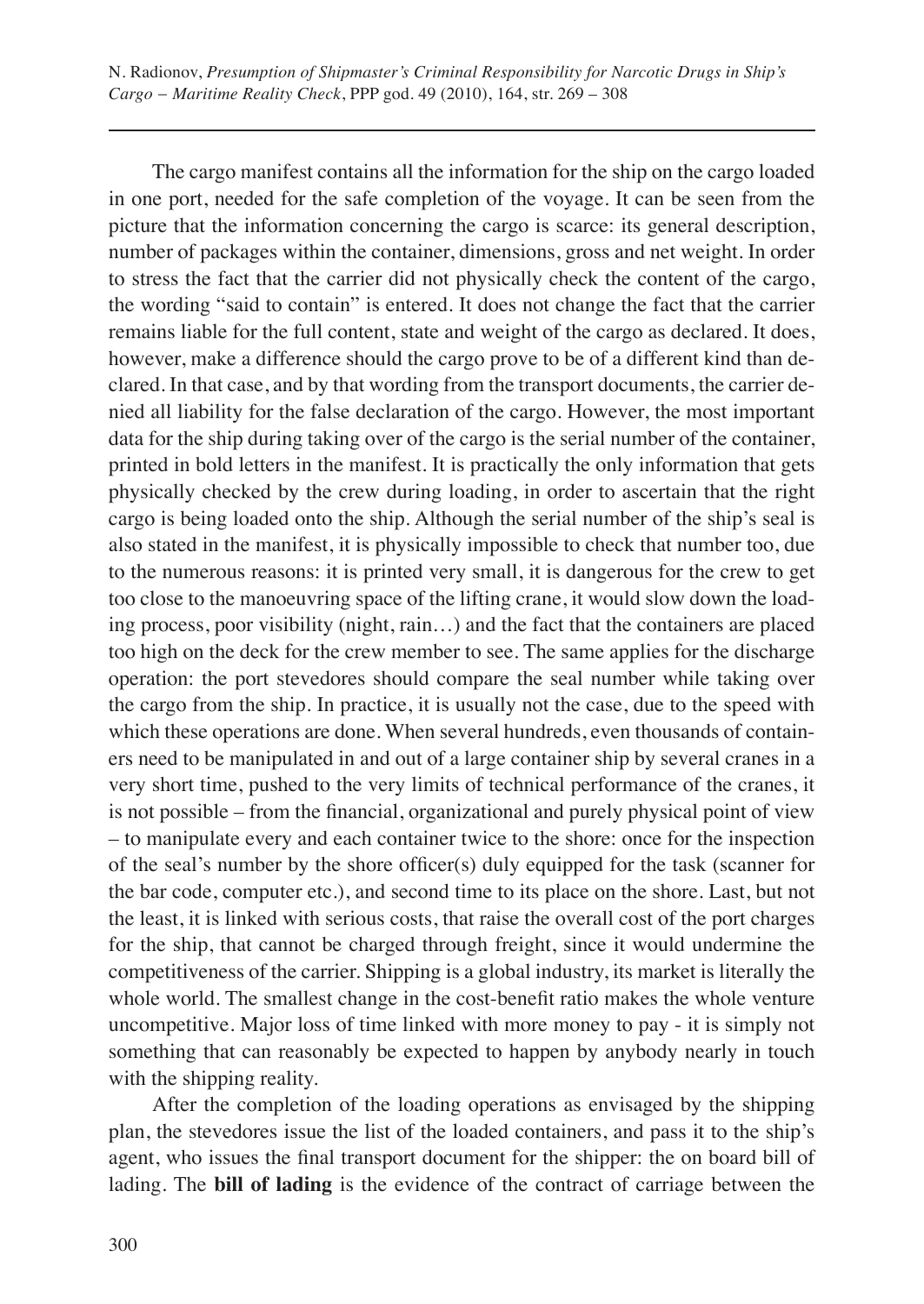shipper and the carrier. The contractual liability of the carrier to the shipper for the goods carried is based on the data entered in the bill of lading, and those data – as seen above – are being successively copied from the initial disposition of the shipper.

It is all based on confidence. There is no liability on the part of the carrier if the shipper willingly falsely declares the goods carried within the closed and sealed containers or pallets, if those goods remain within the limits of the given data (weight, dimensions etc.) important for the ship's safety. If there is no liability of the owner as the carrier under the contract of carriage, there is also no responsibility of the master as his legal representative in case trafficked goods are being found within the ship's cargo by the port state authorities. Position of the master of the ship with respect to the cargo carried is derived from his position towards the owner, which in turn is defined by the contract of carriage. There is no extra-contractual liability, no implied warranty towards the public authorities by the side of the ship, or its master as the chief commander of the maritime endeavour.

#### **3.4. Illicit traffic and the criminal responsibility of the master of the ship**

In criminal law, everybody is innocent until proven guilty in due proceedings. The principle of proven guilt is the fundamental principle of any civilised criminal law system, in line with the basic principles of human rights. Nobody can be charged with, or accused of, the crime that was not described as such by the law before the time the act was committed ("*nullum crimen, nulla poena sine lege"*). For a person to become a suspect, a reasonable doubt has to exist, based on some facts that link that person with the crime. For a suspect to be found guilty and accused of any crime, the substantial elements of a crime have to be found, as described by the applicable law of the court in charge of the case, and sufficient evidence must be provided in the proceedings to link the accused with the crime. Should that not be the case, there is no criminal responsibility for any crime, as well as for the crimes of illicit traffic of humans, drugs, arms or any other illicit cargo by the present status of international conventions and known national criminal laws.56

Command responsibility<sup>57</sup> is the only case in criminal law where strict responsibility of a superior officer (commander) is envisaged for war crimes, as

<sup>56</sup> For criminal responsibility of the master of the ship with respect of his duties on board the ship see: Toremar, M., Fn. 46, p. 35 and further.

<sup>57</sup> See in general Cryer et al., An Introduction to International Criminal Law and Procedure, 2nd ed., Cambridge University Press, 2010, p. 387-401; Meloni C., Command Responsibility in International Criminal Law, Asser Press, 2010; Mettraux G., The Law of Command Responsibility, Oxford University Press, 2009.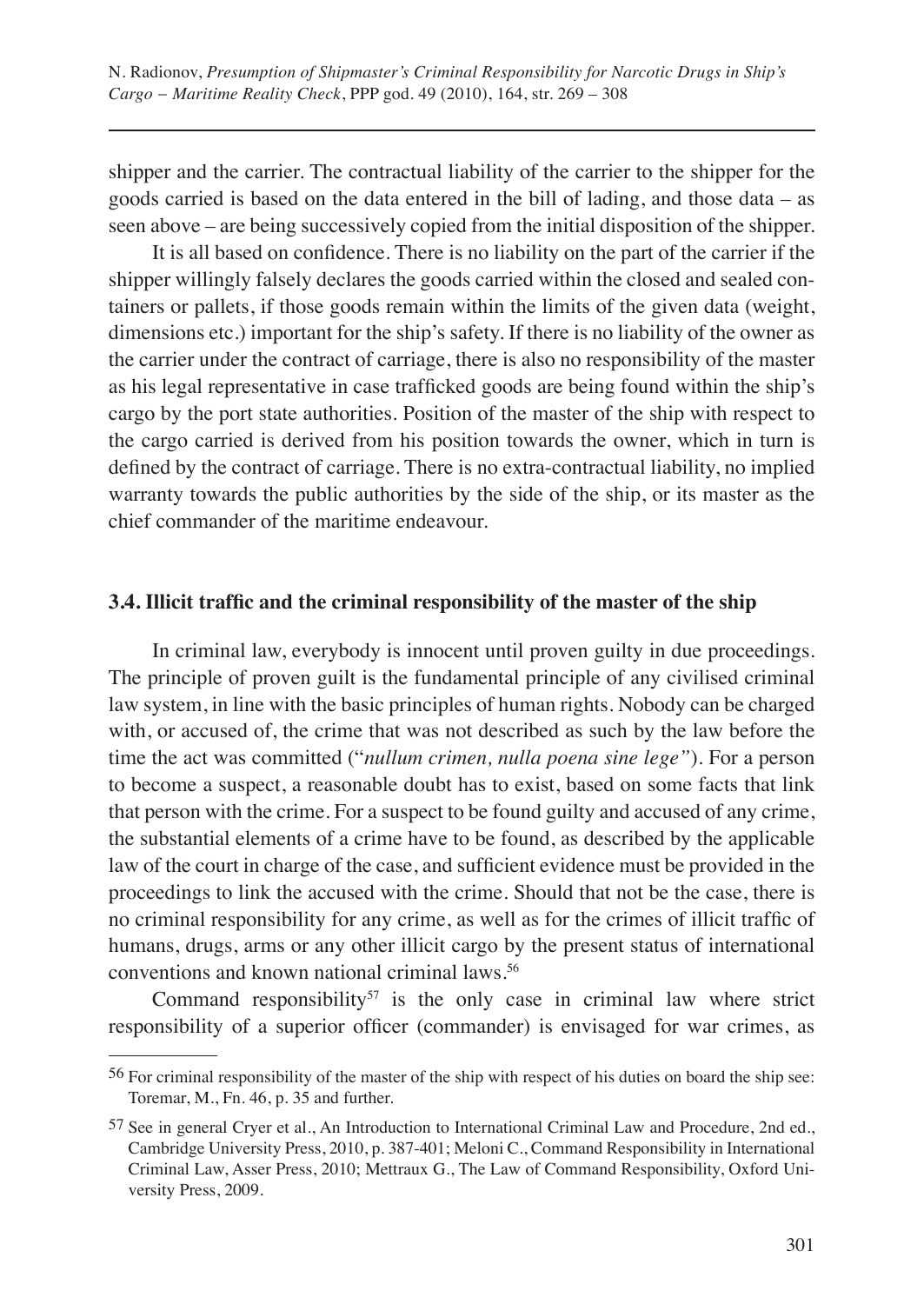defined by the Art. 28 of the Rome Statute for the International Criminal Court<sup>58</sup>, as well as Art.7 par. 3 of the Statute of the International Criminal Tribunal for the Former Yugoslavia.<sup>59</sup> The principle of command or strict responsibility in criminal law is known also as the Yamashita or Medina standard, and is being acted upon in the present proceedings against military commanders for the war crimes committed in the former Yugoslavia before the International Criminal Tribunal for the Former Yugoslavia (ICTY). A commander of a ship is not a military commander. As seen above, his power to command arises from a different source and exists for different reasons than that of a military commander. The present sources of criminal law applicable to the crimes of illicit trafficking do not envisage strict command responsibility of the master of the ship for those acts. According to *Pavišić*, the analogy, by which certain acts would be proclaimed criminal or "enlargement" of criminalization from one field to another is strictly prohibited.<sup>60</sup> Therefore, and according to the abovementioned basic principle

58 This article reads as follows: Responsibility of commanders and other superiors In addition to other grounds of criminal responsibility under this Statute for crimes within the jurisdiction of the Court:

- (ii) That military commander or person failed to take all necessary and reasonable measures within his or her power to prevent or repress their commission or to submit the matter to the competent authorities for investigation and prosecution.
- (b) With respect to superior and subordinate relationships not described in paragraph(a), a superior shall be criminally responsible for crimes within the jurisdiction of the Court committed by subordinates under his or her effective authority and control, as a result of his or her failure to exercise control properly over such subordinates, where:
	- (i) The superior either knew, or consciously disregarded information which clearly indicated, that the subordinates were committing or about to commit such crimes;
	- (ii) The crimes concerned activities that were within the effective responsibility and control of the superior; and
	- (iii) The superior failed to take all necessary and reasonable measures wit in his or her power to prevent or repress their commission or to submit the matter to the competent authorities for investigation and prosecution.The integral text of the statute see at: http://untreaty.un.org/cod/icc/statute/romefra.html (2.4.2010).
- 59 Art. 7 par. 3: Individual criminal responsibility "…The fact that any of the acts referred to in articles 2 to 5 of the present Statute was committed by a subordinate does not relieve his superior of criminal responsibility if he knew or had reason to know that the subordinate was about to commit such acts or had done so and the superior failed to take the necessary and reasonable measures to prevent such acts or to punish the perpetrators thereof." The integral text of the Statute see at: http://www.icty. org/x/file/Legal%20Library/Statute/statute\_sept09\_en.pdf (2.4.2010).

<sup>(</sup>a) A military commander or person effectively acting as a military commander shall be criminally responsible for crimes within the jurisdiction of the Court committed by forces under his or her effective command and control, or effective authority and control as the case may be, as a result of his or her failure to exercise control properly over such forces, where:

<sup>(</sup>i) That military commander or person either knew or, owing to the circumstances at the time, should have known that the forces were committing or about to commit such crimes; and

<sup>60</sup> Pavišić, Fn. 36, p. 48.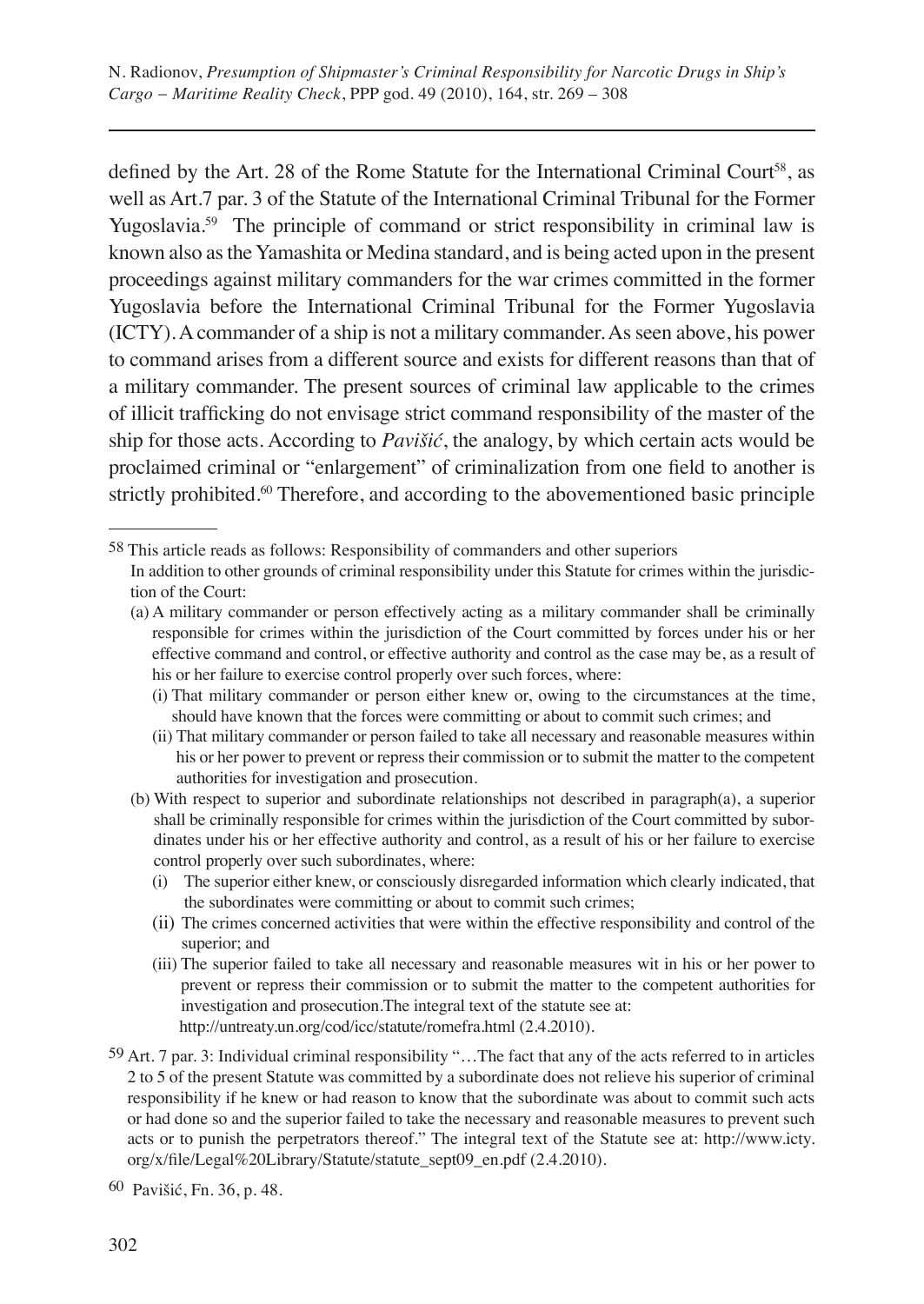of the criminal law, this type of responsibility does not exist, and cannot be enforced against a master of the ship for the crimes of illicit traffic committed during his command of the ship if no evidence of his personal involvement has been found. Everything important to know about the criminal offences committed in the course of a shipmaster's operating a vessel in international maritime navigation has been put succinctly by *Pavišić* in 10 Guidelines, which we reproduce here in their integral  $form: <sup>61</sup>$ 

- 1. A shipmaster in international navigation (hereinafter: the shipmaster) shall be held criminally responsible only for culpable acts or an omission in the course of shipmaster's operating a vessel which constitutes a criminal offence under criminal law.
- 2. In predictability of criminal responsibility for acts or omissions in the shipmaster's operating a vessel, national law must be aligned with international law.
- 3. A shipmaster's fault for a criminal offence shall be individual and determined *in concreto*. The mere function of a shipmaster does not construe an *a priori* circumstance for determining fault. A shipmaster shall be held criminally liable for an act or omission of a crew member, which qualifies as a criminal offence under the circumstance stipulated by criminal law.62
- 4. Sanctions for criminal acts committed in the course of the shipmaster's activities of operating a vessel shall be imposed according to the regulations of the relevant country in which the charges were brought, and under consideration of the weight of the criminal offence, whereas the circumstances of the offence shall determine the sanctions.
- 5. Fault for a criminal offence committed in the course of shipmaster's operating a vessel must be proven. The court shall determine the shipmaster's fault in a criminal proceeding.
- 6. A criminal proceeding for a criminal offence committed in the course of shipmaster's operating a vessel must be a due process (Article 14 of the

<sup>61</sup> Pavišić, ibid., 47.

<sup>62</sup> This standing can be understood within the doctrine of *respondeat superior*. However, the author of this article disagrees at this point with *Pavišić*, since the master of the ship has only the duty to perform regular check-ups of the crew's premises, in order to ensure health and order on the ship (for example, prevent the spread of disease). Those check-ups have to be done with respect to the privacy of a crew member, and with as little disturbance for his intimacy as possible, given the special circumstances in which ship's crew live and work. Therefore, it is our belief that the master of the ship cannot be held liable for the acts of members of the crew, if the circumstances of the crime in question were impossible to detect within the regular duties of the master of the ship (*ultra posse nemo tenetur*). For example, small quantities of drugs hidden in parts of crewmembers' personal belongings cannot be detected during regular check-ups of the crew's premises, and therefore master of the ship should not be held liable for that.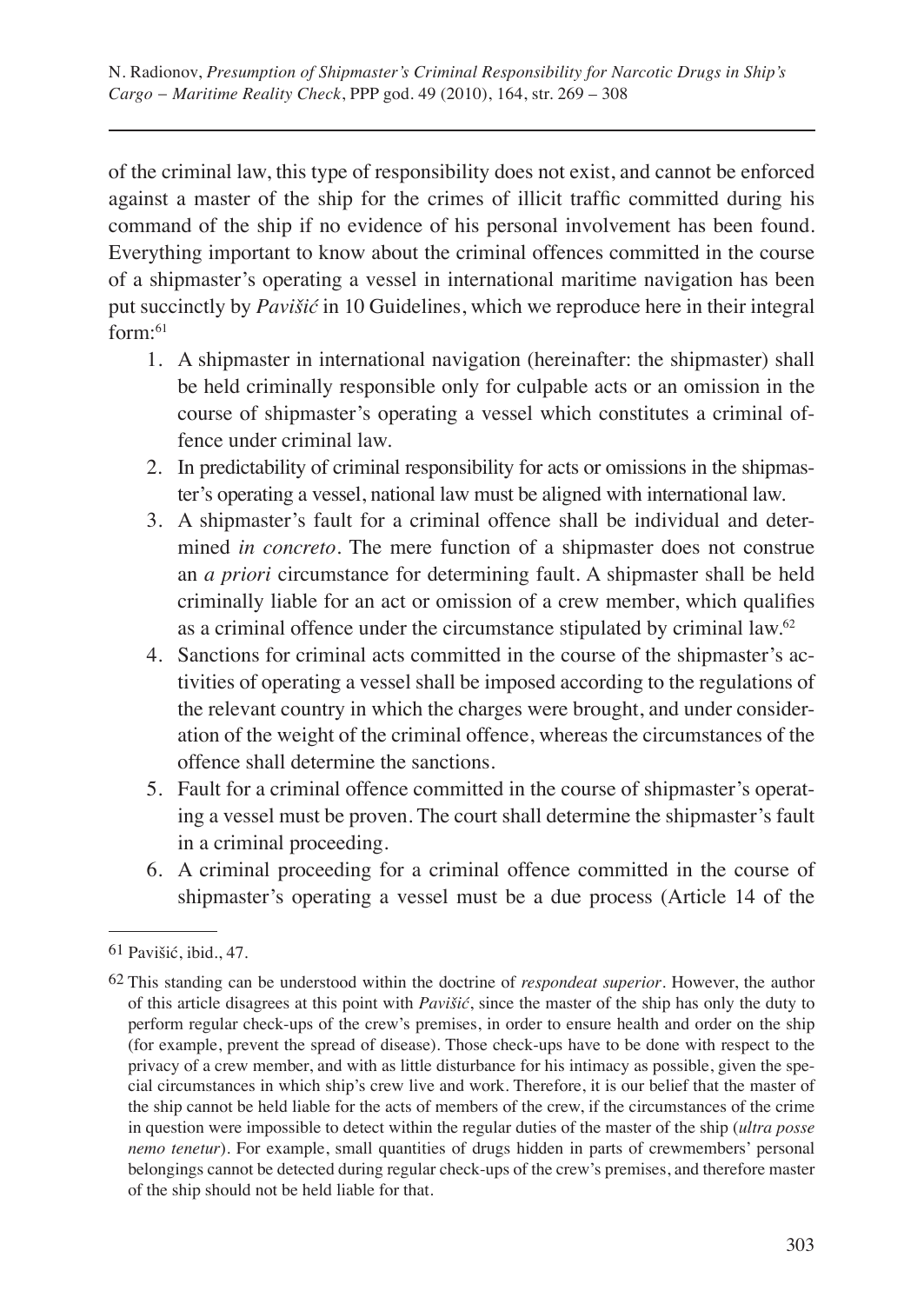International Covenant on Civil and Political Rights and Article 6 of the Convention for the Protection of Human Rights and Fundamental Freedoms inter alia).

- 7. Legal representation (defence) shall be provided to the person charged with a criminal offence in the criminal proceeding for an act committed in the course of shipmaster's operating a vessel.
- 8. The defence costs in the criminal proceedings for a criminal offence committed in the course of shipmaster's operating a vessel shall be covered by the company that appointed the shipmaster.
- 9. Special privileges foreseen under the national law are applied in cases concerning criminal offences committed in the course of shipmaster's operating a vessel.
- 10. Criminal proceeding for a criminal offence committed in the course of shipmaster's operating a vessel shall be conducted under due consideration of the interest of international navigation and with respect thereof.

## **4. CONCLUSION**

The recent cases of Capt. Laptalo (in Greece 2007) and Capt. Loris (in Panama 2008), where these masters of sea-going ships were arrested and charged for illicit traffic in drugs without any proof of their individual guilt, rose a major concern among the seafaring world in the last few years. Capt. Laptalo was sentenced to 14 years in high-security prison by the court of 1<sup>st</sup> instance, but eventually relieved of all charges and set free by the Court of 2nd instance. He spent 16 months in prison, and suffered a number of devastating consequences to his, in every other respect flawless, career. It is not the end of those proceedings we should be looking at, it is their commencement in the port, upon the discovery of drugs, or any other illicit cargo on the ship, when the authorities of a port state arrest the master of the ship in question. In the reported cases, the two masters were charged for crimes of illegal importation of drugs based on their command responsibility for the ship, and everything on it. Such a (laic) legal construction is derived from the norm found in virtually every maritime law, according to which the master of the ship is in command of the crew and everybody else on the ship. It says: "If the master is in command of the ship, he therefore has command responsibility for … (any crime, in those cases the illicit traffic)". This is legally completely wrong, and therefore unacceptable in practice. There is a sharp legal difference between commanding the ship with all the maritime functions implied, and command responsibility in terms of criminal law. Although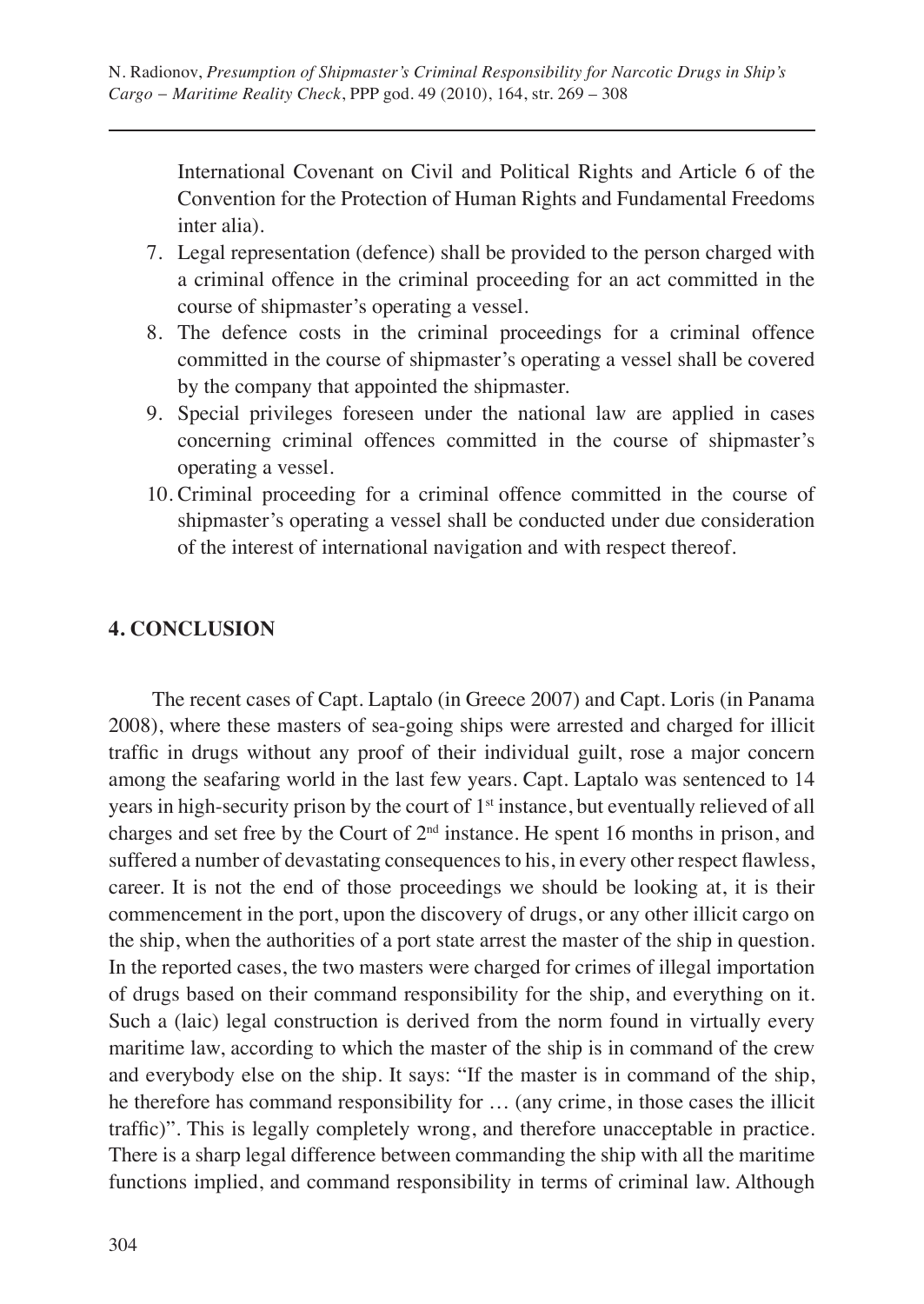linguistically same, legally those terms are wide apart. From the functional analysis of the prerogatives of the master of the ship, it can only be concluded that those functions today are mostly derived from the "inside" relationship between the master of the ship and his employer, the owner of the ship. They serve first and foremost for the successful completion of the maritime endeavour, and preservation of the commercial interests of the owner of the ship. As a consequence, they are mostly developed and regulated within the private maritime law. The nautical function of the master of the ship means he has to preserve the ship and its cargo during voyage, and return it safely to the owner, preserving also his commercial interest in the cargo carried. This commercial duty with respect to the cargo is restricted to maintenance of the cargo according to the instructions given by the shipper, as pertained in the transport documents. With respect to the documents, we have clearly established that the documents and the date contained therein are virtually the same as those initially given by the shipper. The role the master and other deck officers play during (un) loading of the cargo is restricted to establishing the identity of the containers (with respect to containerized cargo) that are to be taken over for carriage in the respective port. The cargo within containers is already protected by the ship's seal while entering the ship, and no other physical inspection of the cargo is neither possible nor legally allowed. Since the commanding officer of the ship has no knowledge of the content of the cargo, he can bear no responsibility, criminal or other, should that content prove to be different than declared. The administrative function of the master of the ship is the only one with vested public interest of the state to preserve security and certain facts and information that arose during the period when ship was physically not in contact with the mainland, and only here we can detect a direct link to the administrative law. There is no direct link between the modern functions of the master of the ship and criminal law. Non-compliance with the administrative function can lead to a fine, or the responsibility of the master of the ship for misdemeanour. There is no implied obligation inherent to the position of the master in command of the vessel to ascertain that his ship is, or has to be, a crime-free zone, he only has to ascertain a safe completion of the voyage and obey all the (administrative) security measures with that respect.

On the other hand, criminal law has different principles that have to be obeyed in order to establish criminal responsibility. First and foremost, the principle of "*nullum crimen, nulla poena sine lege*" has to be applied with no exemption. This is not the case where *respondeat superior* doctrine applies.<sup>63</sup> With respect to possible

<sup>63</sup> *Respondeat superior* (Let the master answer), a common-law doctrine that makes an employer liable for the actions of an employee when the actions take place within the scope of employment. See http://law.jrank.org/pages/9834/Respondeat-Superior.html (1.4.2010).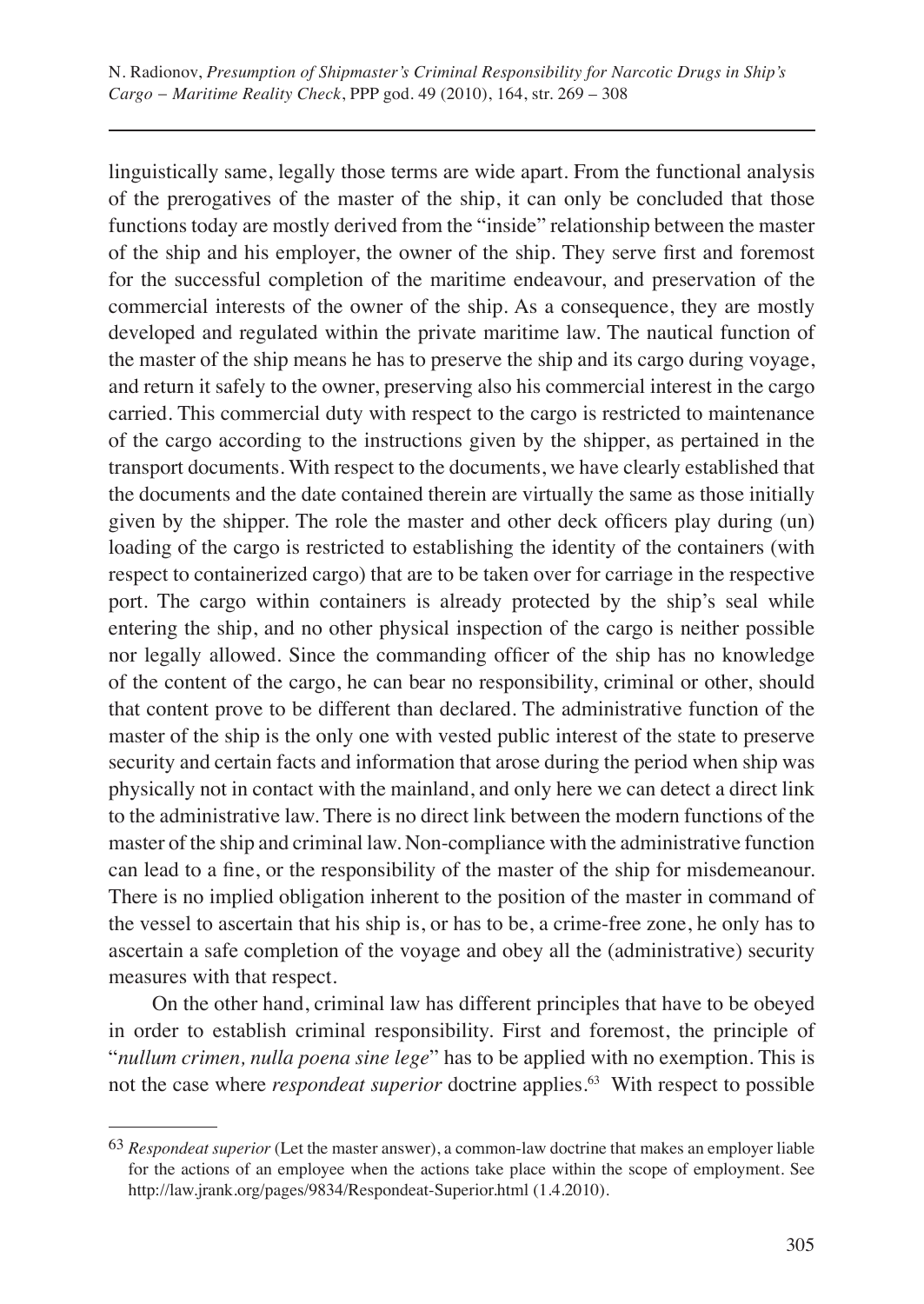criminal charges, the master is only *primus inter pares*, the first among peers, equal to everybody else on board the ship, and is no more exposed to criminal responsibility than any other member of the crew. The non-compliance with some of the ISPS security measures (as maritime administrative rules) by the ship can only lead to his responsibility for misdemeanour, as envisaged by the national legislation enforcing the ISPS. The reason for this lies in the abovementioned fundamental principle of criminal law according to which a person can be responsible for a crime only if it has been described as such by the law before it has been committed. Therefore, non-compliance with the ISPS security measures by the ship (for which the master is responsible) is described and can be penalized as an administrative offence, and not as a crime. If, however, it turns out that due to non-compliance with a particular ISPS measure (for example "turning the blind eye" by the master by not performing certain check-ups) a crime has been committed of facilitated (for example, illicit traffic in drugs, or smuggling of illegal immigrants), the master cannot be held criminally responsible without proof of his guilt in the concrete case. Here, the other fundamental principle of criminal law, the principle of presumed innocence applies. He can only be proven guilty if he *knew* about the concrete criminal plan and/or committing of a crime and participated in it, or did nothing to prevent it. Without that pivotal subjective element (guilt), he cannot be individually held responsible for the crime, but can be – at the same time – held liable as the master of the ship for violation of the ISPS security measures, and penalized according to the way and measures envisaged for such a violation by the national legislation enforcing such ISPS security measures (usually fines). This fundamental difference between responsibility for misdemeanor, but at the same time non-existence, and therefore non-responsibility for the crime has to be stressed and understood very clearly.

Finally, it has to be repeated that command responsibility in terms of criminal law exists only where it is expressly envisaged by the law in force (*nullum crimen, nulla poena sine lege*). Today, it is envisaged only for war crimes. Criminal responsibility for illicit traffic, smuggling, ship-sourced pollution, or other crimes that are or can be linked with maritime industry is based on the proven guilt, and never command responsibility.

It is also important to keep in mind that arresting a master of the ship and other officers upon discovery of any illicit cargo on a ship raises commotion within the port, and all the eyes and manpower get closely focused on that ship. In such a situation, it would be easier for another ship carrying illicit cargo to go unnoticed. This practice, known as "mules", is widely known and used by drug traffickers all over the world. A small quantity of drugs is being carried by the carriers (mules) who are frequently oblivious to the very fact that they are carrying drugs on them, or in their belongings (f.e. small quantity of drugs placed in the luggage of tourists in airports). The police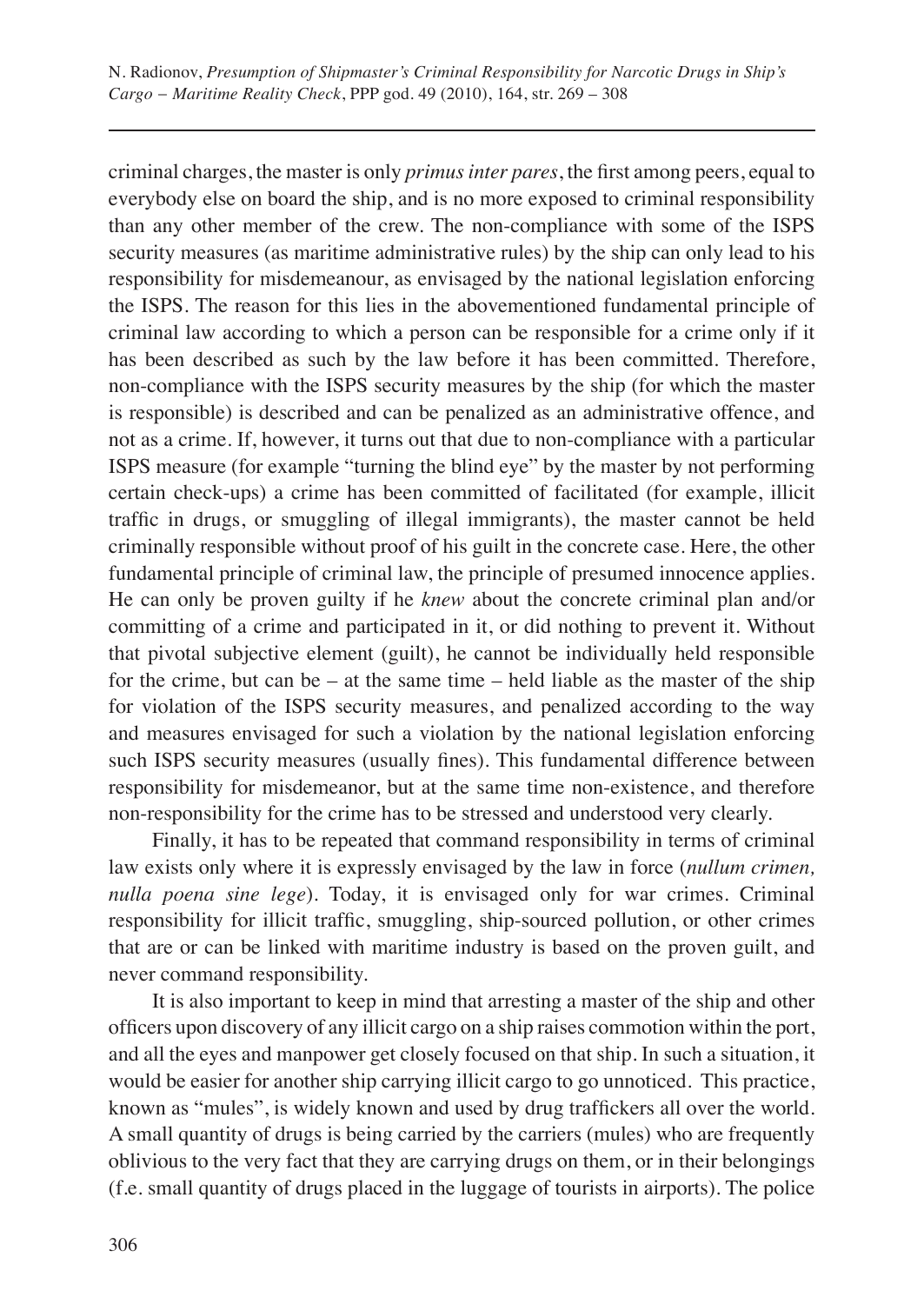is subsequently informed of the "mules" by the very same criminals who organized it. During the commotion raised by the arrest of the "mules", and while the attention is being diverted, a large quantity of drugs passes unnoticed, and the criminal plan is fulfilled.

The above reported two cases of Croatian masters, where relatively small quantities of drugs were found, do not allow us to come to definitive conclusions, since their incidence is too small. However, they raise some new questions:

- 1. The criminal prosecution of the masters of the ship for illicit traffic on the ground of command responsibility happened twice in two years involving only Croatian masters. How many other cases involving masters of other nationalities were there at the same time? Can we talk of a trend being formed under the pressure of public interest for prosecution when real culprits are out of reach?
- 2. If the answer to this question is positive, it is emerging at the beginning of 21st century, the time of a largely sophisticated and modern shipping industry. This industry has been known since the ancient times, and criminal command responsibility of a master of the ship has never been heard of. Can this be accidental?
- 3. The quantity of drugs seized in both reported cases are rather small (51 kg of cocaine in the Laptalo case, 3 or 8 kg of cocaine in the Loris case), given the scale of the global business of illegal traffic in drugs. There are other suspicious facts in both of the cases, speaking in favour of a possible "master plan" (unusual change of cargo to be unloaded in Aegion, destroying drugs before forensic evidence taken, acting upon denunciation from the government that has the largest rate of illicit traffic in drugs and has no enforcement of a basic measures against illegal traffic etc.). Can we talk of the practice of "mules", where masters of the ships are being used as collateral victims?

The all-encompassing answer to those questions would need a thorough research on many levels, based on the data obtained by the seafarers unions (on all the masters of the ship arrested in similar cases) and the police (on the drug-trafficking cases involving sea transport). Although such cases of command criminal responsibility of masters and officers are perceived more as sad but isolated incidents within the seafaring industry, deep down it leaves a very bitter taste of fear in everyone who is, or plans to, embark on a sea-going ship as a deck officer. This fear is far from being ungrounded, because it looks like we still do not know the answer to the fundamental question: When and why did command of the ship become equivalent to command responsibility for war crimes?